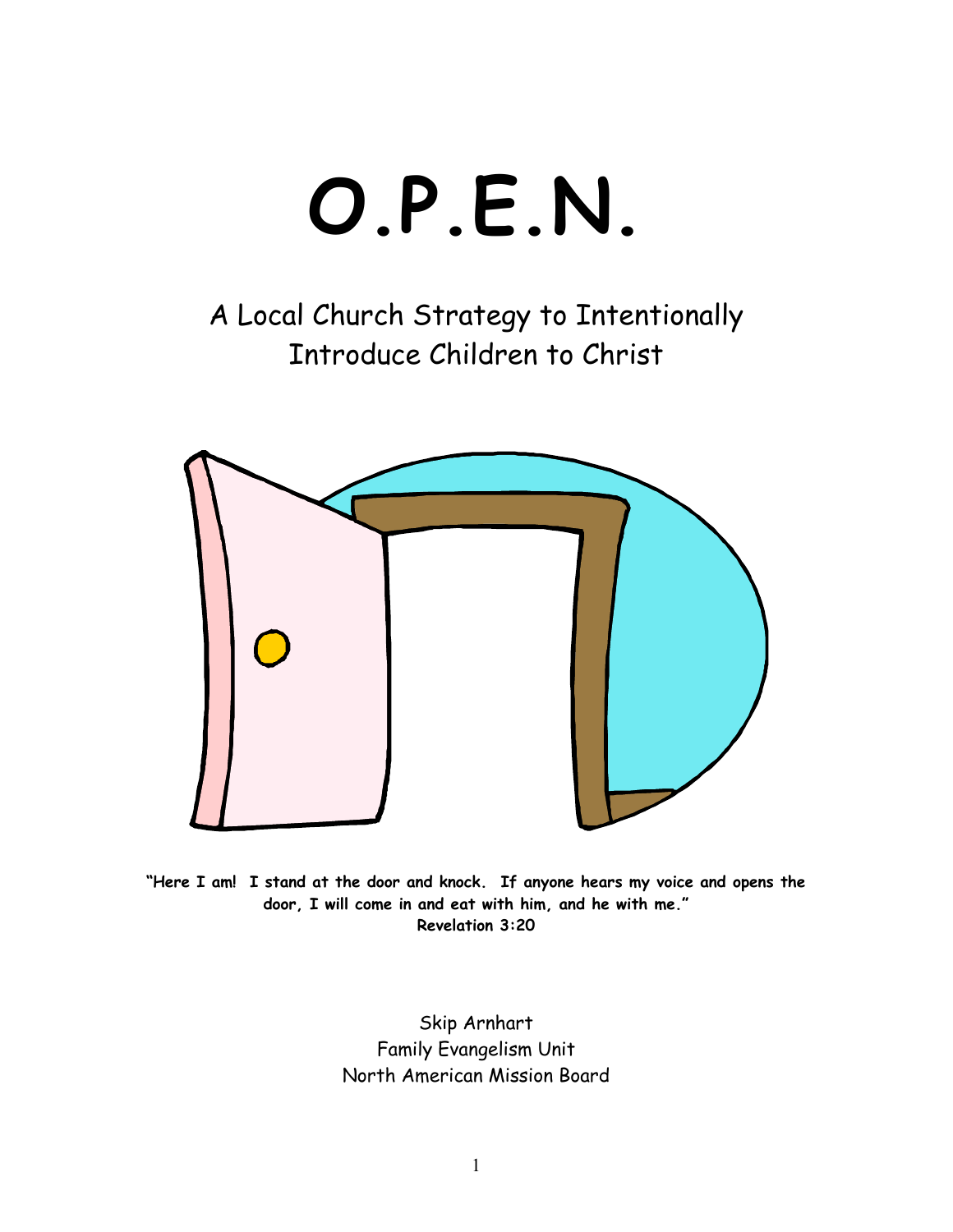# **O.P.E.N.**

A Local Church Strategy to Intentionally Introduce Children to Christ

The O.P.E.N. Strategy is designed with the local church in mind. It is a fourpart strategy that is more of a process than a program. Each part of this strategy is easily integrated into all aspects of any children's ministry. For maximum effect the local church should follow each step in the order they are presented. (That is, it is difficult to focus on the **P**arents of children unless the ministry is **O**rganized to do so. Or, equipping people in **E**vangelism is much easier when the **P**arents and teachers are all on your side and agree with the direction of the ministry.) The four parts of the O.P.E.N. Strategy are:

- 1. **O**rganize Organize the children's ministry and home to create an environment of intentional evangelism
- 2. **P**arents Equip the parents to be the spiritual mentors God expects
- 3. **E**vangelism Equip those who have contact with the children to communicate the gospel in terms a child can understand
- 4. **N**ew Believers Assimilate new believers into the church and begin a life-long process of spiritual growth

This document presents the O.P.E.N Strategy in four parts. These parts correspond to the outline above. At the end of each section there is an article that will provide additional help to incorporate the O.P.E.N Strategy into your current children's ministry.

Three major groups within the local church will contribute significantly to each part of this strategy. These groups are:

> 1. **Pastor/Staff** – Can be one person (pastor or children's minister), a part of the ministerial staff, or the entire ministerial staff of a local church

- 2. **Children's Leaders** Those who work with the children (volunteer or paid) in various programs/activities
- 3. **Parents** The primary caregivers of the children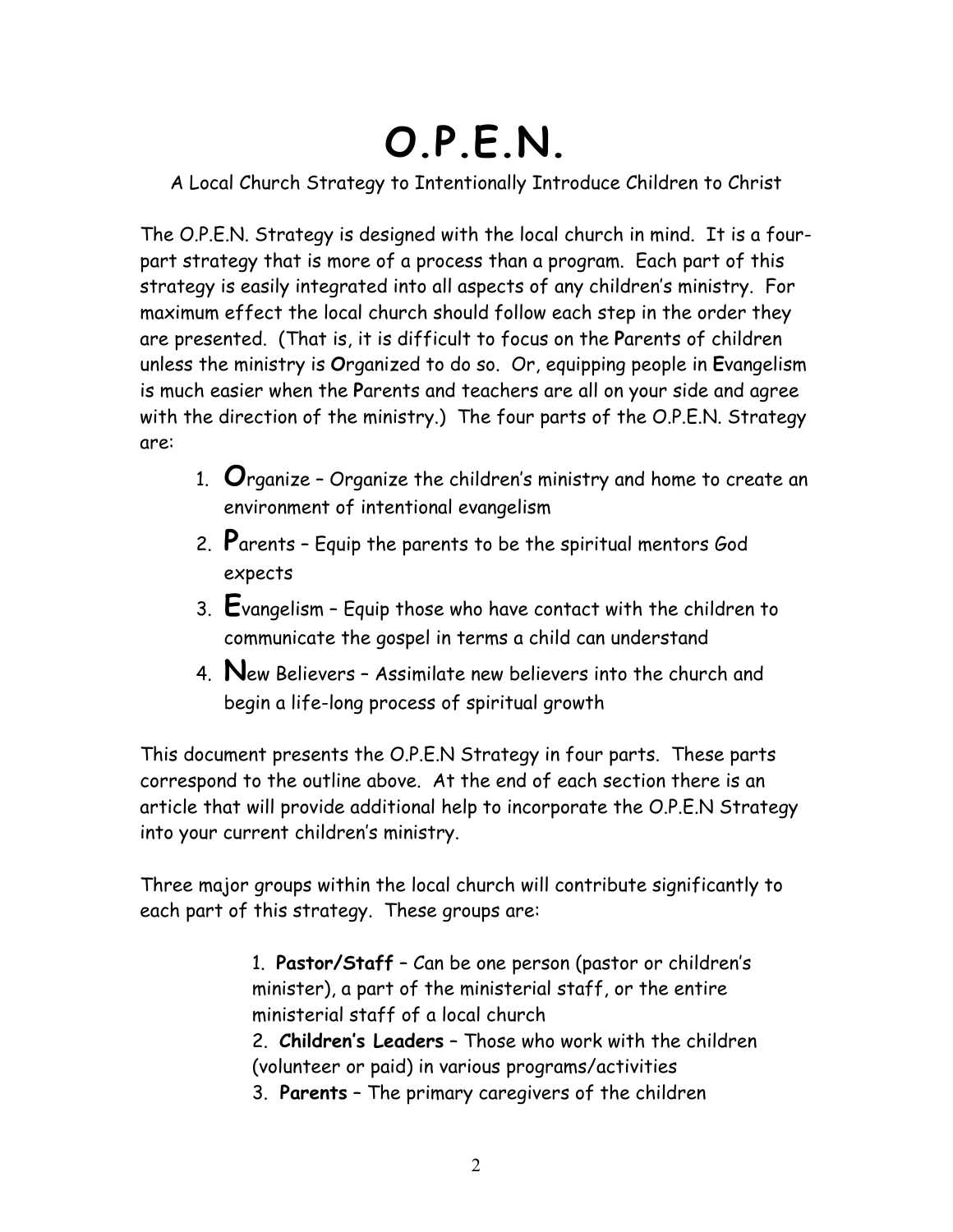It is important to recognize that each group listed above has an important part in the spiritual development of the children in the church. Not only do these groups have their own unique responsibilities in this development, their work in some aspects must overlap. The ideal relationship of these three groups can be illustrated as follows:



The intersecting groups illustrate the need for them to work together to be the most effective in the spiritual development of the children. Also, the point at which all three intersect represents the ideal situation in working with children. In other words, a ministry to children is most effective when all three groups work together with a common purpose for the children. Each part of the O.P.E.N. Strategy will list the responsibilities of these groups.

One other item is worth noting before discussing the O.P.E.N. Strategy and that is the Three R's of children's ministry. These are: **Relevant**, **Relationship**, and **Repetition**. Everything done in the children's ministry must be **Relevant**. That is, we must communicate biblical truths in a fashion that is **Relevant** to the lives of children. Children cannot relate well with life in biblical times, so we must intentionally attempt to contextualize the message for today. The ministry must also be intentional in building **Relationships**. People respect and follow individuals they trust. Building trust means that you must spend time with those to whom you minister. Finally, everything in children's ministry must be built upon **Repetition**. People need to hear the same message over and over for understanding and application. The key with children is to present the same message over and over but in different formats. Keep these Three R's in mind when working through and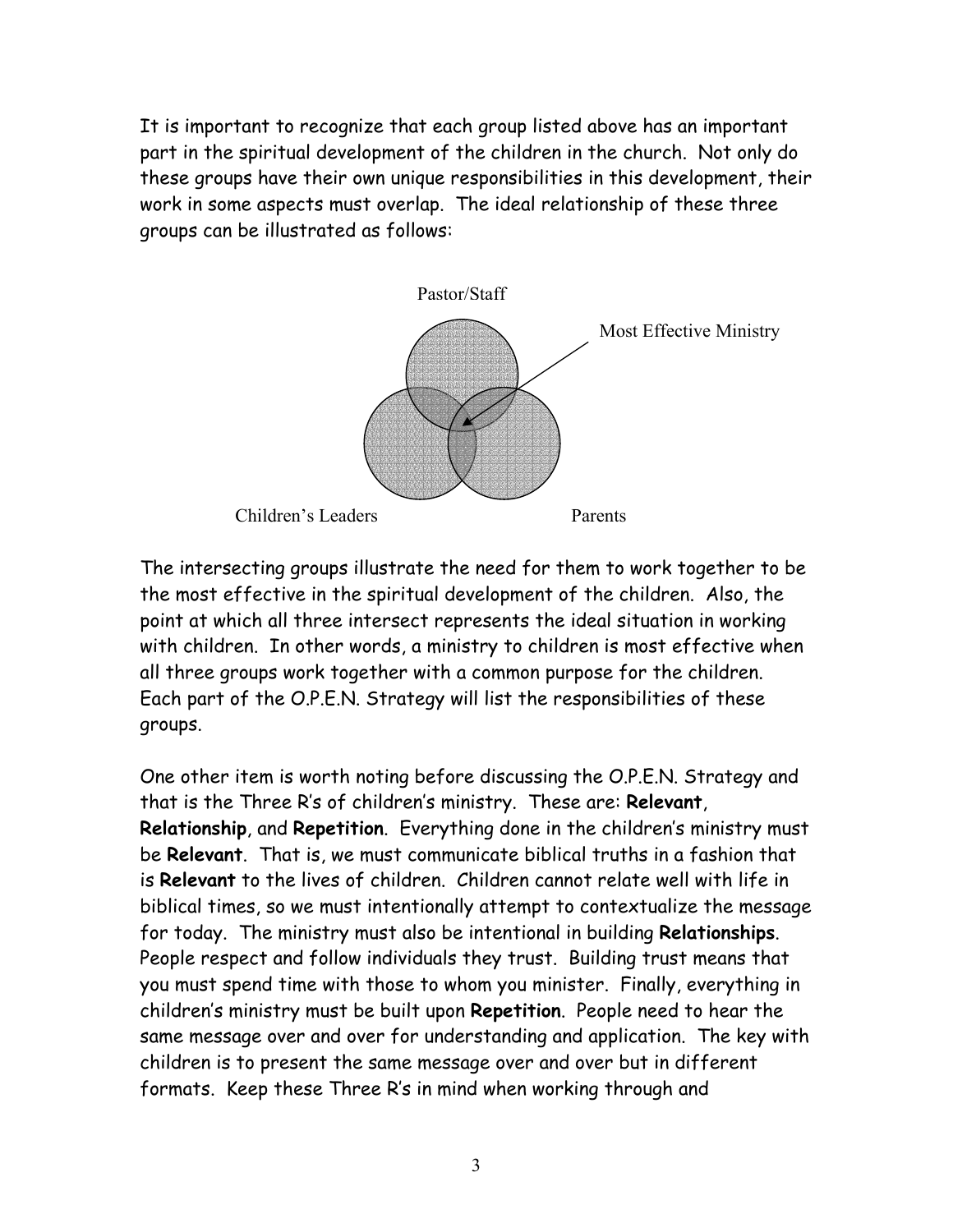implementing this strategy. With each step in this strategy ask, "How can I make this **Relevant**?", "How can I use this to build **Relationships**?", and "How can I **Repeat** this truth in a different format?"

And now, the O.P.E.N strategy for the local church.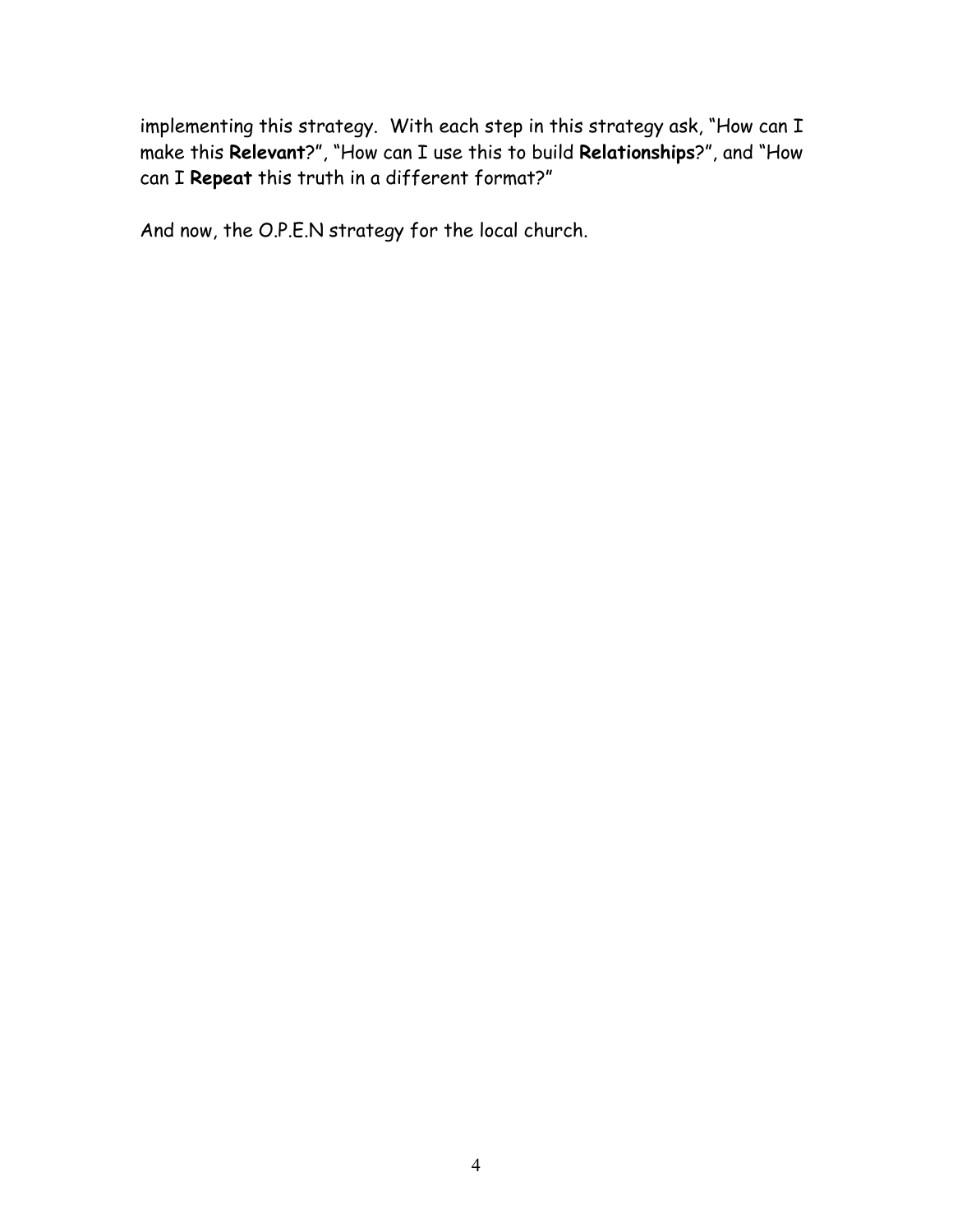## Step 1



"The bridgers (today's children) must hear the clear and convictional teachings of God's Word. They must hear God's plan for the family, for marriages, and for parental responsibility. They must know the consequences of living against God's plan, even if they were raised in an environment that taught otherwise. Our churches must indeed become safe havens for hurting bridgers, but those havens must have clear and convictional boundaries." (The Bridger Generation, Thom S. Rainer, Broadman & Holman, 1997, page 65)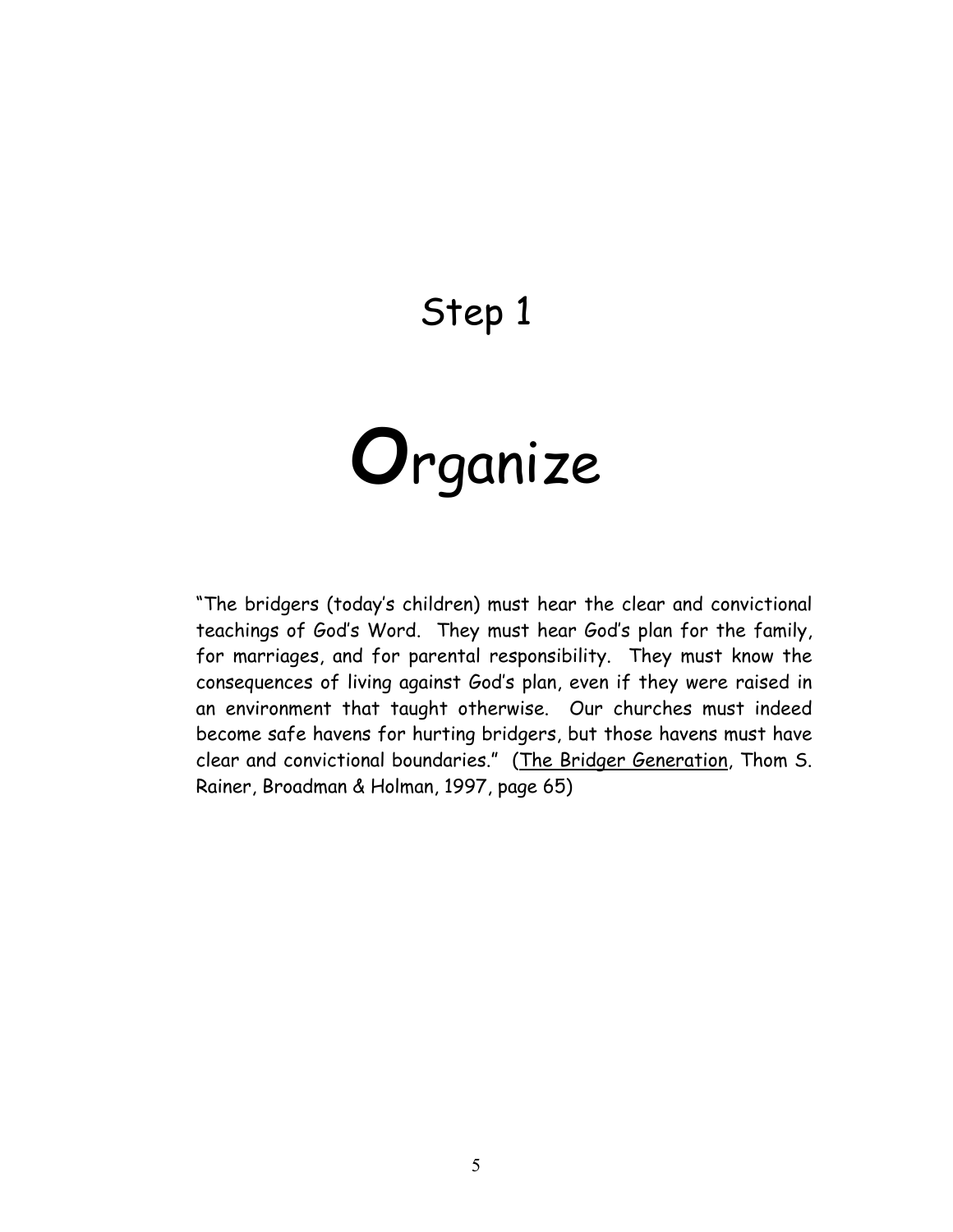# **Organize**

Organize the church, children's ministry, and home to create an environment of intentional evangelism.

#### Why Organize?

Jesus taught that children could believe in Him (Matthew 18:6). God desires children to be saved (Matthew 18:14). Paul commended Timothy's heritage of being taught the Holy Scripture from infancy because that is what makes a person wise for salvation (2 Timothy 3:15). True faith comes from hearing God's Word rather than by accident (Romans 10:17).

#### How to Organize Your Children's Ministry

**1. Pastor/Staff** (Job: Do the planning)

The pastor and staff should initiate the process. They should begin praying, asking God to help them build a ministry to children that is effective and relevant. The pastor/staff should hand select one leader from each activity/program within the children's ministry (i.e. Sunday School, missions programs, music programs, VBS, TeamKid, etc.) to serve on a planning team. This team is to regularly meet, pray, and plan the ministry. Each activity/program involving children must be represented at these meetings! These meetings can be held anywhere that is convenient, but need to be in a relaxed atmosphere. The purpose of these meetings is to finetune the current ministry to children, not to recreate it. This group is not to be the watchdog for the ministry, but to assist in developing the current ministry into all God wants it to be. Also, this team must determine to meet as long as possible. Refining the children's ministry is an ongoing process, so each individual in this team must be committed to the purpose. The pastor/staff will lead this hand selected team to pray, establish a purpose for the ministry, set age appropriate goals, plan the activities/programs, recruit and train volunteers, enact and evaluate the activities/programs. The pastor/staff and this team will be responsible for communicating to the children's leaders, parents, and congregation why there is a need for organizing the children's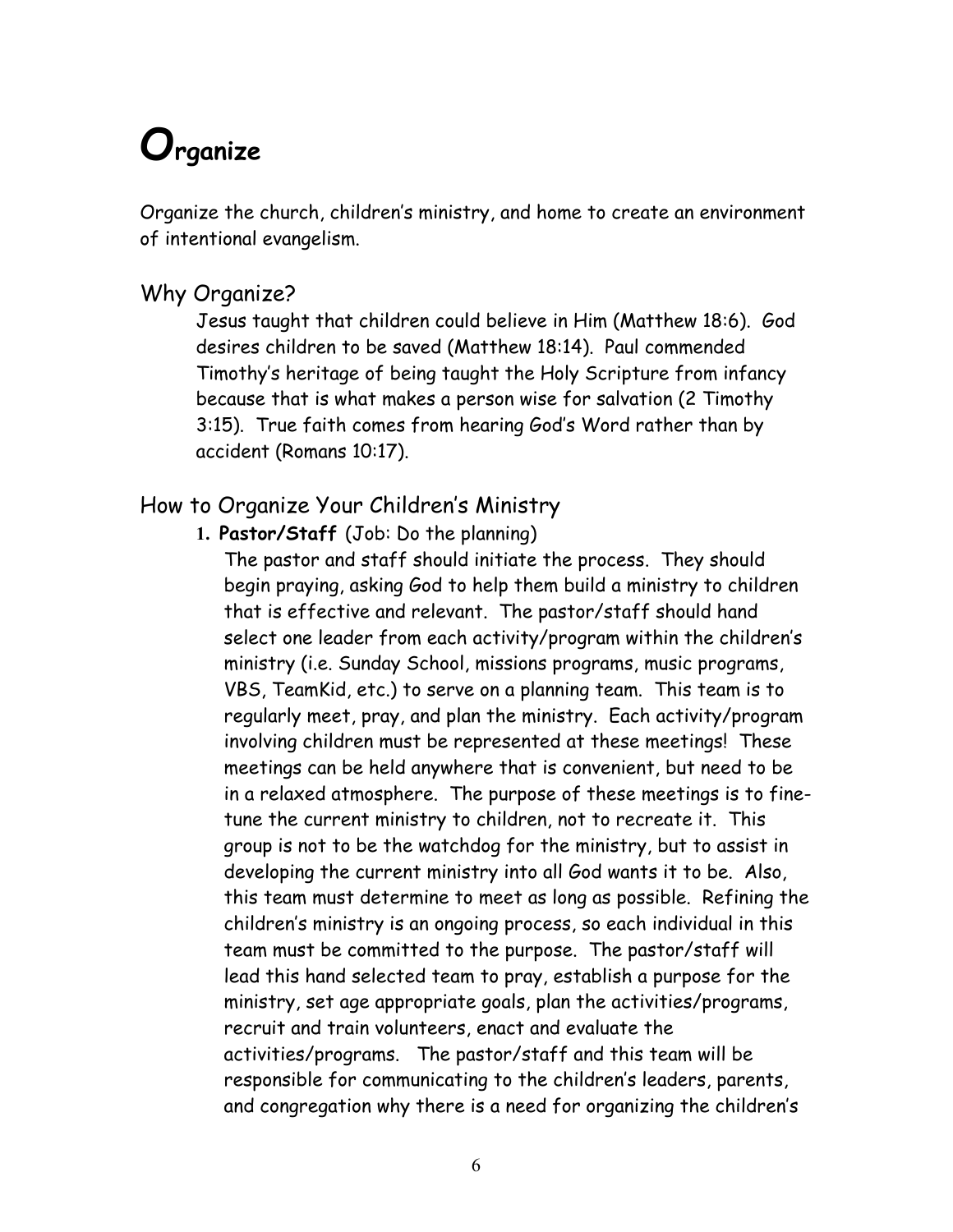ministry. Without the support from children's leaders, parents, and workers initiating changes will be difficult.

The pastor/staff (or his designates) must assume the responsibility of equipping, supporting, and resourcing the parents in establishing godly homes. The pastor/staff (or whoever he designates) should teach parents how to establish a regular family devotion time. The pastor/staff (or those he designates) should help parents form accountability groups to motivate and encourage them. The pastor/staff (or those he designates) should teach parents how to prioritize the family and structure time together.

#### **Summary of Pastor/Staff Responsibilities:**

- **Begin praying for the ministry to children**
- Hand select a leader from each program/activity that the church sponsors for children (it is important that every program/activity is represented) to serve on an organizing team
- Plan a regular meeting time for this team of leaders
- Guide this team in praying, evaluating the current ministry, establishing a purpose for the ministry, setting goals for each age group, initiating the plan, informing the church of the plan, evaluating and fine-tuning the process
- Assume the responsibility of equipping, supporting, and resourcing parents in establishing godly homes.

#### **2. Children's Leaders** (Job: Implement the plans)

This is the group that will have the most contact with the children in the church. They are the teachers in the ministry. This group will be responsible for implementing the process and striving for the goals established by the pastor/staff and team mentioned above. Not only should the children's leaders be committed to the children, they should also be committed to supporting the organizing process. Each leader must understand that a betterorganized ministry will make their work much easier (not more difficult as some will perceive). This group should be open to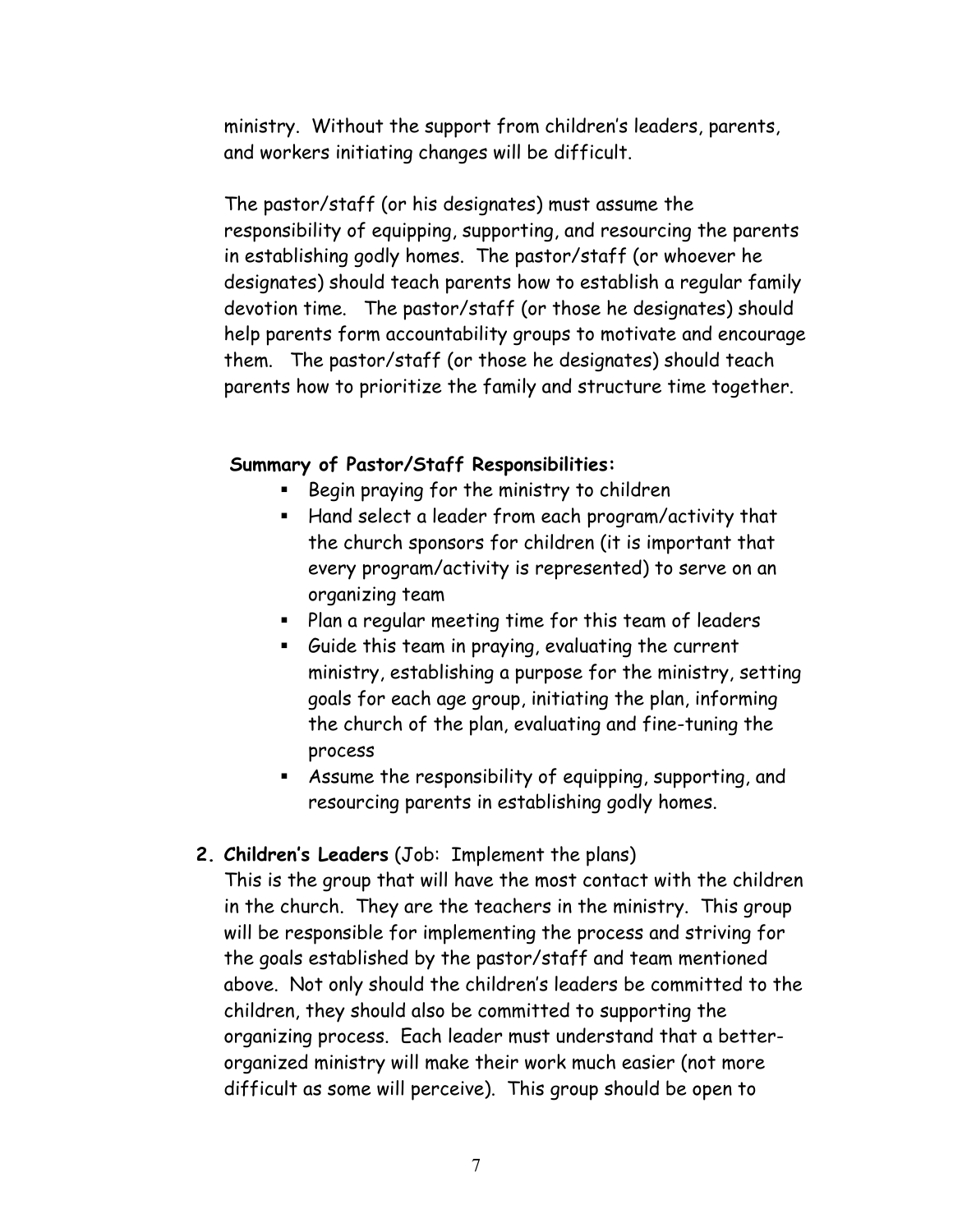change and flexible to the point of being able to change quickly. They must be people of prayer. They must be creative. These leaders should be able to express biblical truths in a relevant and interesting fashion. To be effective leaders must be open with one another. There must be open communication between the leaders, parents and pastor/staff.

#### **Summary of Children's Leader's Responsibilities**:

- **EXED** Implement the plans of the leadership team
- Must be committed to the plan
- **Should be open to change and flexible**
- Must be committed to prayer
- Must be able to creatively teach biblical truths
- Must be open and honest to other two groups (Pastor/staff and parents)
- Must be more interested in overall spiritual development of children than just teaching a lesson
- **3. Parents** (Job: Organize their home to intentionally train their children)

Not only should the church be organized, but homes should be organized also to reach children. That is, parents must be intentional in teaching biblical truths in the home for the purpose of leading their children to an active and growing relationship with Jesus. Parents need to establish a regular devotion time. This time needs to be appropriate for the ages of their children. Parents need to briefly plan in advance what they will discuss during this devotion time and how they will discuss it (i.e. Will everyone participate?, Is there an object lesson?, What needs to be prepared?, What supplies do I need?, How long will this time last?, What is the one truth I want the children to learn?, etc). The pastor/staff will assume the responsibility of equipping, supporting, and resourcing parents in establishing godly homes.

#### **Summary of Parent's Responsibilities:**

- Establish a regular devotion time for family
- Gather the appropriate materials for the devotion time
- Adequately plan this devotion time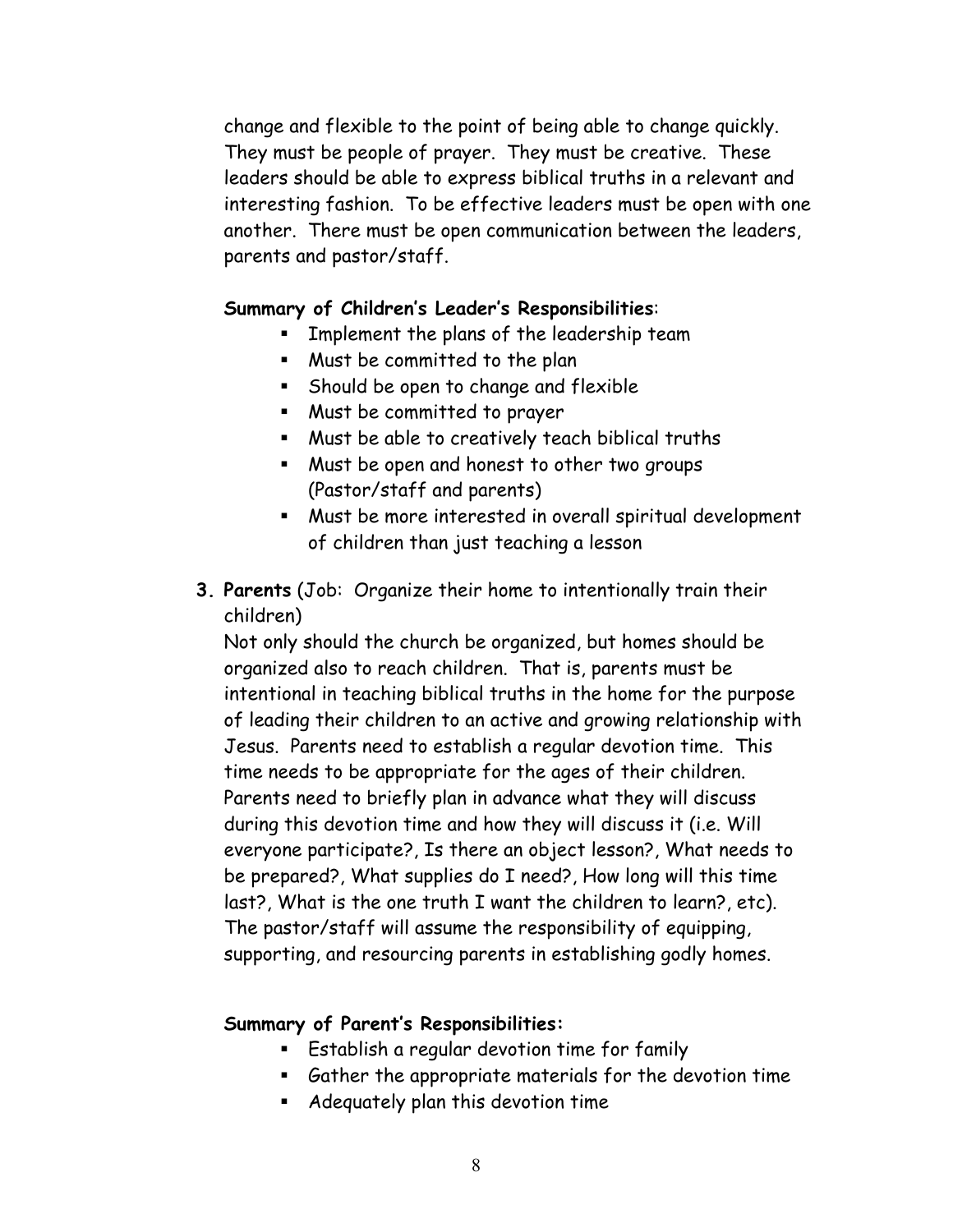$\blacksquare$  Be able to rely on the church for accountability, support, encouragement, advice, and resources

#### Key Resource

Sandcastles to Building Block: How to Build an Evangelistic Children's Ministry (ISBN 0840085397) - This is a workbook designed to quide those who work with children in the process of strengthening their current children's ministry.

#### Additional Resources

Roehlkepartain, Jolene L., ed., Children's Ministry that Works! The Basics and Beyond, Group Books, Loveland CO, 1991.

Choun, Robert J. and Michael S. Lawson, The Christian Educators Handbook on Children's Ministry, Baker Books, Grand Rapids MI, 1998.

Jutila, Craig, From Daze to Knights, Empowering Kids, Riverside CA, 1996

Stanley, Andy and Ed Young, Can We Do That?, Howard Publishing, West Monroe LA, 2002.

Fleming, Kendra and Mindy Hall, The Priority Level 1: Empower to Lead (Notebook), Priority Publishing, Inc., Virginia Beach VA, 2000

Rose, Ty, Adventure Land Children's Ministry, Saddleback Community Church, 1994.

Acts 1:8 Kids, North American Mission Board, Alpharetta GA, 2001.

Trent, John, and Rick Osborne and Kurt Bruner, Spiritual Growth of Children, Tyndale House Publishers, Wheaton IL, 2000

Boucher, Pamela K., and Darrell Vandergriff, Children and Worship: An Administrative Guide, LifeWay Press, Nashville TN, 1999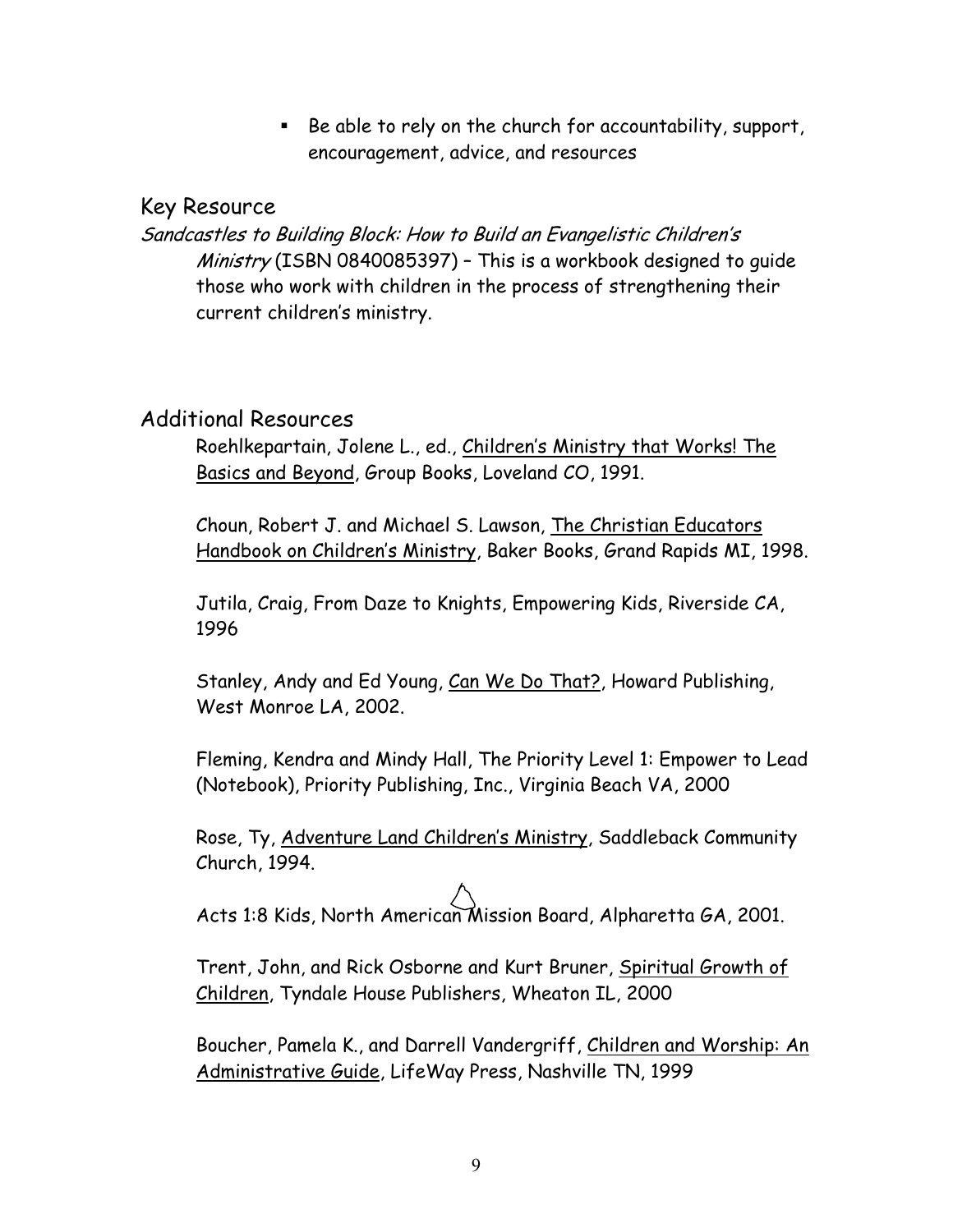#### Article for Additional Help

#### Developing a Children's Ministry that is Intentional in Introducing Children to Christ

Adapted from the Resource Sandcastles to Building Blocks: How to Build an Evangelistic Children's Ministry

Scripture reveals that children are special to Jesus. In one instance, parents were taking their children to Jesus for Him to pray for their little ones. Jesus welcomed this act of trust and dedication. However, the disciples thought that Jesus was much too busy to consider any of these children and they tried to stop the flow of parents and children to the Lord. Jesus responded to the disciples actions by saying, "Let the little children come to me, and do not hinder them, for the kingdom of heaven belongs to such as these" (Matthew 19:14). There was never a time when Jesus turned children away. He always welcomed and included them in His ministry, just as He did with adults.

As Jesus was concerned with children, so should the local church. The church is to be a place where children are welcomed and trained in the truths of the Bible. Sadly, many churches do not see children as Jesus did and, as a result, put little effort into developing a ministry to children that is well planned and intentional in training. Of course training within a children's ministry should begin with building biblical foundations in infants and preschoolers and should culminate in guiding older children to Christ. The process should then continue by developing these children into faithful disciples. Many churches may not have a well-defined children's ministry simply because they do not know how to organize and plan a comprehensive children's ministry. Others may lack an intentional ministry to children because they just do not want to invest the time. Whatever the case, it must be stressed that Jesus viewed children as a valuable part of the kingdom of God. Therefore, the church must strive for and fulfill this vision of Jesus.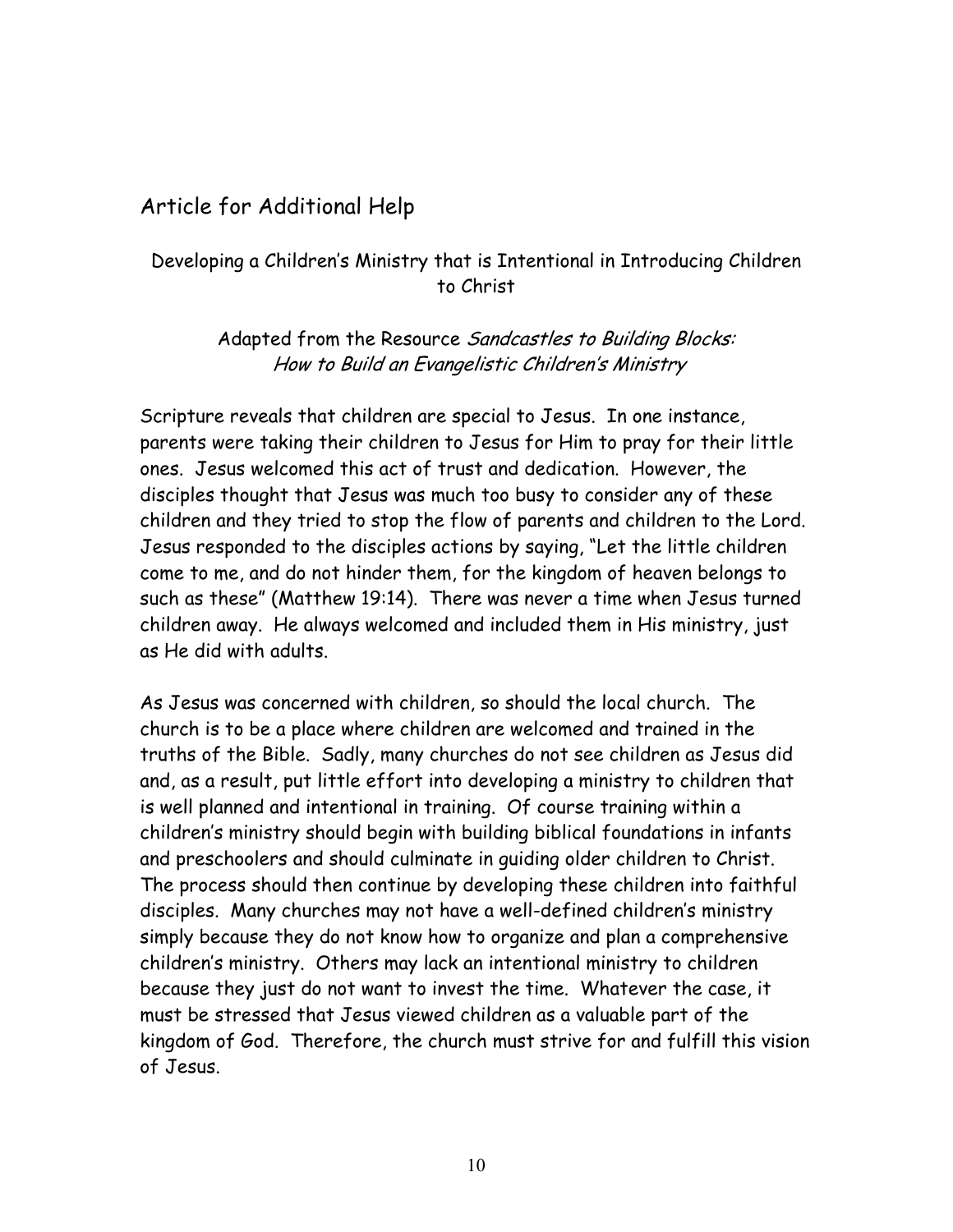The following steps are designed to help the leadership of a local church to plan and develop a comprehensive ministry to children that is biblical and intentional in introducing children Christ.

#### **1. Develop a purpose for the children's ministry**

The leadership of the church should meet and pray asking God, "What do You want to accomplish through this children's ministry?" Begin to write down items that God reveals to you about the structure and direction of the children's ministry. From these God given ideas, develop a purpose statement for the entire children's ministry of your church.

The purpose statement should be general, brief, and biblical. Be sure to support your statement with Scripture. This statement will provide a boundary for the entire ministry. Every activity and program should fit within the boundaries of the purpose statement. In writing the purpose statement consider these three fundamental truths.

- a. God has a concern for children (learning and discipleship)
- b. Children can have a relationship with God (evangelism)
- c. Children have a responsibility to others (missions)

Write a purpose statement for your children's ministry that encompasses the truths just stated. The purpose statement can read something like this:

The Children's Ministry of \_\_\_\_\_\_\_\_\_\_\_\_\_\_\_\_ church exists to train children in the following areas:

1. (fill in as God leads the group) 2. 3.

#### 2. **Evaluate your current ministry to children**

Assess each age group separately to determine if the current programs and activities fit within the purpose statement developed. If not, then those activities or programs must be eliminated or altered to fit the standards set. Evaluate the spiritual progress each age group is currently making by asking, "Are these children growing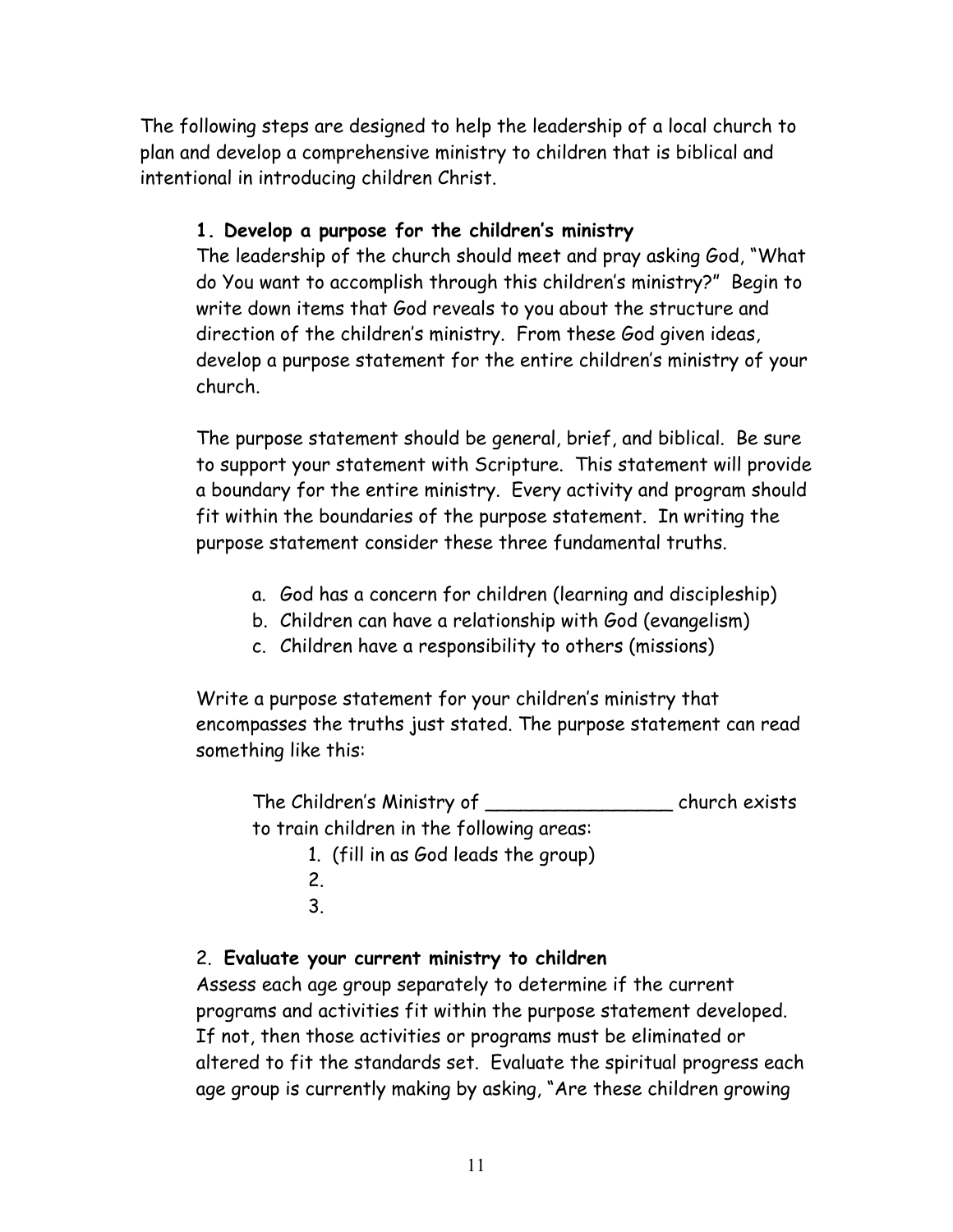the way God intends?' When answering this question, consider the following categories.

- a. Developmental effectiveness-Is there an intentional effort to reach out to children at their level of understanding?
- b. Complementing activities-Do the activities and programs currently in place work together to effectively enhance the spiritual learning of the children?
- c. Evangelistic emphasis-Are there intentional efforts to present the truths of the gospel on the children's level of understanding?

Evaluating the spiritual condition of a specific age group is very subjective, that is, it is your opinion. Only God knows their true spiritual condition. However, answering this question should reveal to the planning group the strengths and weaknesses of the current ministry. This is the information needed for the next step.

#### 3. **Set goals for each age group within your children's ministry**

The previous exercises have revealed the spiritual condition of the children within your ministry. This is a starting point. You must know where the children are spiritually before you can set a direction for them to grow. In setting the goals, consider the following tips.

- a. Each age group should have its own set of goals. The reason for this is because children have different learning capabilities at different ages. A first grader does not learn as a sixth grader does. Neither can a first grader learn the material age appropriate for a sixth grader.
- b. Goals are specific and measurable. They should be skills and knowledge that God desires for the children to learn. When setting goals consider the age and learning capabilities of the children.
- c. Goals should fit well within the purpose statement. Use the fundamental truths mentioned in step number one as a guide for setting goals.
- d. Goals should be achievable. Do not set goals that are impossible for an age group to achieve.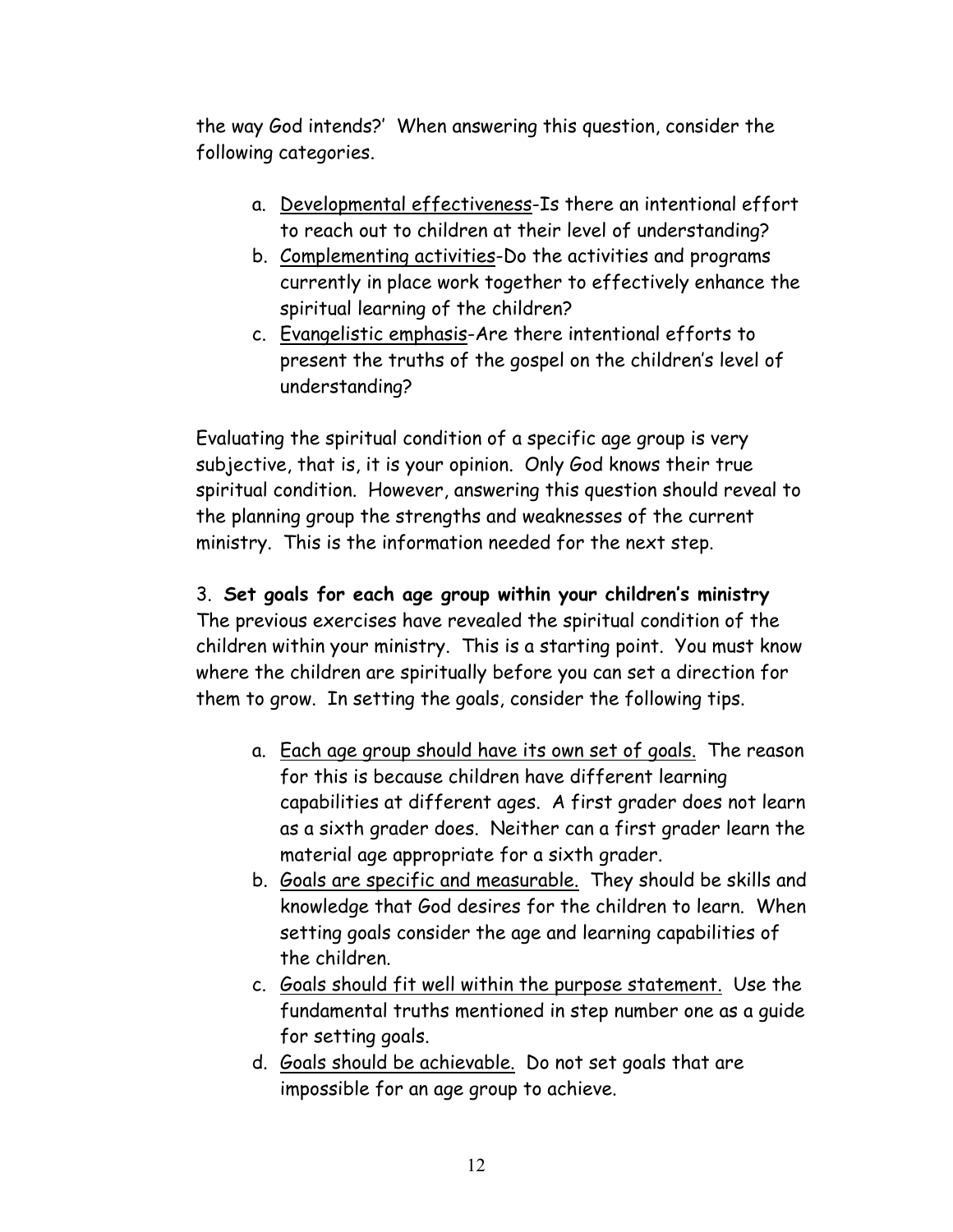e. Goals should be biblical. Support each goal with Scripture.

#### **4. Develop a strategy to achieve the goals set**

Now that the goals are set, determine how best to achieve them. Each activity or program within an age group will have its own strategy to accomplish the goals set. Here are some tips to achieve the goals you have set.

- a. Each activity or program within an age group should have a part in striving toward the goals set. Here is something to keep in mind. Each activity and program will not achieve ALL of the goals individually. However, the activities and programs TOGETHER will achieve ALL the goals set. For example, you may have eight goals set for one age group and the music program of that group is designed to only achieve two of those goals. This is acceptable as long as the other activities in the age group achieve the other six.
- b. The style of teaching must be age appropriate. Teachers must understand how their age groups learn and be equipped to teach accordingly.
- c. Plan to achieve the goals set in a twelve-month time frame. Write a timetable of steps to achieve goals. Section this timetable by months and quarters. Be sure to share this timetable with all teachers to make them aware of your expectations.
- d. Build intentional evangelism into the strategy where appropriate. Determine which programs and activities will intentionally present the gospel to children. Train the leader of this program to present the gospel to children (consider using the Sharing God's Special Plan with Children materials). Determine how and where the one-on-one counseling will occur. Determine who will do the follow-up with the children and their parents.
- e. Incorporate teacher training in your strategies. Train the teachers in the children's ministry to work with their specific age groups. Consider requiring teacher training for all who work with the children.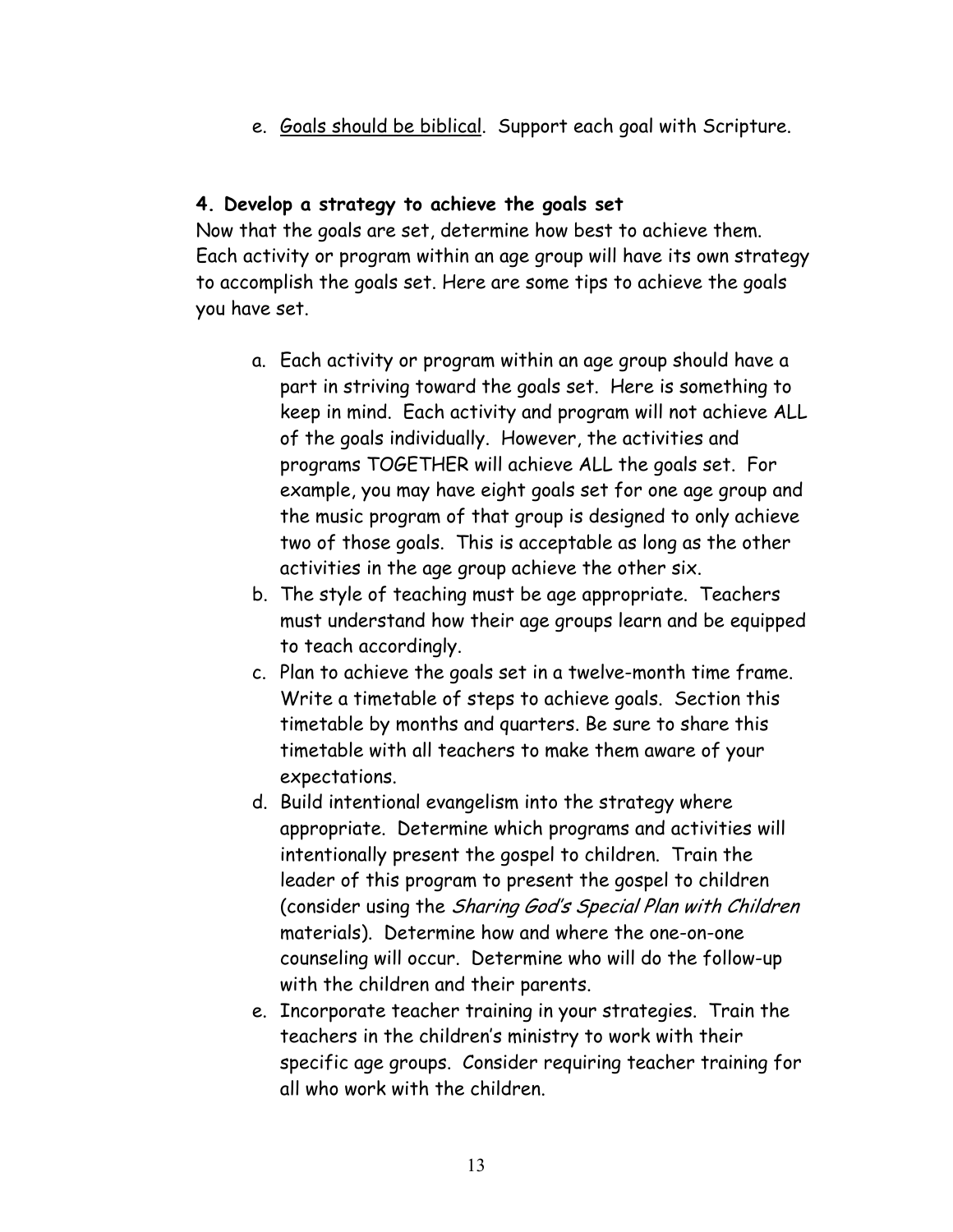- f. Be accountable for all of the time the children are in your care. Plan for NO wasted time when the children are at church.
- g. Teach not only for head knowledge, but also for a heart change. The ultimate goal of any ministry is to guide individuals to a personal and active relationship with Christ. As you are planning be sure you include activities to allow God to work in the hearts of the children.
- h. Use a balanced approach. Not all activities can be 100% evangelism. Neither can all activities be 100% outreach to the community. Consider the goals you have set and equally distribute the responsibility for achieving those goals among the activities you have planned.

#### 5. **Measure the progress toward achieving the goals set.**

Measuring the progress toward achieving the goals will allow you to see if the ministry is heading in the right direction. Measure regularly and reward the teachers and children for making progress toward the goals set. Each activity must be flexible enough to adjust if you realize one is not helping to achieve the goals. Also, if one or more activities are not accomplishing what you want, evaluate the teachers' methods. The teachers may lack the proper training to teach the age group they are with.

#### **6. Spend some time working on the small details of an effective children's ministry.**

Consider these items:

- a. Budget-Is there enough money to do all we want to accomplish this year? If not, how can we raise more money (or cut our plans)?
- b. Calendar-Be sure that events for the children are scheduled at appropriate times. For example, do not plan events on holidays or peak vacation times. Consider the parents' schedules and financial situations when planning special events.
- c. Recruit and Train Teachers-Look for teachers who have a desire and are gifted at working with children. Pray for God to direct you to workers. Enlist others to help you pray and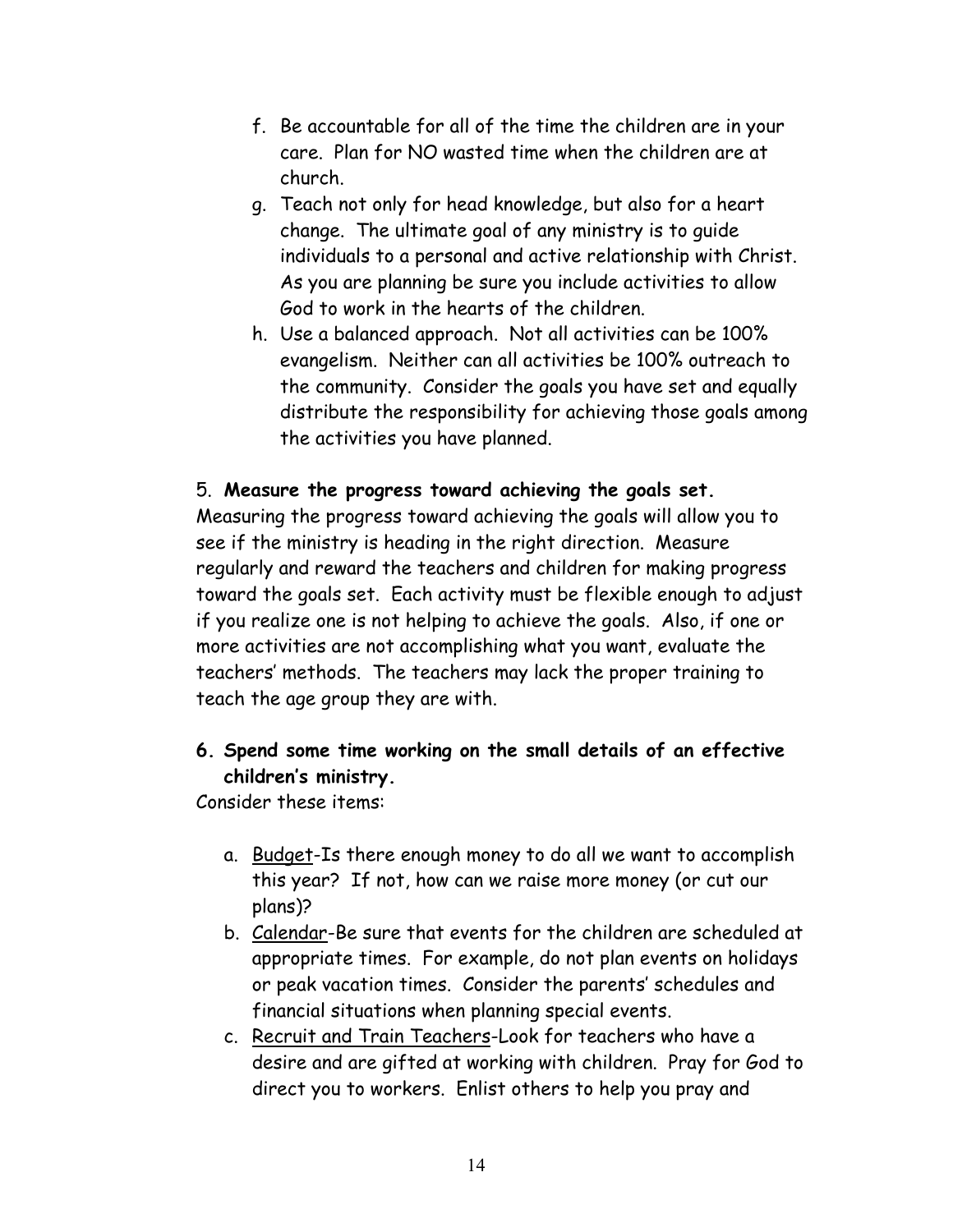search for workers. Once you have them, give them proper training. Do not throw new teachers into a room of children without adequate training and preparation.

- d. Plan an agenda for each activity. Know who is doing what and for how long. If the teachers are not prepared to train the children, the children will control the class and the teachers.
- e. Keep the church informed. Present to the church the progress of the children's ministry; even the small steps. Inform them of new and upcoming events. Share your vision and strategy with the adults of the church. When they are informed, they are better equipped to support and pray for the ministry.
- **7. Evaluate the ministry as you put your planning to work.**  As the ministry is progressing ask yourself these questions:
	- a. Did this activity achieve (or make a step toward) the goals set?
	- b. What worked well in this activity?
	- c. What needs to be improved upon in this activity?
	- d. Did we have enough workers in this activity?
	- e. Were the workers prepared?
	- f. How could I have better prepared the workers?
	- g. Were the workers properly trained in working with this age group?
	- h. What head knowledge did the children gain as a result of this activity?
	- i. Was the gospel presented in this activity? Was it presented with integrity?
	- j. How well was the one-on-one counseling done with the children?
	- k. How well was the follow-up with the children and their families done?

No ministry is perfect. But if we take the time to develop a comprehensive plan for intentional teaching, our ministry becomes much more efficient and effective. God desires for everything in His church to be done in an orderly fashion. "But everything should be done in a fitting and orderly way" (1 Corinthians 14:40). Planning and structure enhances order and allows the activity to better focus on God and His plan for our lives.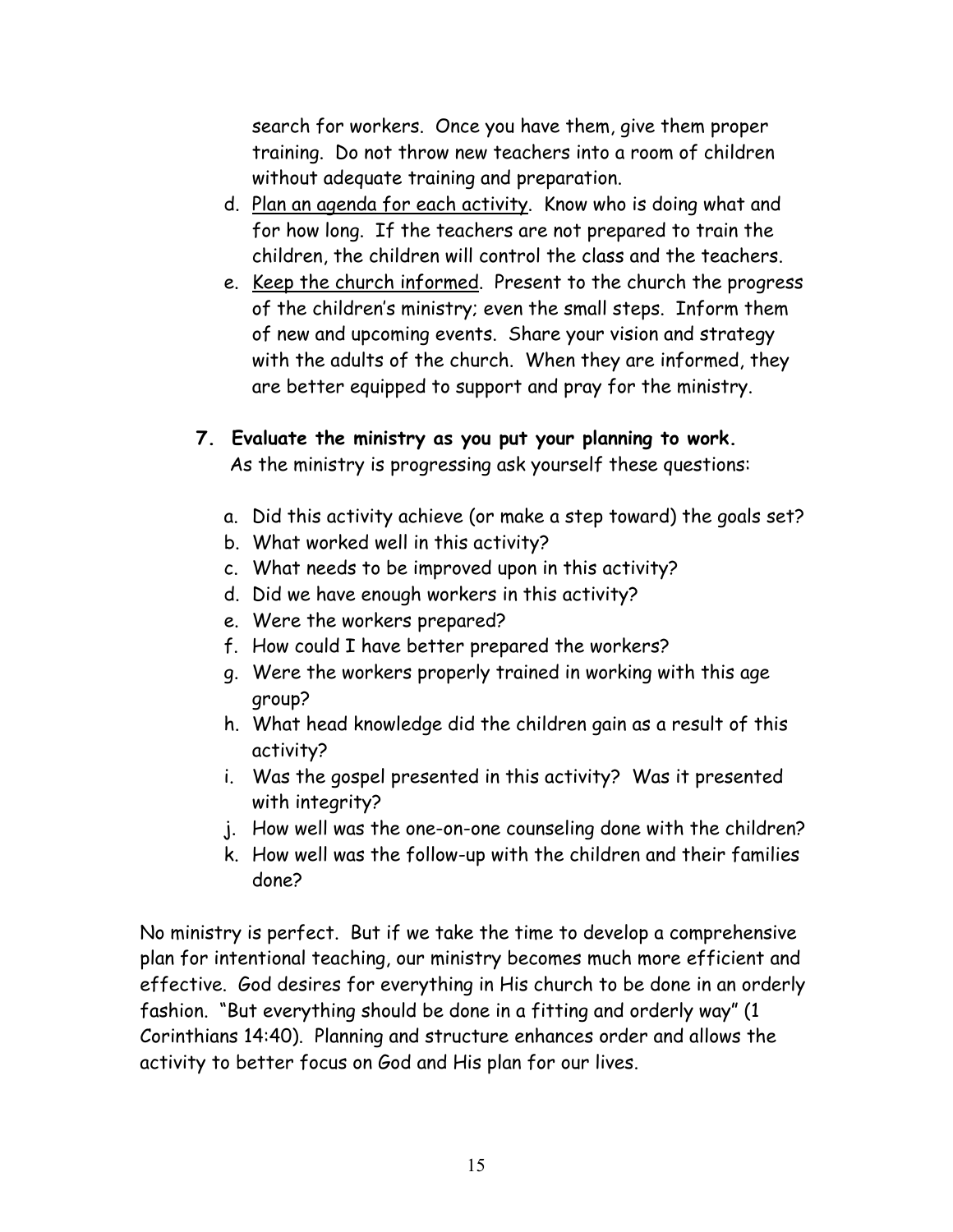# **Step 2**

# **P**arents

 "Your home is the single most powerful arena on earth to change a life for God." (Wilkinson, Bruce. The Prayer of Jabez. Multnomah Publishers, Inc. 2000. p. 32

In a recent interview, SBC LIfe asked Josh McDowell what he thought were the main challenges or issues for our society and for Christianity in America. He responded, "First, I would say parenting. Research shows that kids learn spiritually not in church, not in the youth group, not from the youth pastor or the pastor, but from mom and dad. I am convinced the number one responsibility of the youth worker is to help parents to relate to his or her own kids in their home." (Revell, John, "Fathers are Called to Disciple", an article in Living with Teenagers, June 2002)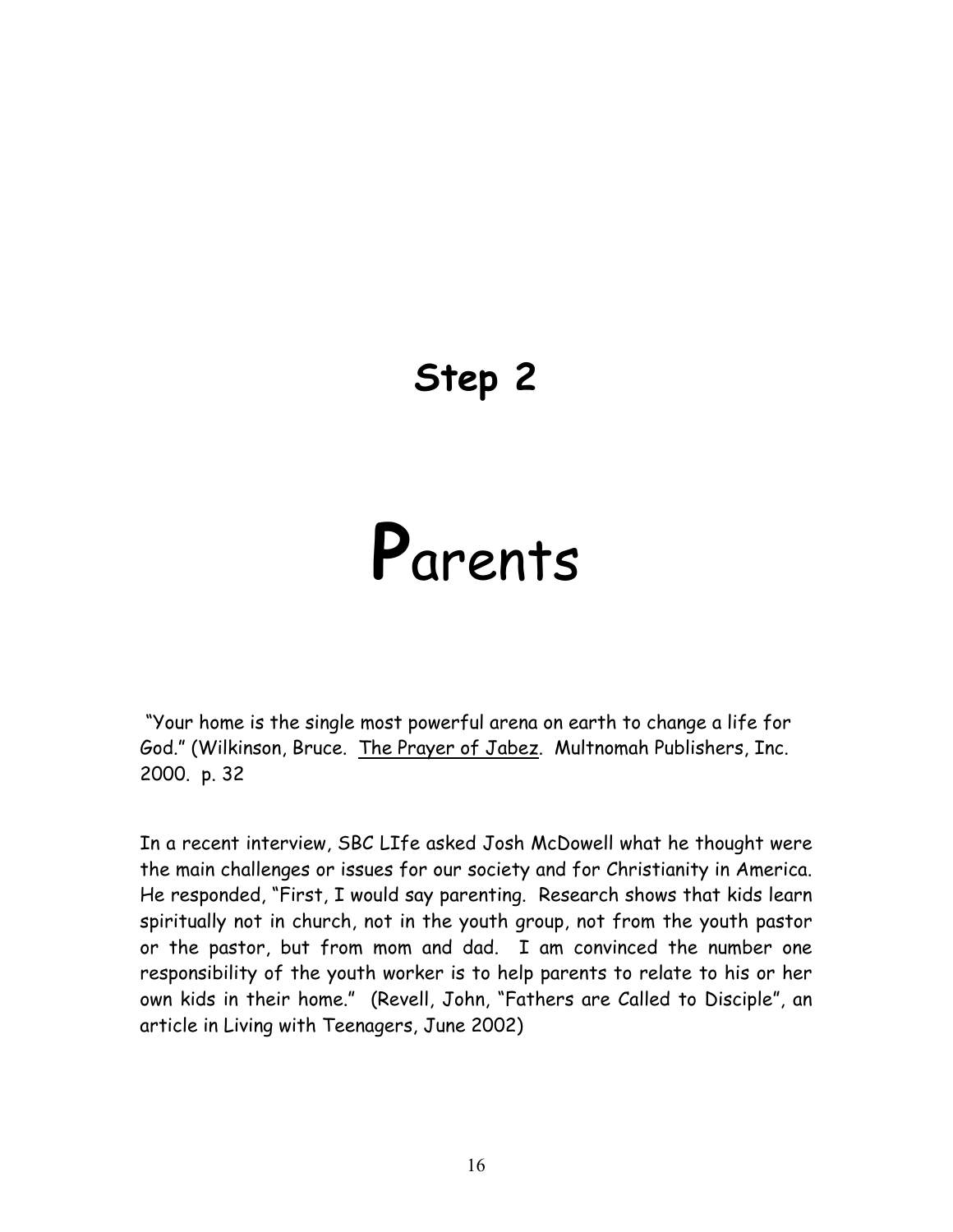# **Parents**

Equip the parents to be the spiritual mentors God expects

#### Why equip parents?

Parents are ultimately responsible for the spiritual development of their children (Deuteronomy 6:4-6). The purpose of parenting is to train children to love Jesus more than they love their parents (Matthew 10:37). Effective training is done by words as well as actions (Matthew 18:6). It is the parents who train children what and how to love (Titus 2:4). It is the parent's responsibility to see that the needs of their children are met (1 Timothy 5:8).

#### How to Equip Parents

1. **Pastor/Staff** (Job: Help parents to create a Christ-like atmosphere in their home.)

The pastor/staff should view this step as three-fold: prayer, care, and share.

a. Prayer – The pastor/staff should first guide parents in developing and prioritizing their own personal quiet time. Parents cannot effectively lead their children to a growing relationship with Christ of they are not actively growing themselves. This would involve teaching parents how to systematically read the Bible and pray. Provide accountability partners for them. Provide parents with other resources and training that will help them grow spiritually. Next the pastor/staff should guide parents in praying with each other. Most couples are uncomfortable praying with each other, as well as, unwilling to take the time to pray with each other. This step involves overcoming these obstacles that keep couples from praying with one another. The pastor/staff should guide parents in setting aside a time each day to pray with one another. The pastor/staff should provide resources for parents to use in this time together. A beginning point would be to guide parents to begin praying for their marriage and family. Accountability groups (or the partners mentioned above) is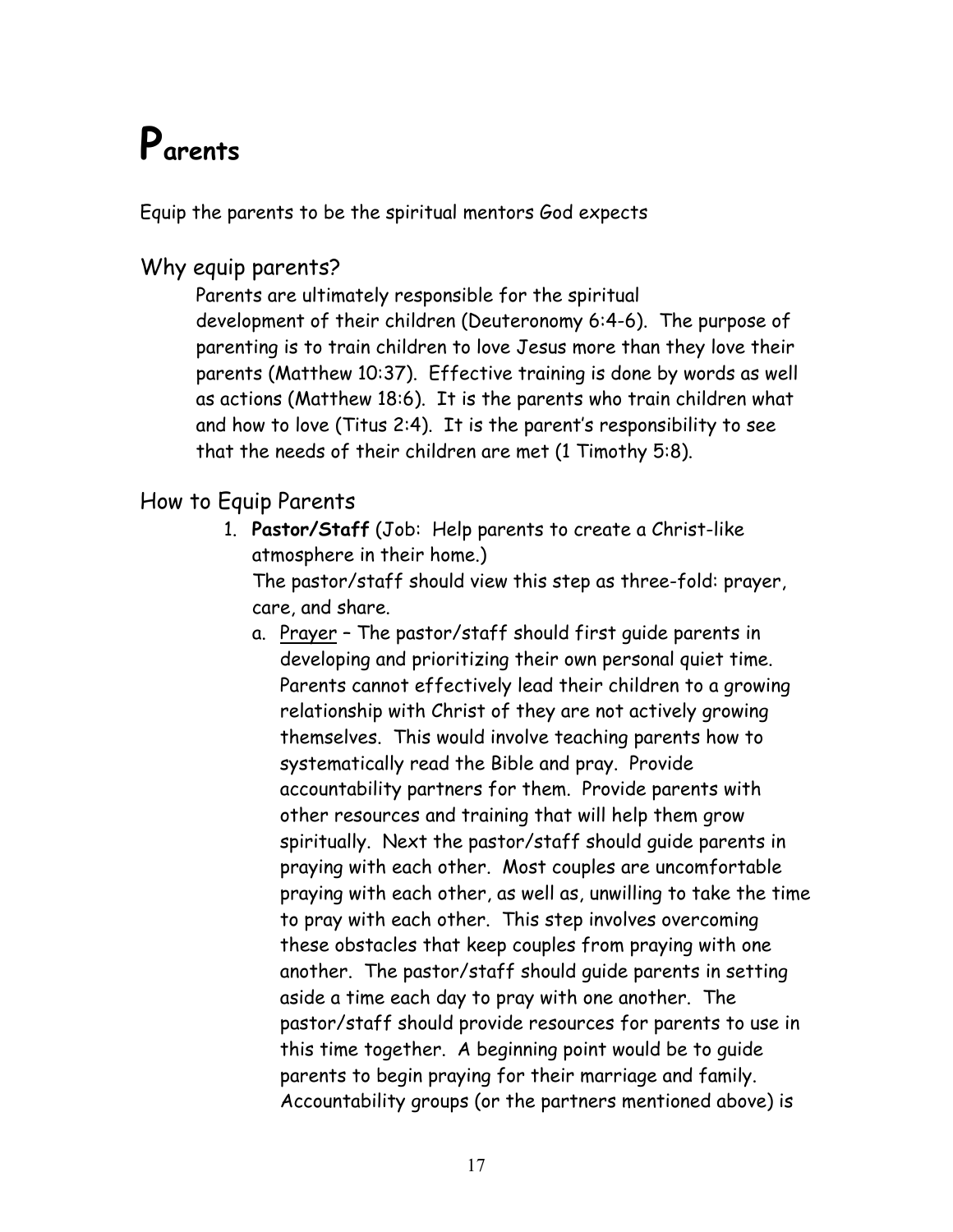another useful way to encourage prayer with spouses. A final aspect of prayer would be guiding parents to lead a prayer time with their family. Prayer in this phase must be age appropriate. Teach families how to pray with their families in creative and interesting ways. Teach them to use a journal or prayer sheet. Use a calendar to record prayer request. The pastor/staff should help parents learn ways to teach their children about prayer.

- b. Care Parents don't want to be bad parents, but many do not know how to be godly parents. The pastor/staff should help them become the parents that God desires by guiding them to care for their children biblically. To do this, you must address relevant issues that parents deal with daily such as relationships, finances, media influences, etc. This "equipping to care" process should not be a time for condemning the society but rather helping parents raise their children in the current culture. Use the accountability partner/groups to aid in this process. The pastor/staff must help parents recognize their responsibility to oversee the spiritual development of their children. The church is there to only supplement what is happening in the home. This is contrary to most thinking and will take much prayer and detailed planning to help parents assume that responsibility.
- c. Share Parents should be equipped to share the love of Christ with others. Children learn, not only by what they hear, but also by what they see. Children need to see their parents involved in helping others enter into a growing relationship with Christ. The pastor/staff should offer opportunities for families to encounter the unbelieving and/or unchurched for the purpose of introducing them to God and His Son, Jesus. Also, parents need to be equipped to share Christ with their own children. The pastor/staff should see that adequate evangelism training is available to all parents.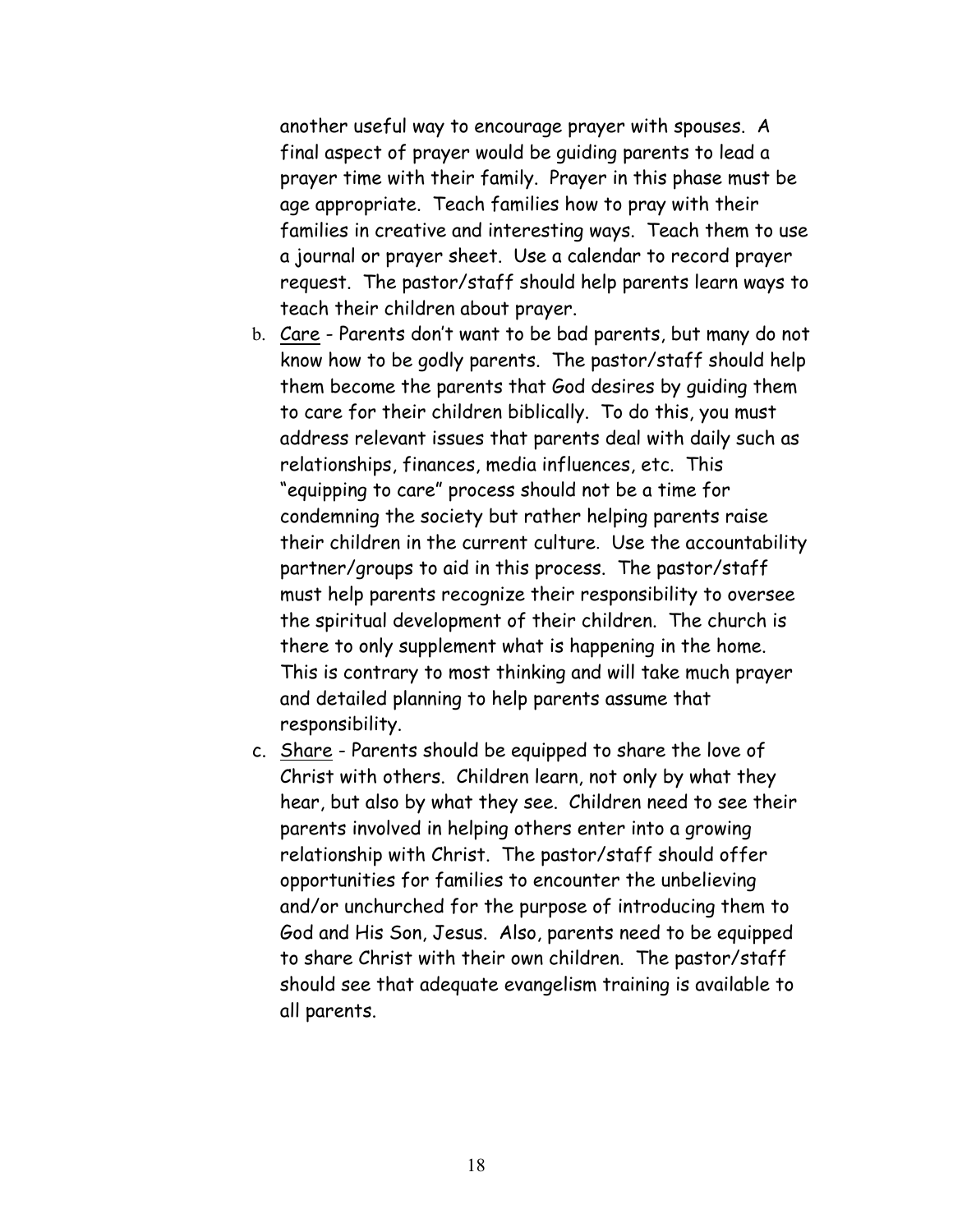#### **Summary of Pastor/Staff Responsibilities**

- Help parents establish and continue a personal quiet time
- Help parents establish and continue a prayer time with each other
- Help parents establish a prayer time with spouse and children
- Equip parents in the process of biblical parenting
- Establish accountability groups for families and help them schedule times and places to meet
- **Provide adequate evangelism training for parents**
- **Provide adequate evangelism and ministry** opportunities for parents and families.
- Have an open door to all parents
- 2. **Children's Leaders** (Job: Lead a children's activity and build relationships with children and their parents) Since this is the group that will have the most contact with the children, it follows that this is the group that will have the most contact with parents. Many times the parent will form their opinions about the church and its children's ministry based on their impression of the children's leaders. For this reason, these workers need to be the best leaders in the church. Children's leaders should be prepared in their task, professional in their work, and personal in their relationships. They should be very open and honest with parents, yet not with a critical spirit. Their program/activity should always be open to parental participation and involvement, and in fact encourage it. The children's leaders must be committed to building relationships with the children and parents, which require contact with them inside and outside the church facility. The children's leaders must be available to the parents. The children's leaders must be committed to the spiritual growth of the children, which means they must be committed to working with the parents and pastor/staff to accomplish this. The children's leader must be reliable enough to fulfill the parental tasks assigned by the pastor/staff.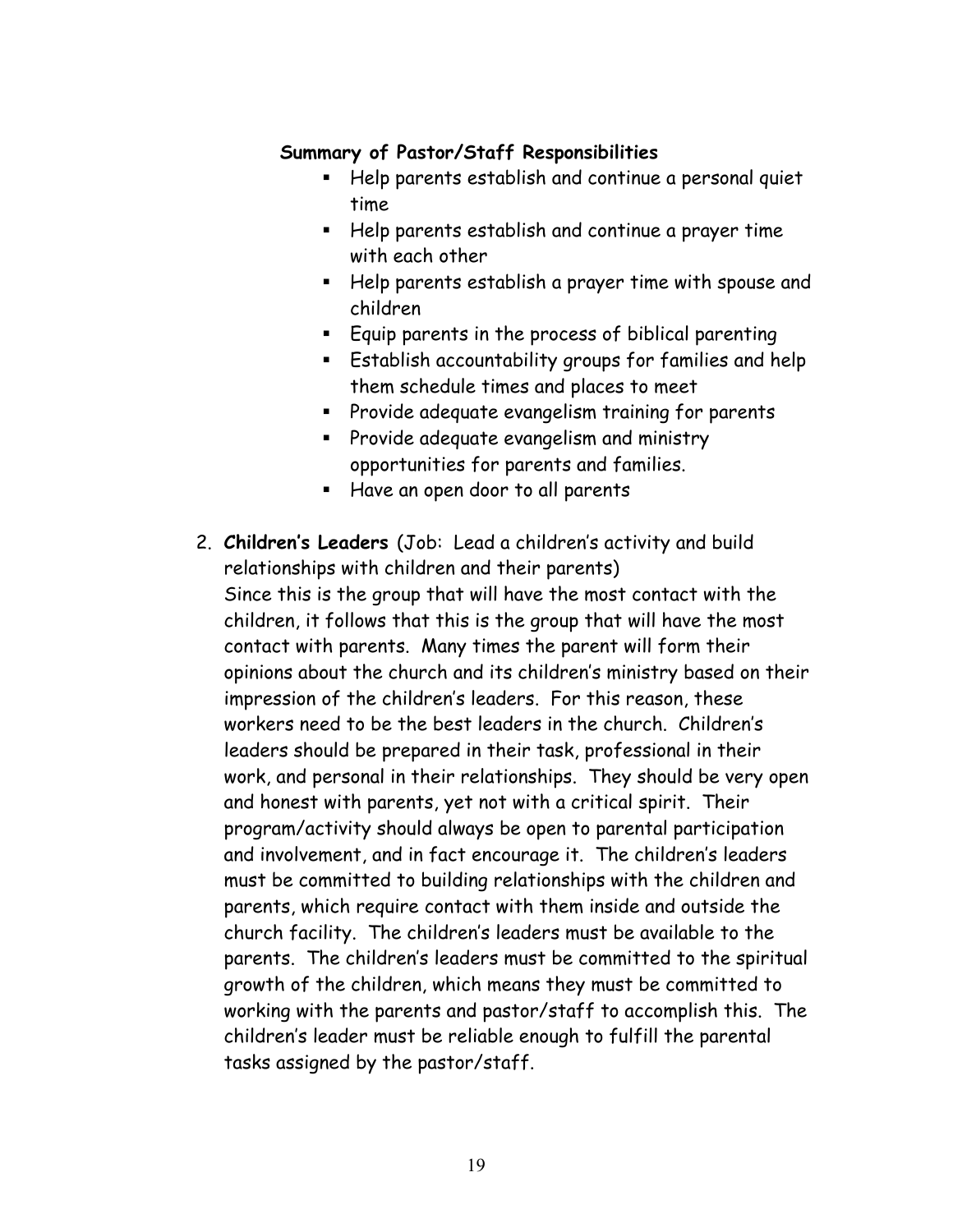#### **Summary of Children's Leader's Responsibilities**

- Always prepared for program/activity
- Relate to everyone in a professional and godly manner
- Committed to building relationships with children AND parents
- Open and honest with parents
- Encourage parental participation and involvement in program/activity
- Always available to parents
- Reliable and dependable to fulfill the parental tasks assigned by pastor/staff
- Willing to act as a liaison between parent and pastor/staff
- Willing to act as a liaison between the child and parent
- 3. **Parents** (Job: Oversee the spiritual development of their children) Parents must recognize that it is their responsibility to oversee the spiritual development of their children, not the church's. The church should only supplement the training the parents are conducting in the home. To oversee this development, parents should be involved in the activities their children are participating in at church. Parents need to see, and even have input into, what is happening in the children's ministry of their own church. Parents should also know and trust their children's teachers. This requires the parent to have a relationship with each teacher. However, the parent needs to realize that the greatest amount of spiritual teaching that happens in the lives of their children happens in their homes, not in the church. For this reason, parents should make every effort to establish their home as a model for the church. In other words, every action (and reaction), decision, conversation, and activity should be done recognizing that Christ is the Lord of the family. This is more than just saying the words; it is believing it and living it out as a family. The family, therefore, should rely not only on God's Word, but also on the church for assistance in creating this type of environment in the home.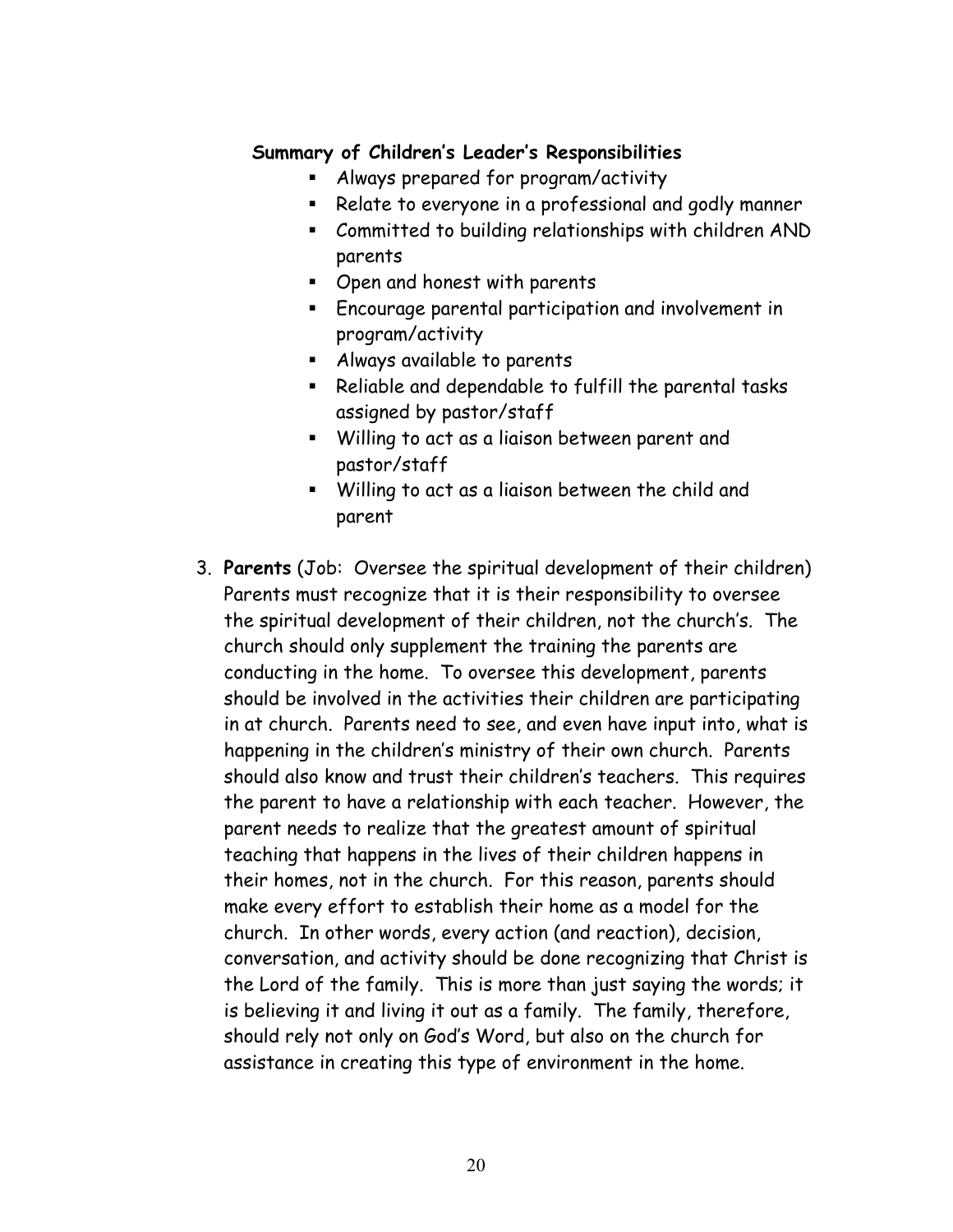#### **Summary of Parent's Responsibility**

- **Recognize responsibility to oversee the spiritual** development of your children
- Know and develop a relationship with your children's teachers at church
- **Become involved with the programs/activities your** children are involved in at church
- **Recognize the tremendous influence you personally** have on the spiritual development of their children
- **EXECT** Create a godly atmosphere in the home where Christ is the center of everything
- Relies on God's Word and the local church for support, resources, and accountability pertaining to creating a godly atmosphere in the home

#### Key Resources

Family to Family (ISBN 0840085370) His Heart, Our Hands: A Ministry Evangelism Tool Kit (ISBN 0633034614) www.namb.net/children www.namb.net/family

#### Additional Resources

Skinner, Kerry, The Heart of the Problem

Blackaby, Henry and Claude V. King, Experiencing God, Broadman and Holman Publishers, Nashville TN 1994

Barrier, Roger, Listening to the Voice of God, Bethany House Publishers, Minneapolis MN, 1998 Campbell, Ross, Relational Parenting, Moody Press, Chicago IL, 2000

Kopp, David and Heather Kopp, Praying the Bible for Your Children, WaterBrook Press, Colorado Springs CO, 1997

Kopp David, and Heather Kopp, Praying the Bible for Your Marriage, WaterBrook Press, Colorado Springs CO, 1997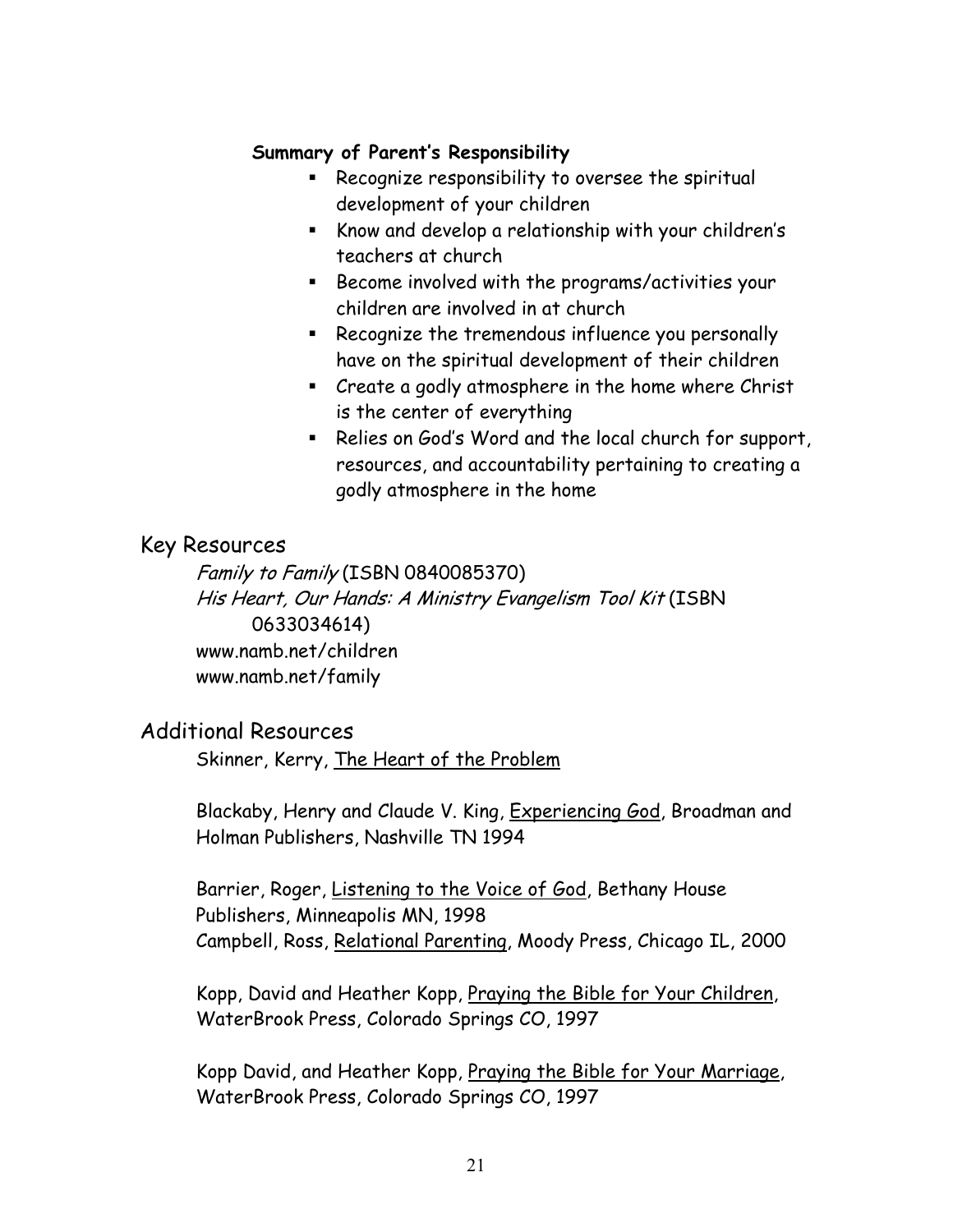Article for Additional Help

### Parenting with Influence

Raising Children with a Heart for God

The greatest privilege we have as parents is leading our own children to Christ. This is best accomplished through building the biblical foundations early in life. As our children grow and mature we need to be able to recognize when they are ready to make a decision for Christ. The Bible says in 2 Timothy 3:15, "And how from infancy you have known the holy Scriptures, which are able to make you wise for salvation through faith in Christ Jesus." There are two definite truths we can learn from Paul's statement to Timothy. First, is the need to begin early. The earlier that biblical training begins, the more ingrained these truths become in the life of a child. Is it ever too late to start? No, it is just better if training begins in infancy. Second we see the importance of using Scripture, not only in language, but in living. Through the use of God's Word, the Holy Spirit is free to move in the lives of individuals to bring conviction and point them toward Christ. Therefore, a parent who wants to influence their children toward a relationship with Christ should begin the process as early as possible and structure their children's lives to conform to Scripture as closely as possible. These two items are to be the boundaries in which we parent. Let me restate them again as simply as possible; it is never too late and keep it biblical. This should be our parenting quide. Using this model, the Bible gives us six directives concerning our parenting.

The Bible says that we are to \_\_\_\_\_\_\_\_\_\_\_\_\_\_\_\_\_\_\_\_\_ our children.

1. Love – We are to love our children. Our love should be sincere and unconditional. It is not enough to simply say, "I love you." Our children must know that we love them. In spite of their faults and immaturity, our children should know without a doubt that we love them deeply. In spite of our faults and immaturity our children must know that we love them unconditionally. Unconditional love means that we will love them no matter our circumstances. Do not confuse love with appeasement. Love is not bought, bribed, or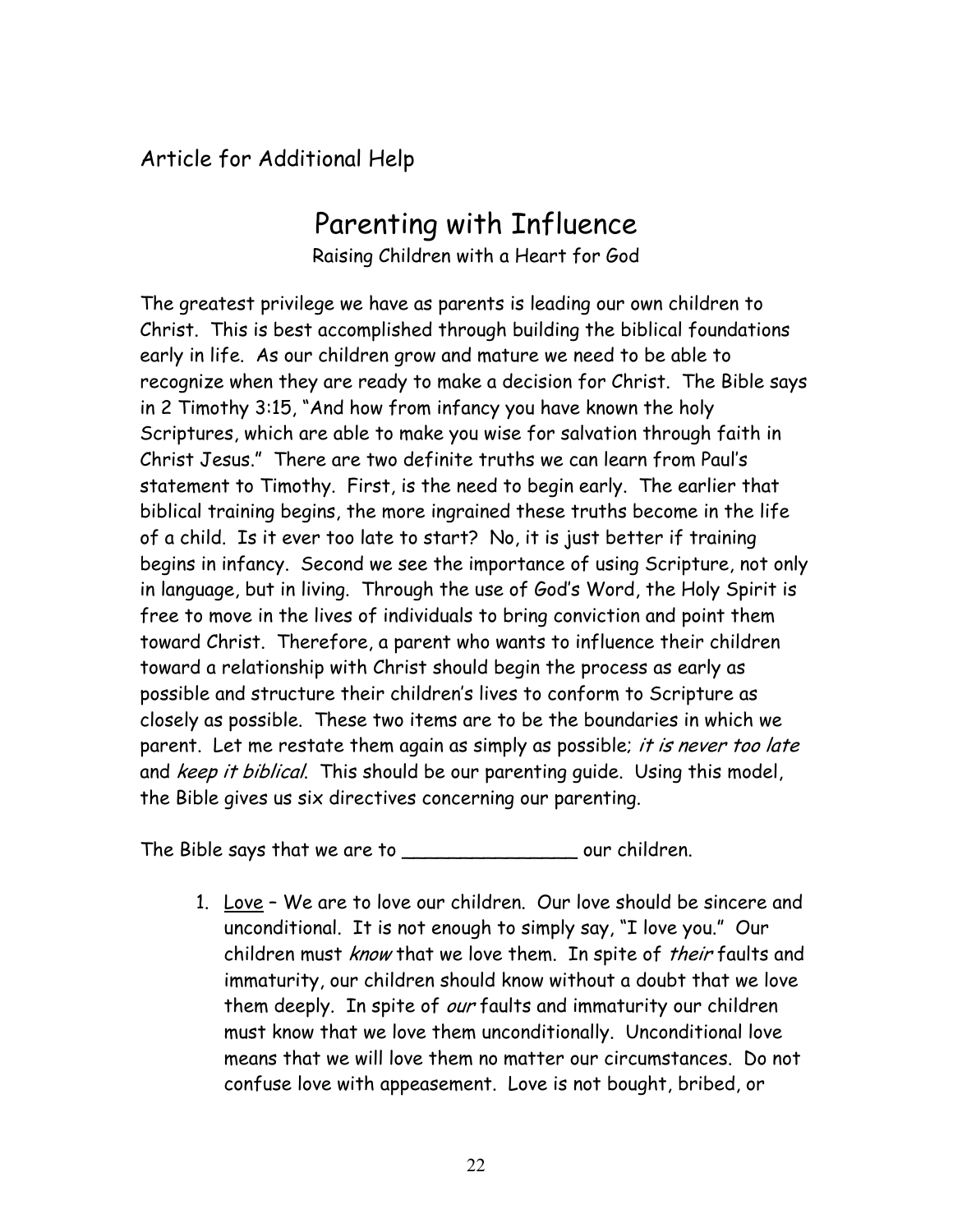bargained; it is earned. Love is intentional and the result of time, understanding, and concern.

Then they can train the younger women to love their husbands and children. Titus 2:4

2. Encourage – Parents are to encourage their children. Encouraging your children means to support and endorse their achievements toward positive goals. Children's efforts should always be first recognized and acknowledged by their parents. Our children may never be the best at baseball, school, or Scripture memory, but they should be able to look to their parents for encouragement. Criticizing our children as they attempt new goals destroys their self-esteem and makes them hesitant about attempting further goals. Criticism is unhealthy and hinders the maturing process. It causes children not to trust their decision making process. The Bible tells us to encourage our children. Never once does it say to criticize.

For you know that we dealt with each of you as a father deals with his own children, encouraging, comforting, and urging you to live lives worthy of God, who calls you into his kingdom and glory. 1 Thessalonians 2:11

3. Provide for – God expects us, as parents, to meet the needs of our children. Our lifestyles should never result in our children being without. Material needs include food, clothing, and shelter, but there are spiritual necessities also. For example, God expects that our home be one where He alone is worshipped. The home is not to be spiritually neutral or a spiritual buffet. There is one God and He is to be the object of worship in our homes. This is a necessity that we are to provide for our children.

If anyone does not provide for his relatives, and especially for his immediate family, he has denied the faith and is worse than an unbeliever. 1 Timothy 5:8

4. Comfort - The Hebrew word translated comfort literally means breathe deeply. The picture is of one who is relating to another emotionally and showing compassion for their circumstances. We, as parents, are to have an emotional link with our children that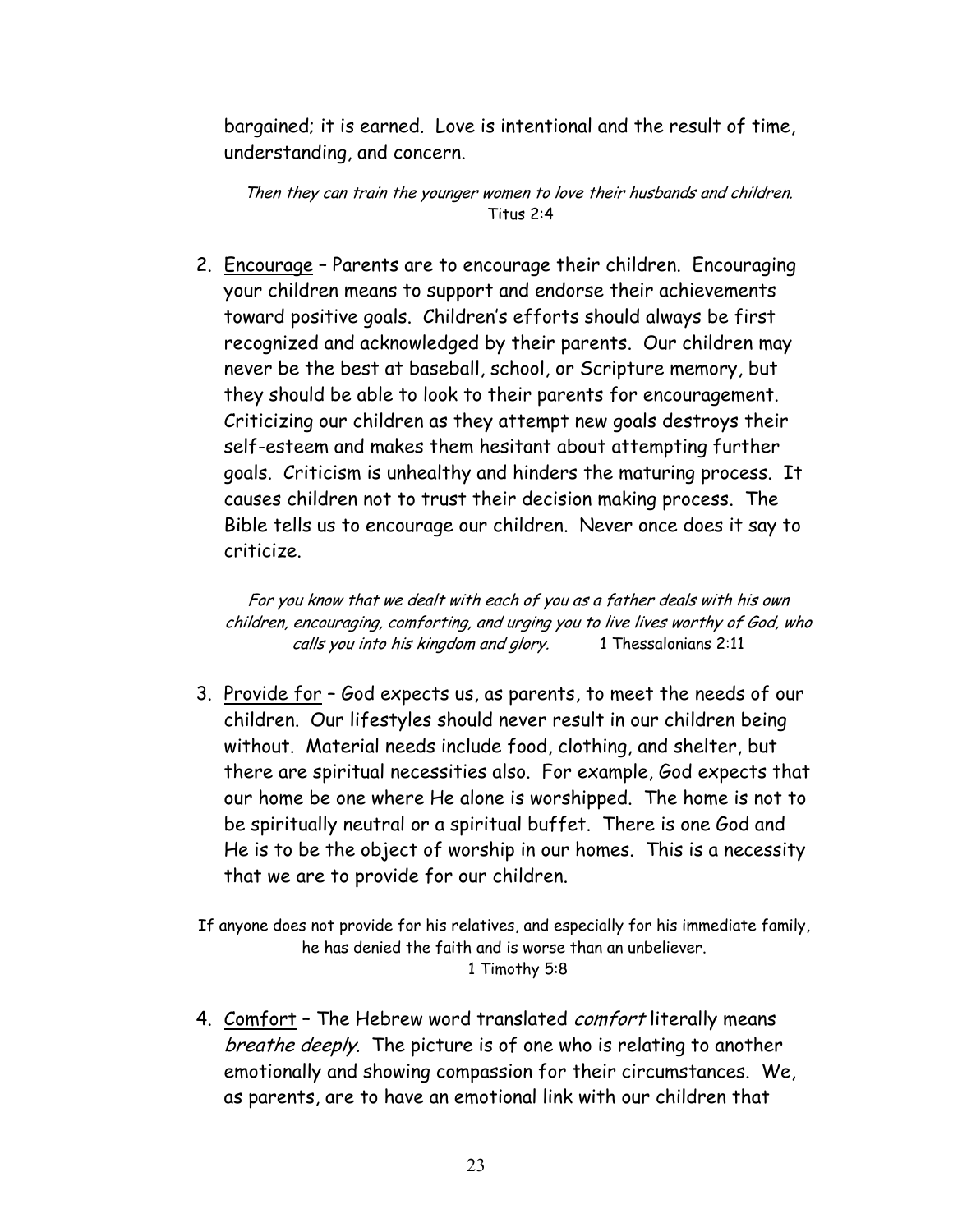allows us to show compassion and bring comfort when they experience disappointment or hurt. Their hurts may seem trivial to us; yet, they are very real to the children and demand our attention. An emotional link with our children does not mean that we shelter them from disappointments and hurts. These are a natural and necessary part of maturing. However, this link does mean that we should be able to sympathize with our children's hurts and be able to help them, gently, to deal with it.

As a mother comforts her child, so will I comfort you; and you will be comforted over Jerusalem.

#### Isaiah 66:13

5. Discipline – From its use in the Old Testament, the word means to correct for the purpose of education. The purpose of discipline is not solely for punishment, but to guide behavior toward biblical expectations. In discipline, correction and instruction merge for the purpose of guiding children toward a life of obedience to God. Discipline, when administered properly, should not only hurt, it should help. Positive discipline is never done in anger, but done with the child's well being in mind.

Discipline your son, for in that there is hope; do not be a willing party to his death. Proverbs 19:18

6. Train – Training is more than just verbal instruction; it is guiding children by our lifestyles. It is impossible to properly train children biblically if we are not living out this lifestyle ourselves. This can only be accomplished as the result of an active and growing relationship with Christ. Before training children in the way they should go, we as parents must check to see if we are going in the correct direction. "Not in what we say and teach, but in what we are and do, lies the power of training.["1](#page-23-0)

Train a child in the way he should go, and when he is old he will not turn from it. Proverbs 22:6

 $\overline{a}$ 

<span id="page-23-0"></span><sup>&</sup>lt;sup>1</sup> Andrew Murray, How to Raise Your Children for Christ, Bethany House Publishers, Minneapolis MN, 1975, p. 12.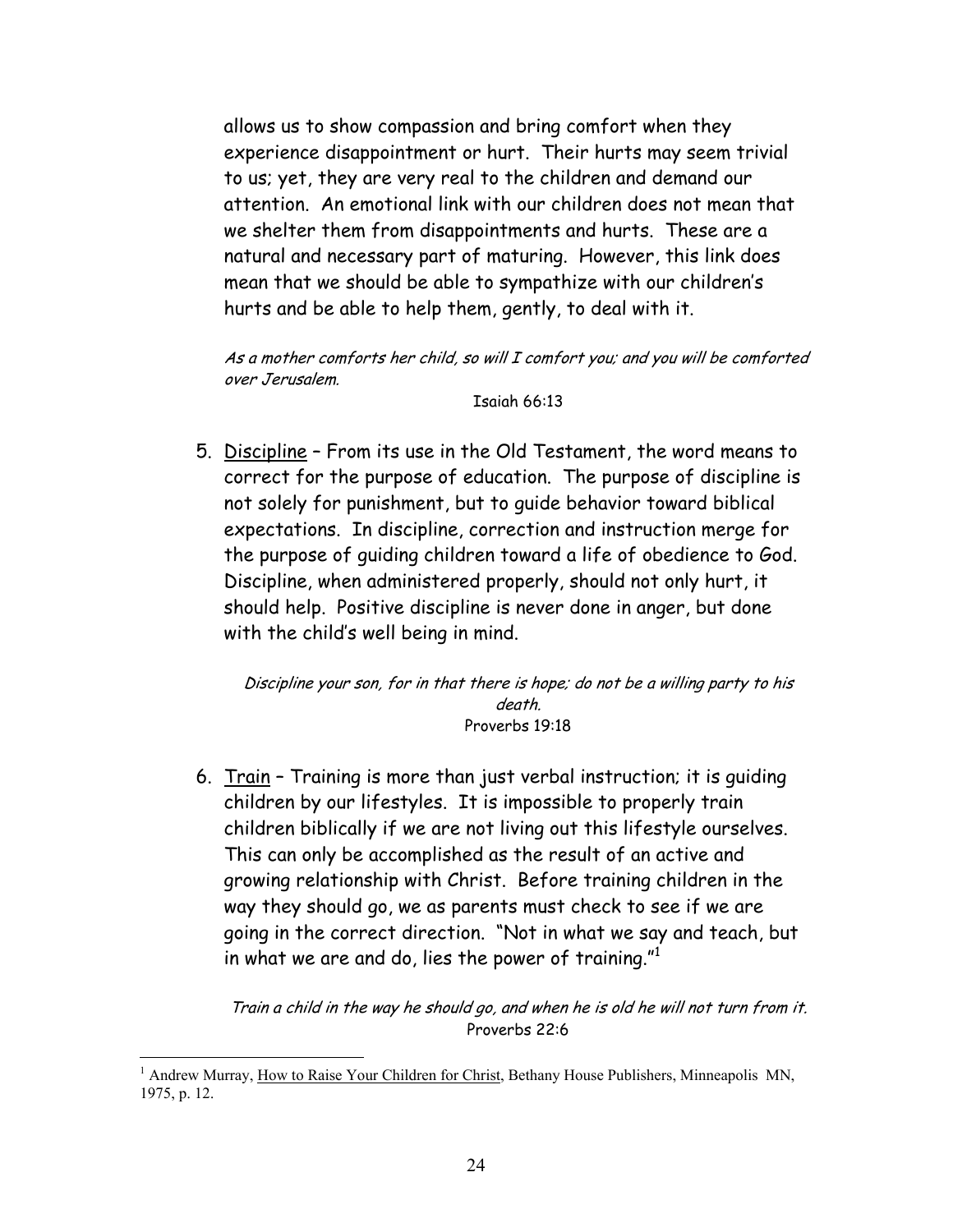#### **Training should be intentional**.

These commandments that I give you today are to be upon your hearts. Impress them on your children. Talk about them when you sit at home and when you walk along the road, when you lie down and when you get up. Deuteronomy 6:6-7

The word *impress* means to sharpen like a knife. A knife is not sharpened by accident. Nor does one intentionally try to dull the blade of a knife during the sharpening process. A knife is sharpened intentionally to increase its effectiveness. So it is with a child. Parents are to train their children intentionally to increase their spiritual effectiveness in a lost world.

#### **Training should be modeled.**

But if anyone causes one of these little ones who believe in me to sin, it would be better for him to have a large millstone hung around his neck and to be drowned in the depths of the sea.

Matthew 18:6

Matthew records a stern warning to all who attempt to train children. We must train children, but be sure we are doing it according to Scripture.

#### **Training should be with a purpose.**

Anyone who loves his father or mother more than me is not worthy of me; anyone who loves his son or daughter more than me is not worthy of me. Matthew 10:37

In Matthew 10:37, Jesus states the purpose of parenting. We are to train our children to be worthy of Jesus. We do that by training them to love and depend on Jesus more than they love and depend on us.

Here are seven practical steps we can take as parents to help fulfill these biblical directives.

1. Know your children. Talk to them. Be open with them. Be honest with them. Give them only what they are able to handle spiritually, emotionally, and physically. Know their friends. Know their likes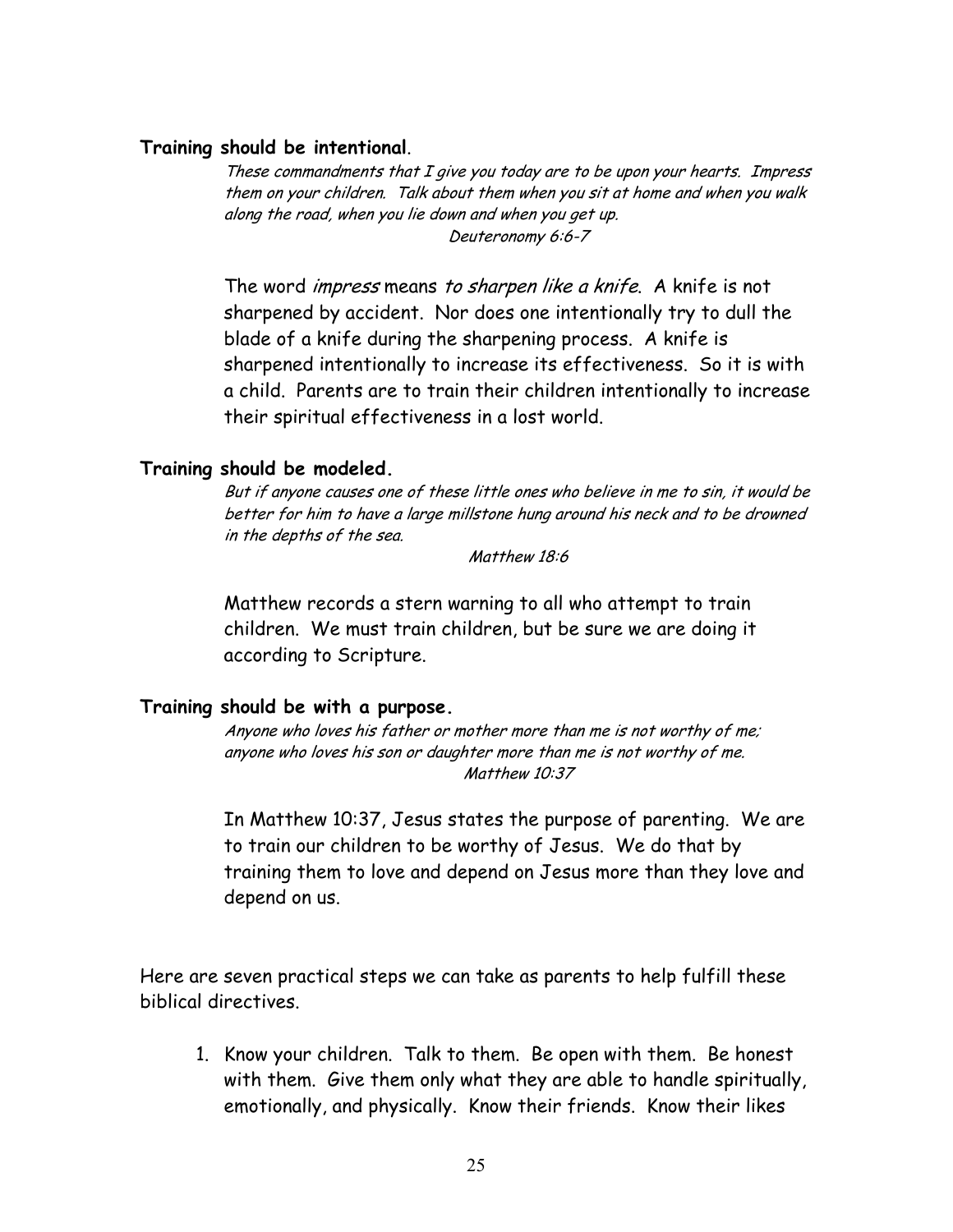and dislikes. Know their school. Know their personalities and what makes them tick. Be sure you are meeting their physical, emotional, and spiritual needs.

- 2. Accept your children. There are no perfect children. Compliment them. Correct, but don't condemn them. Discipline them when necessary. Do not force your children to be what you wish you were.
- 3. Make time for your children. Your children are more important than your job, TV, computer, paper, magazines, books, videos, sports, and vacations. If you don't make the time, you will never spend the time with them. Spending time with your children lets them know that they are important to you.
- 4. Parent your children. Be a positive role model. If there are certain habits you do not want your children to form, then don't possess them. Model prayer, spiritual disciplines, repentance, sensitivity, values, and dependency on Christ to your children. Be very transparent with your children. They will learn how to deal with sin by watching how you deal with it. Children are very perceptive. Consider seeking out the advice and prayers of older Christian parents. Many times their experience and godly wisdom will help you through extremely difficult times. Be a parent, not just a friend!
- 5. Make your home Christ centered. Pray with and for your children. Have a family devotion time. Read the Bible together. The faith of your children will rarely rise above the level of your faith. Your children will not be serious about their faith if you are not.
- 6. Take your children to church. They need exposure to the Christian community.
- 7. Lead your children to Christ. Do all with the intention of helping them develop a personal relationship with Christ. Be able to recognize when they are ready to receive Christ and be equipped to lead them through the appropriate Scriptures and commitment.
- 8. Don't quit. Even if it seems that your parenting efforts are not paying off, don't stop guiding them toward God. One day you will be surprised just how much your persistence at godly parenting is reaching your children. When you least expect it, your children will say or do something that confirms your struggles are not in vain.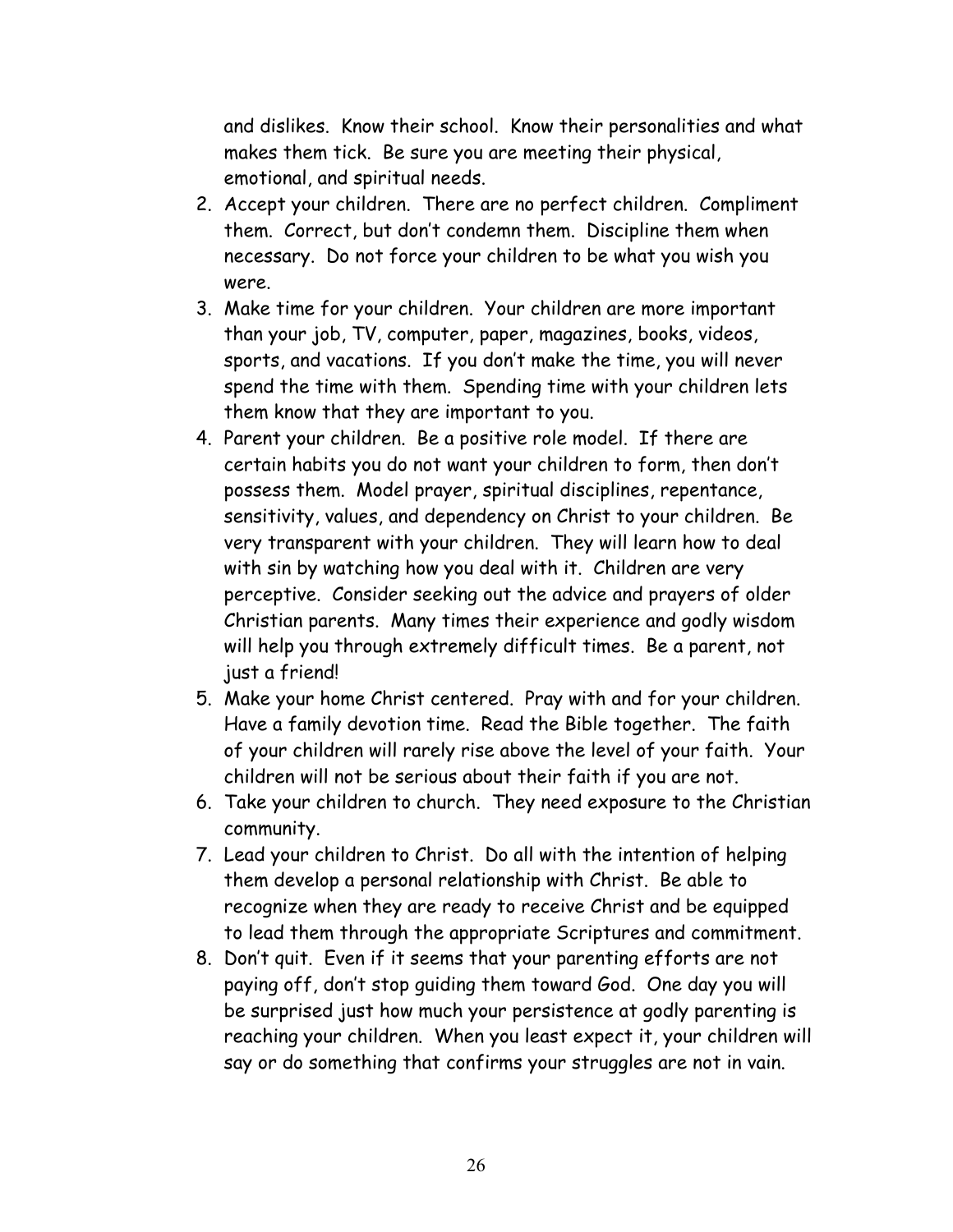## **Step 3**

# **E**vangelism

" . . . the most important evangelistic work we can do remains introducing our own children to the faith. Other evangelistic efforts are important. But for moms and dads, the first priority must be reaching the little ones playing around our feet and eating around our tables." (Focus on the Family, Family News From Dr. James Dobson, August 2000)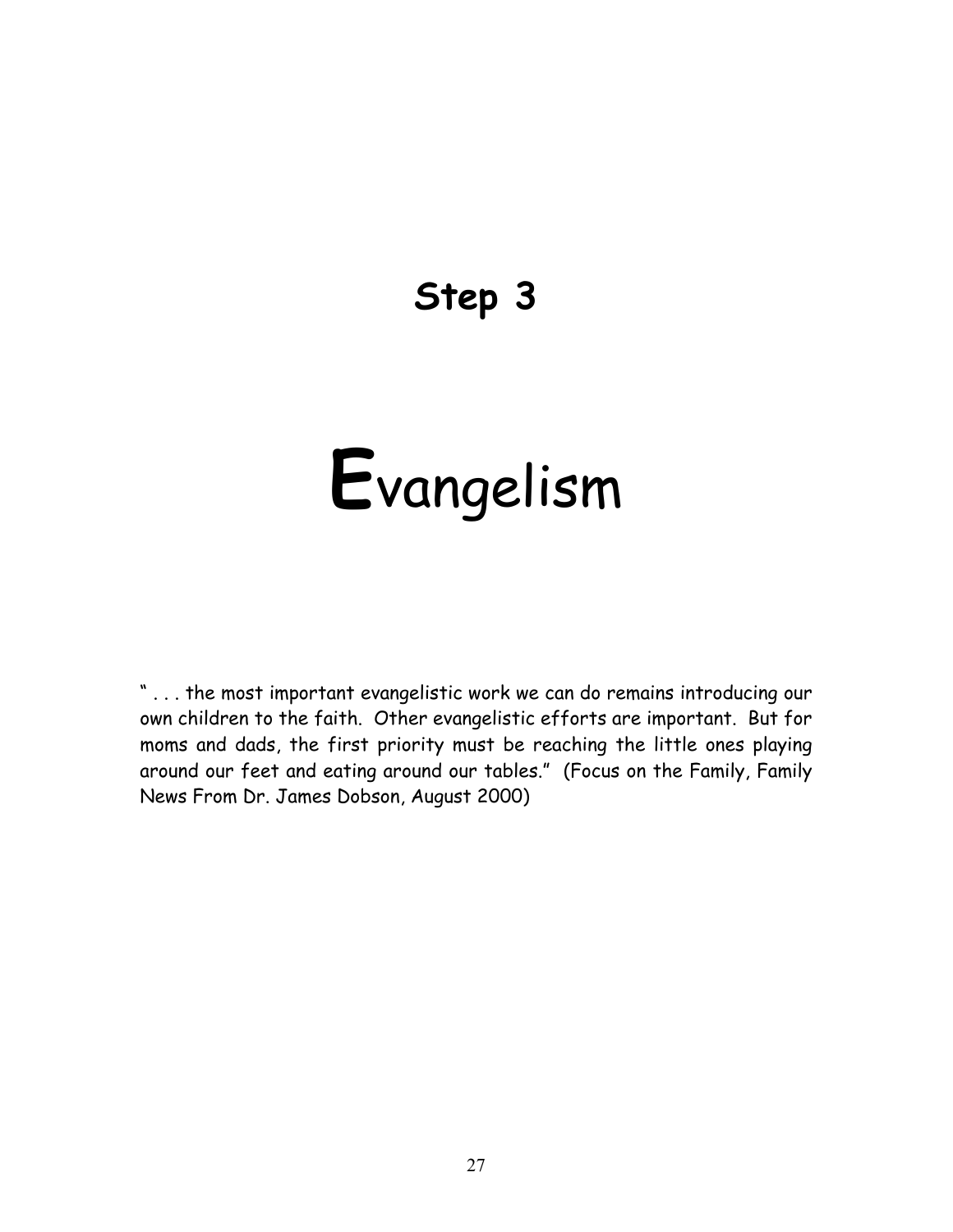# **Evangelism**

Equip those who have contact with the children to communicate the gospel in terms a child can understand

#### Why evangelize children?

The gospel is for everyone (Romans 10:13, Luke 210). Jesus never turned children away (Matthew 19:14, John 6:8). God can and does deal with the hearts of children (1 Samuel 3, 2 Kings 22, Jeremiah 1:5, 2 Timothy 3:15). Jesus taught that children could believe in Him (Matthew 18:6). God's desire is for children to be saved (Matthew 18:14).

#### How to Equip People to Evangelize Children

1. **Pastor/Staff** (Job: Oversee the entire training process) The pastor/staff should determine when and where the training will occur. Consider prime times to equip individuals for evangelism to children such as late Spring prior to Summer activities (VBS, Summer camps and activities, backyard Bible clubs, etc.). Another good time to equip individuals is late Summer prior to school starting. Schools are a great mission field. The pastor/staff should plan to equip parents, children's leaders, and older children in evangelism. The pastor/staff can choose to teach these sessions or recruit others to do so. The training process should address areas such as: communicating the gospel in terms that a child can understand, how to tell if the Holy Spirit is dealing with a child, creative ways to present the gospel to children, how children process information, appropriate Bible verses to use in a gospel presentation, the correct questions to ask children to determine their accountability (i.e. questions that have more than a "yes" or "no" answer), etc. The pastor/staff should also consider how to conduct this training process. For adults, an intensive one-day study (i.e. all day Saturday) or a multi-week study (i.e. one-hour sessions that meet one day a week for four to six weeks) usually works well. For older children, consider a multi-week study as with adults. Allow at least two sessions for training and the others for accountability, encouragement, and prayer. The pastor/staff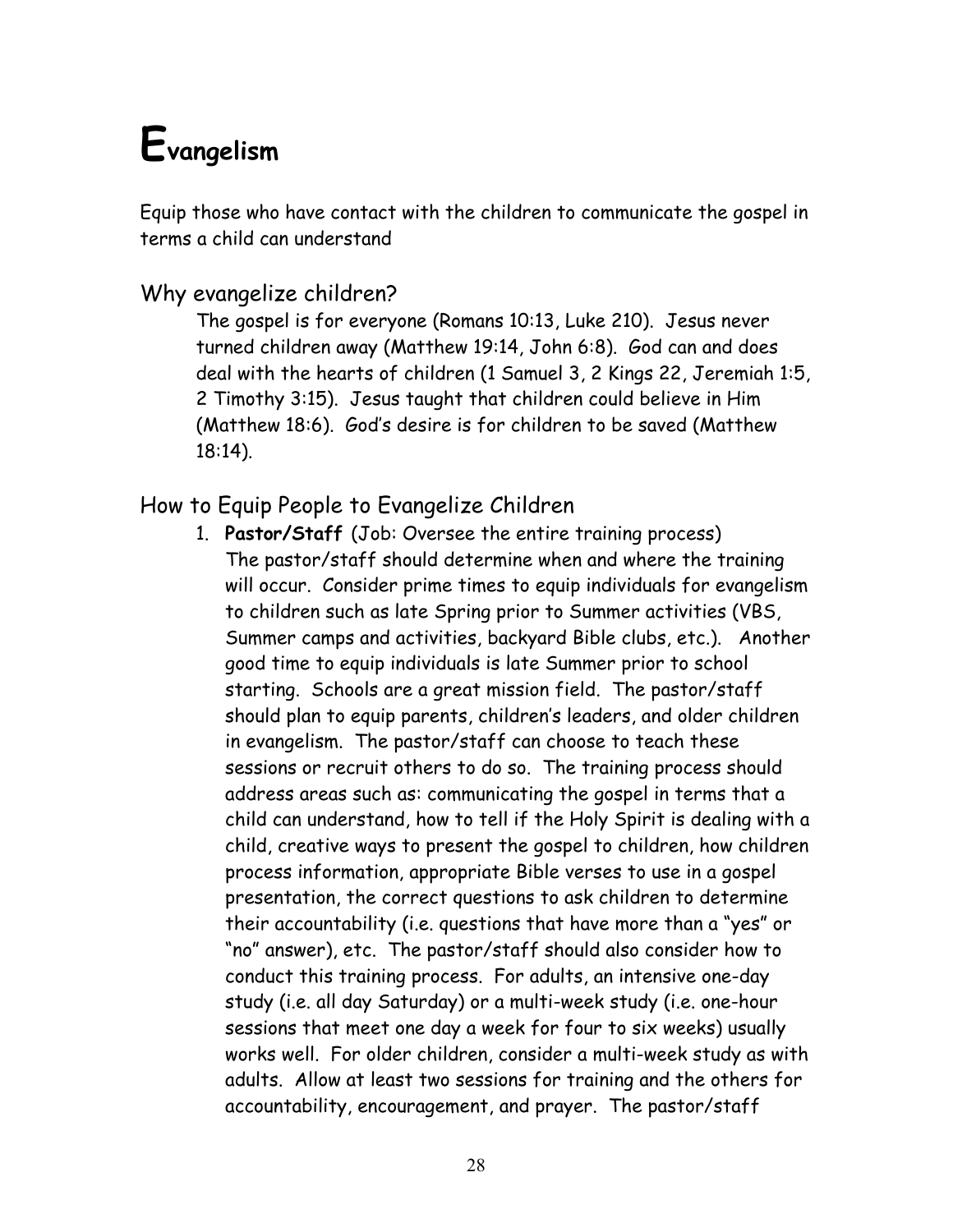should also provide opportunities for those who have been trained to encounter children in witnessing situations. These would be in addition to those that are regularly scheduled, like VBS, Sunday school, etc. These opportunities could include block parties, Fall festivals, special events for children that are open to the community, backyard Bible clubs, etc. One other critical responsibility of the pastor/staff is see to it that everyone working with the children in a church activity or program have a clear personal testimony of when they accepted Christ and are in an active growing relationship with Him. In other words, those working with children need to be saved and growing in Christ, which is evident by their words, actions, and lifestyle.

#### **Summary of Pastor/Staff Responsibilities:**

- **Determine where and when the training sessions** should occur
- Consider prime times to equip individuals to share Christ
- **EXEQUATE:** Require children's leaders to attend the training sessions
- **Highly encourage parents to attend the training** sessions
- Determine the content of the training sessions. Be sure to include: communicating the gospel in terms that child can understand, how to tell if the Holy Spirit is dealing with a child, creative ways to present the gospel to children, appropriate Bible verses to use in a gospel presentation, the correct questions to ask to determine a child's accountability, how children process information
- Determine the time and length of the training sessions
- Be sure that all who are working with the children are Christians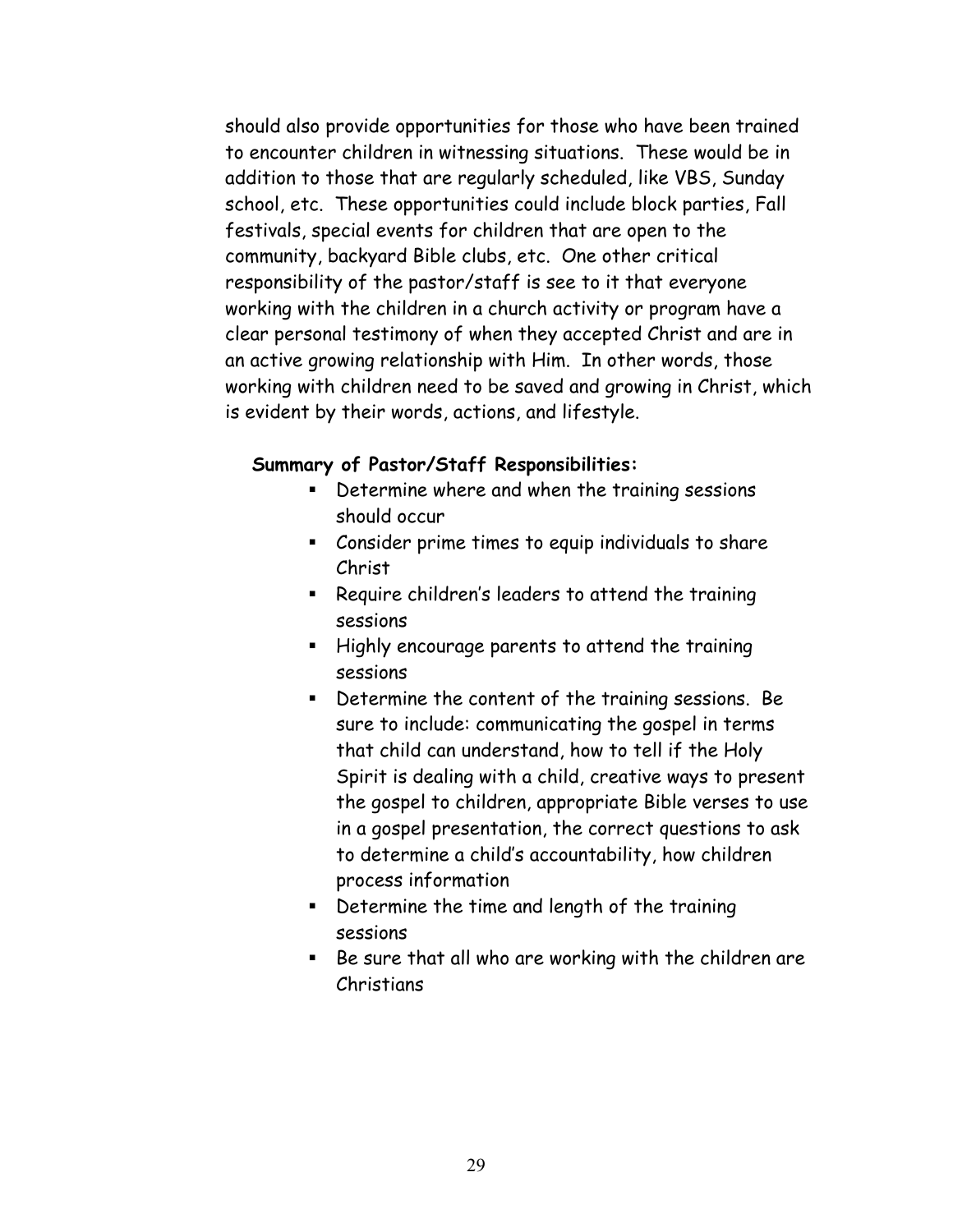2. **Children's Leaders** (Job: Work with parents and pastor/staff to clearly communicate the gospel to children and offer them a chance to accept Christ) The children's leaders must first be certain of their own relationship with Christ. How can one explain to children and encourage them in an active growing relationship with Christ if he is unsure of his own experience? Children's leaders must be willing to be equipped to share Christ with children. Children's leaders should regularly plan a creative gospel presentation in their lessons. They should work closely with parents in seeking to win children to Christ. Whenever possible, children's leaders should allow the parents to lead their own children to Christ. Do not be so overly zealous that you prevent parents from experiencing the tremendous blessing of helping their own child commit his life to Christ. Children's leaders should never tire of seeing children being saved. Children's leaders should actively seek for unsaved and/or unchurched children to participate in the children's activities/programs at church.

#### **Summary of Children's Leader's Responsibilities:**

- Be sure of your own salvation
- **Be in a active and growing relationship with Christ**
- Be equipped to share Christ with children by attending the training sessions offered by the pastor/staff
- **•** Regularly plan to creatively present the plan of salvation to children in your lessons.
- Work closely with parents in presenting the gospel to children
- Whenever possible, allow parents to lead their children to Christ
- Actively seek unsaved and/or unchurch and encourage them to participate in the children's activities/programs at church
- Never tire of seeing children come to Christ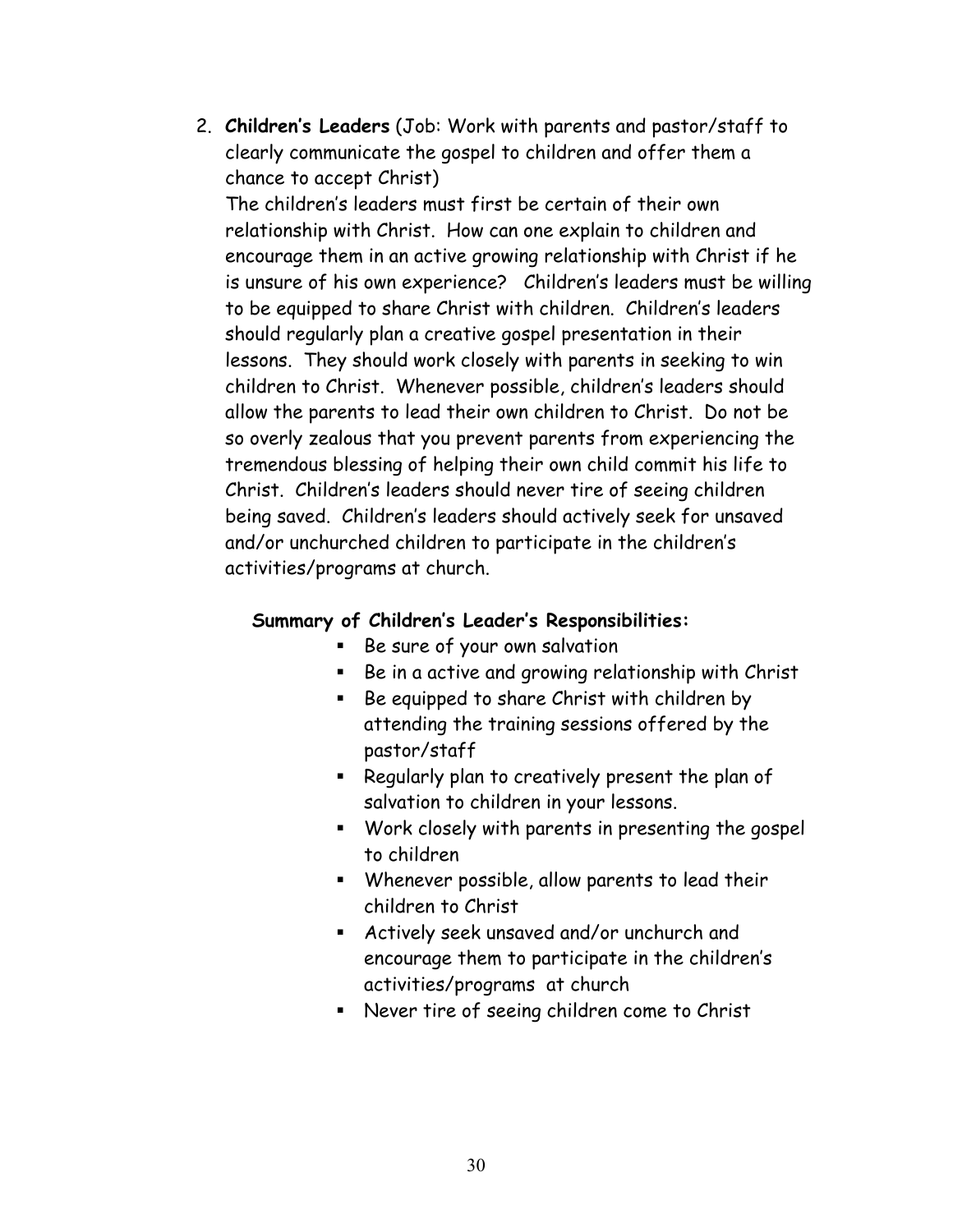3. **Parents** (Job: Intentionally seek to win their children to Christ) Parents should be sure of their own salvation. They should be in an active growing relationship with Christ. Parents should view themselves as a living testimony of a true Christian to their children. Their actions and lifestyle should match the words they are communicating to their children. Parents must be willing to participate in the evangelism training sessions offered by the pastor/staff. Parents should work closely with the children's leaders in explaining the gospel to their children and talking with them about committing their lives to Jesus. Parents should have the honor of leading their own children to Christ. Parent should encourage their children to invite their unchurched and/or unsaved friends to participate in the children's activities/programs at church. Parents should encourage their older children to learn how to share the gospel with their friends. Parents should volunteer to assist pastor/staff in equipping others to share the gospel. Parents should volunteer to help the children's leaders teach and train their children.

#### **Summary of Parent's Responsibilities:**

- Be sure of your own salvation
- **Be in a active and growing relationship with Christ**
- Understand your tremendous influence on your children. As a result, realize your actions have as much of an influence as your words
- Participate in the evangelism training sessions at church
- Work closely with children's leaders in presenting the gospel to your children
- Lead your children to Christ
- Encourage your children to invite their friend to attend the children's activities/programs at church
- **Encourage your children to attend evangelism** training sessions for older children. Your older children should learn to share Christ with their friends.
- Volunteer to help pastor/staff equip others to share Christ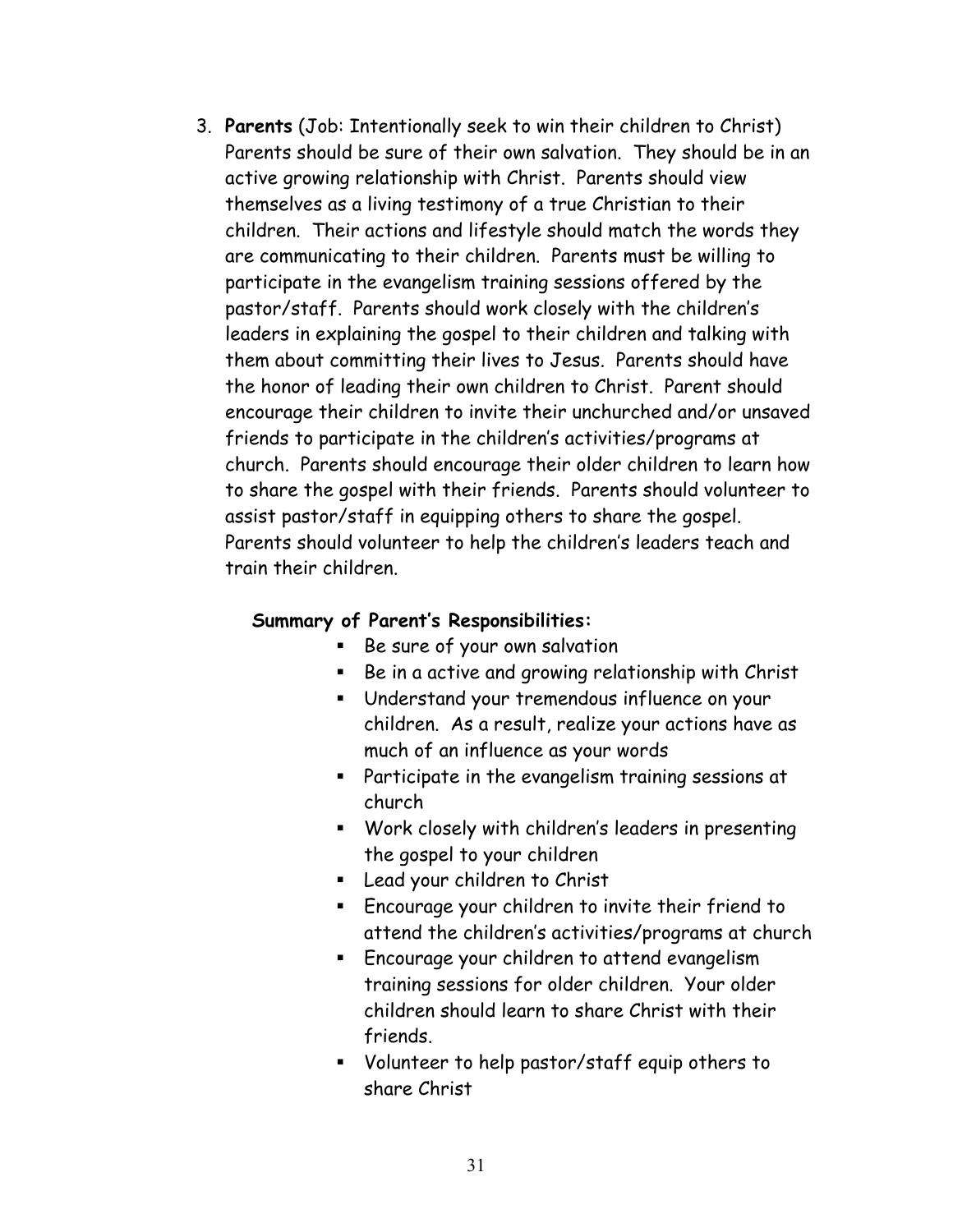Volunteer to help children's leaders teach and train your children

#### Key Resources

Sharing God's Special Plan with Children Leader's Kit (ISBN 0840087209) Sharing God's Special Plan with Children Training Manual (ISBN 0840087373) – Call (770) 410-6330 for free Spanish version God's Special Plan for Children Witnessing Booklet (ISBN 0840087225) – free Spanish version available at www.namb.net/children An Important Question for An Important Person Witnessing Tract (English version ISBN 0840088256 – Spanish version 0840087543) Show & Tell: Training Children to Tell Others About Jesus Leader's Packet (ISBN 0840096534) Show & Tell Book Covers (ISBN 0840096445) Show & Tell Bookmarks (ISBN 0840096448) Show & Tell Sticker Booklet (ISBN 0840096453) Show & Tell Leader's Manual (ISBN 0840085389)

#### Additional Resources

Eager, George B., How to Succeed in Winning Children to Christ, The Mail Box Club, Valdosta GA, 1979

Murphy, Art, The Faith of a Child, Moody Press, Chicago IL, 2000

Kid's Evangelism Explosion, Evangelism Explosion International, Ft. Lauderdale FL, 2001

The World's Greatest Adventure: A Commitment Guide for Older Children, North American Mission Board, Alpharetta GA

An Important Question for An Important Person Witnessing Tract, North American Mission Board, Alpharetta GA

Sanders, Thomas, When Can I?, Broadman and Holman Publishers, Nashville TN 2001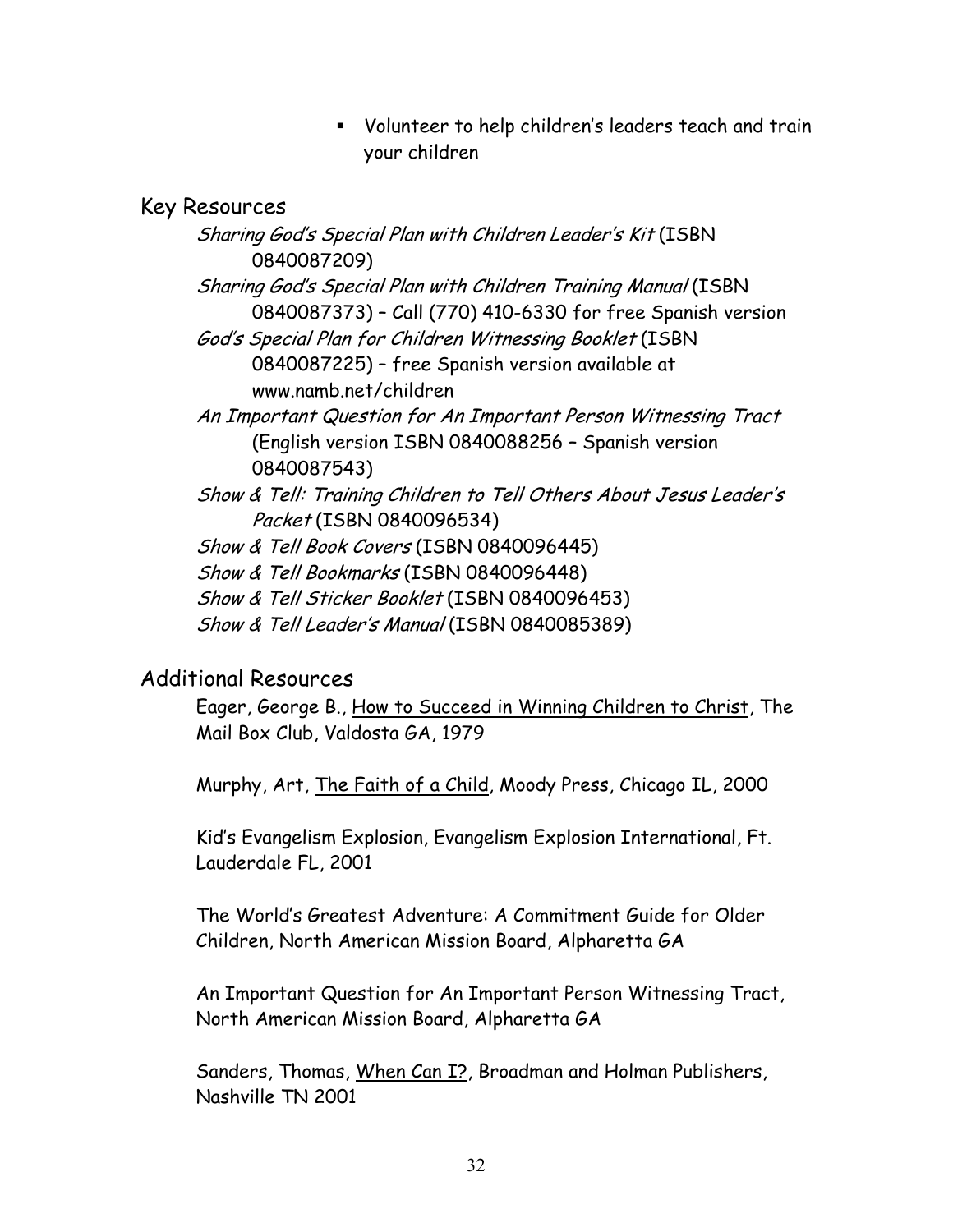Day Camping Anytime: 10 Complete Weeks of All-Day Bible Centered Curriculum (ISBN 0767393864)

TeamKid materials from LifeWay

Down the Street and Around the World Bible Club material from LifeWay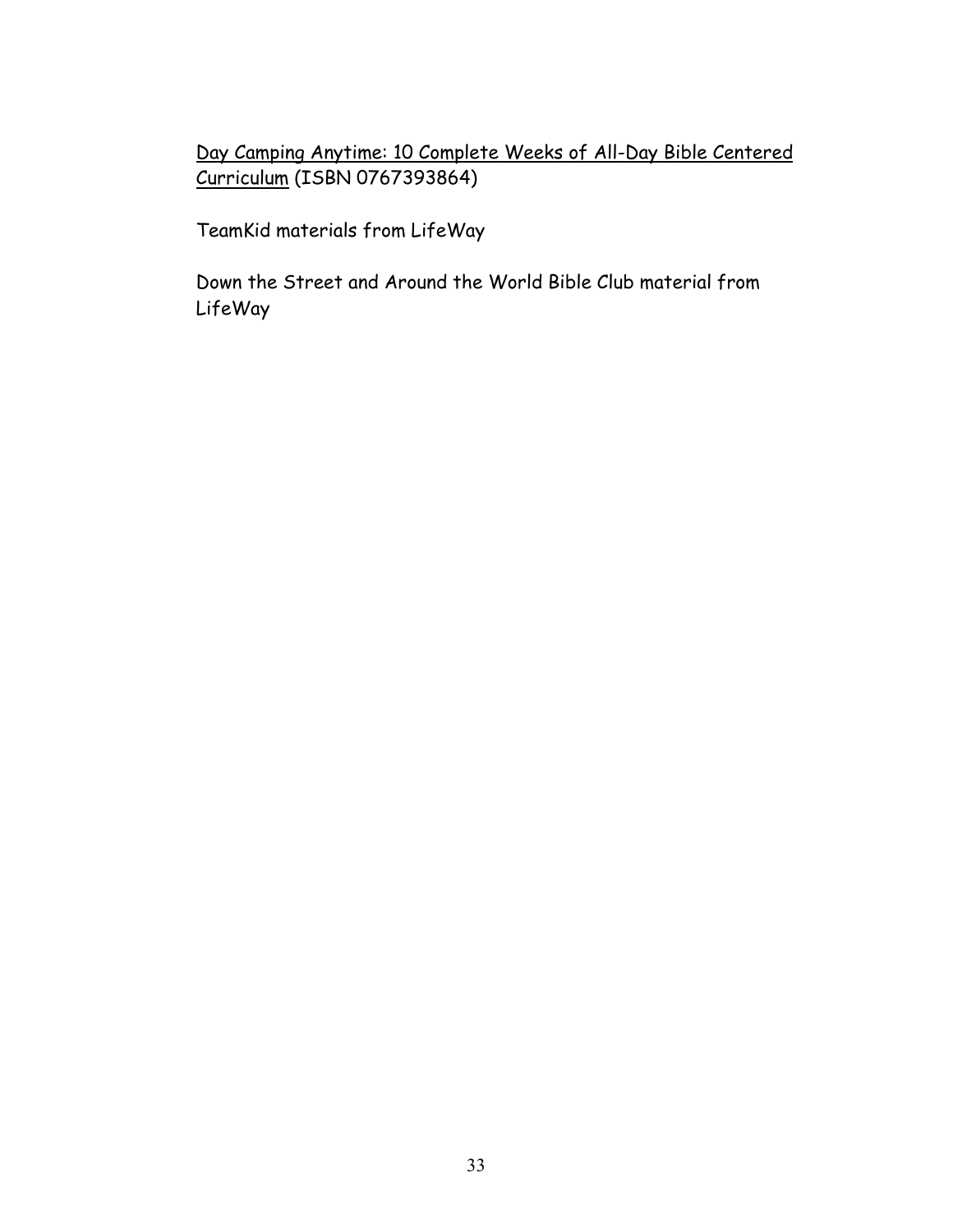#### Article for Additional Help

 $\overline{a}$ 

### Introducing Children to Christ

Adapted from Sharing God's Special Plan with Children Training Manual And God's Special Plan for Children Witnessing Booklet

(Both available through LifeWay Christian Resources)

George Barna reported that "the greatest evangelistic window currently available is among young children." According to the data gathered, children, ages 5 through 13 have a 32 % probability of coming to Christ while teenagers and adults have just a 4% and 6% probability respectively of doing so. Barna continued in the report to state "that if a person does not accept Christ as savior before the age of 14 the likelihood of ever doing so is slim." $1$  Other research tends to agree with Barna's results. Thom Rainer expressed in his book, The Bridger Generation, that "the most receptive group in America may very well be an age-related group . . . More than any other factor-race, class, culture, etc.-age seems to be the key to receptivity."<sup>[2](#page-33-1)</sup> Rainer's research demonstrated that over half of Christians today accepted Christ before the age of 13. $^3\,$  History and experience both reveal that children are a fertile mission field for the gospel.

But how do we appropriately introduce children to Christ? After all, children are not small adults. Their minds are just as unformed as their bodies. We must understand that presenting the plan of salvation to a child is much different than presenting it to an adult. Introducing children to Christ must be done, not only biblically, but also with integrity, taking into consideration the child's level of understanding and maturity. Therefore, the key to any witnessing encounter with a child is having a properly trained adult discussing the life-changing gospel message with that child. An adult is properly trained when he is able to recognize if a child is truly ready to accept Christ. A child's understanding can be determined by simply asking questions and presenting appropriate Bible passages dealing with salvation.

<span id="page-33-0"></span><sup>&</sup>lt;sup>1</sup> Barna Research Online, [www.barna.org,](http://www.barna.org/) "Teens and Adults Have Little Chance of Accepting Christ as Their Savior," November 15, 1999. 2

<span id="page-33-2"></span><span id="page-33-1"></span><sup>&</sup>lt;sup>2</sup> Thom Rainer, The Bridger Generation, Broadman & Holman Publishers, Nashville TN, 1997, p. 168.  $3$  Ibid, p.169.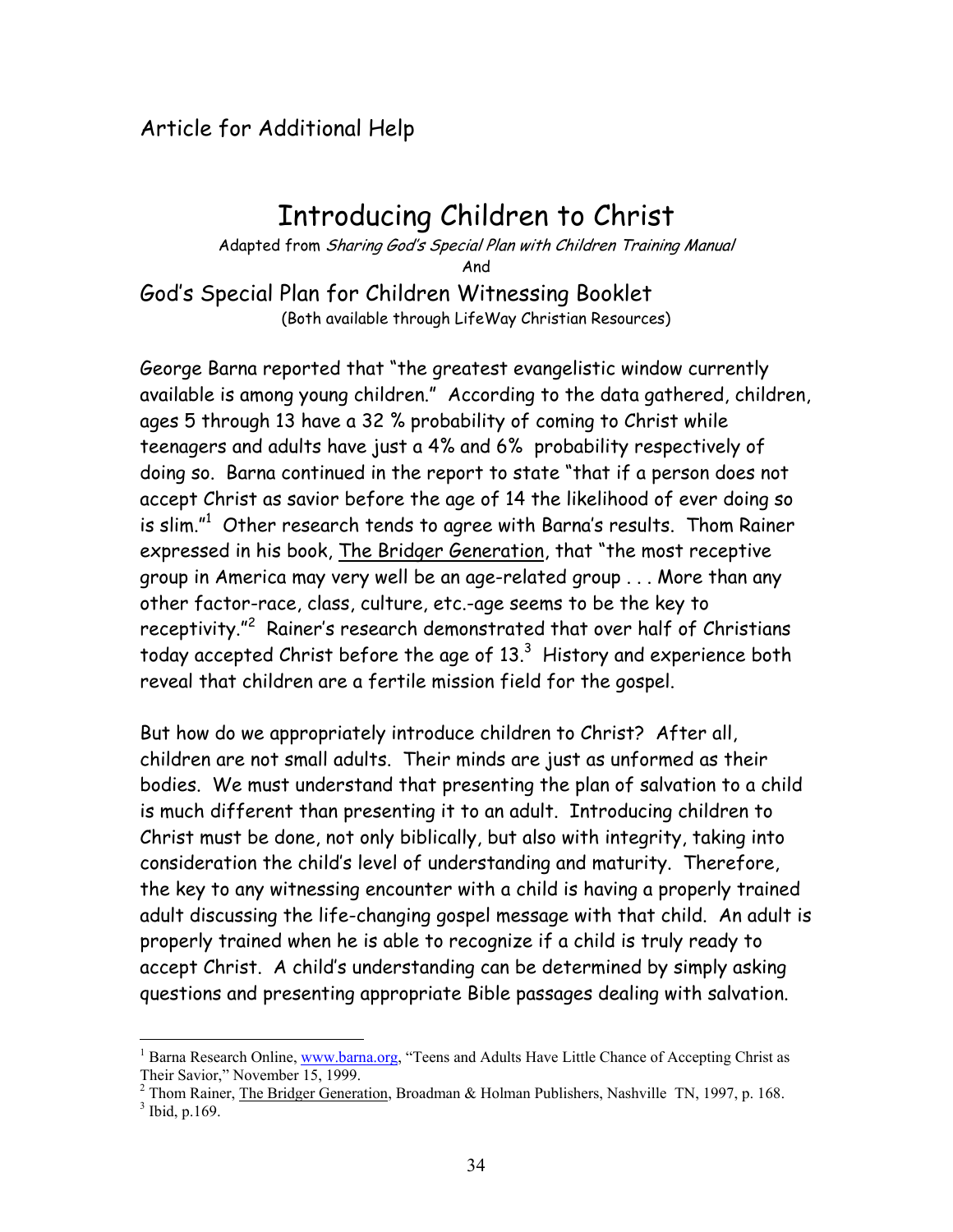Doing these two things allows the Holy Spirit to move in the life of a child, as well as, in our own lives to give us discernment in the understanding of the child.

Below are five biblical concepts to help one know if a child is ready to receive Christ. Along with these concepts are questions (answers are in parentheses) and Scripture verses that are helpful in determining a child's understanding of the gospel.

### 1. A child must understand the concept of sin.

Everyone who sins breaks the law; in fact, sin is lawlessness 1 John 3:4

Generally speaking, a child will understand this concept in terms of right and wrong. For this reason, sin is bad things that people do that God does not like. Sin can be an action or a thought. Briefly, sin is disobeying God.

One can determine if a child understands this concept by simply asking him, "What is sin?" Try not to feed the answer to the child, but allow him to answer from his understanding. If he has difficulty in answering this question, tell him the answer. A child not answering this question does not necessarily mean that he is not ready to receive Christ, it could be that he has never before heard the word. Explain the concept of sin to him in childlike terms. Next ask, "What are some things that people do that God does not like?" Have the child list for you several items that would be considered sin. Allow the child to once again express his understanding of sin. If the child answers correctly, acknowledge his understanding by saying, "That's right, God does not like \_\_\_\_\_\_\_\_\_\_. God says that \_\_\_\_\_\_\_\_\_is sin." This will help to reinforce his concept of sin.

### 2. A child must understand that he has sinned.

For all have sinned and fall short of the glory of God Romans 3:23

Repentance is a major aspect of becoming a Christian. However, before one can repent, he must understand his sinfulness before God.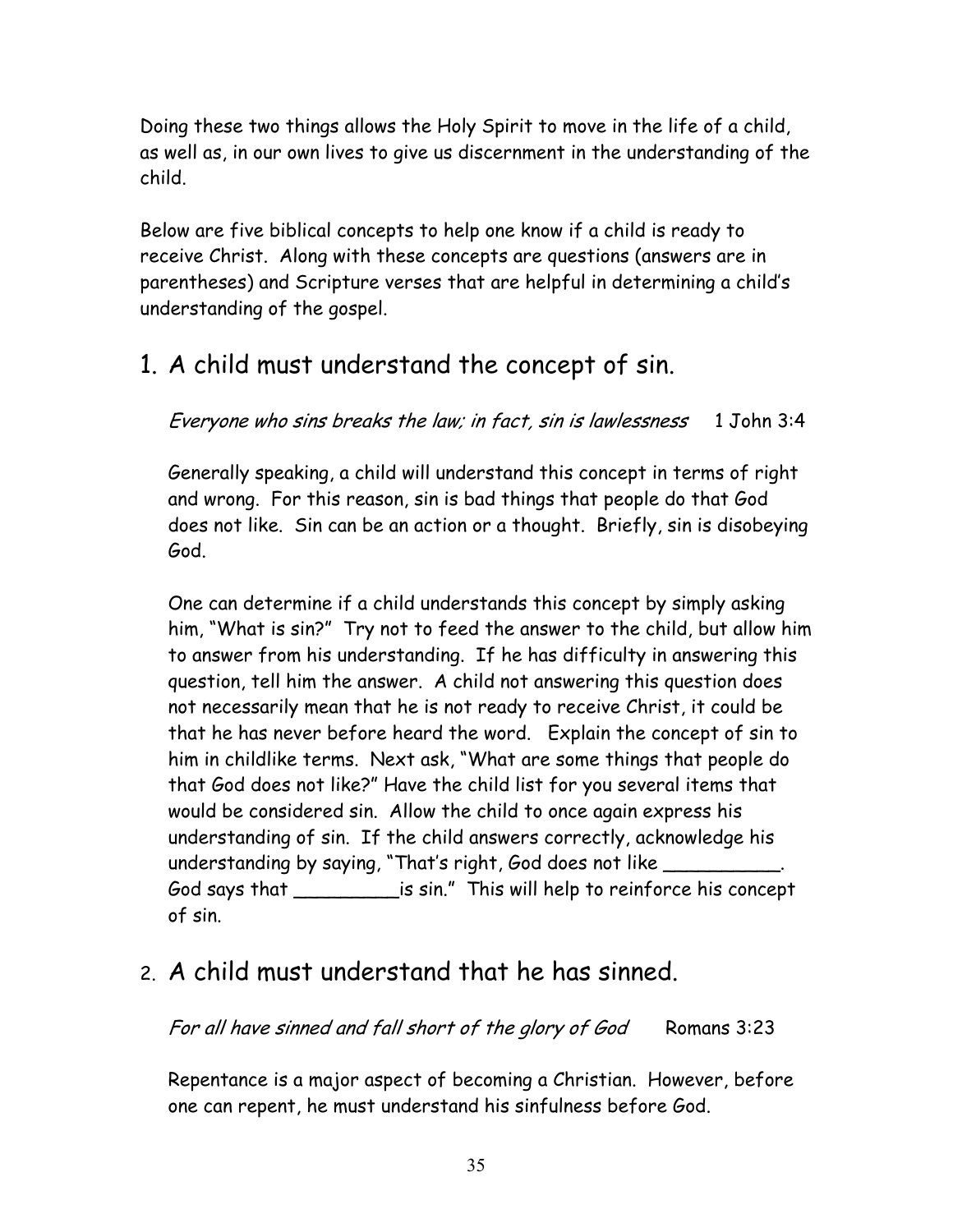To test a child's understanding of this ask, "Have you ever done anything that God does not like?" If the child answers, "Yes," allow him the opportunity to explain what he has done. If the child answers, "No," do not assume that he is not ready to receive Christ. Simply, probe his understanding further by asking questions such as, "Have you ever told a lie?" or "Have you ever disobeyed your parents?" If the child acknowledges these questions explain to him that these, too, are sins that God does not like. Therefore, he, like everyone else, is a sinner. If once again the child answers, "No," to these probing questions, gently stop the presentation and in a positive manner explain to the child that he is not yet ready to make this important decision. Encourage him to continue in his spiritual activities and as he has more questions to come to you to discuss them. The most important aspect of stopping the presentation at this point is to be positive. Gently turn the child away by stating that God wants a relationship with him, but he needs to grow and mature more before making that decision.

### 3. A child must understand that sin is rebellion against God.

Against you, you only, have I sinned and done what is evil in your sight Psalm 51:4

For the Lord our God is holy Psalm 99:9

Sin hurts people. If one steals from a person, then the stealer has hurt that person. If someone lies to a friend, then the liar has hurt his friend. Even though sin hurts individuals, all sin is ultimately against God. God is the One who has expressed his requirement of people in the Bible. If one does not obey the Bible, then his lack of obedience (sin) is rebellion against God. Sin is very serious. In today's society many make fun of or excuse away man's sinful behavior. Sin is portrayed as being "not that bad." However, to God sin is very serious. It is sin that cost God His Son. To express the seriousness of sin to a child ask questions like, "Where does God live?" (He lives in heaven.) "What is heaven like?" (It is perfect. There are no bad things in heaven.) "Is our world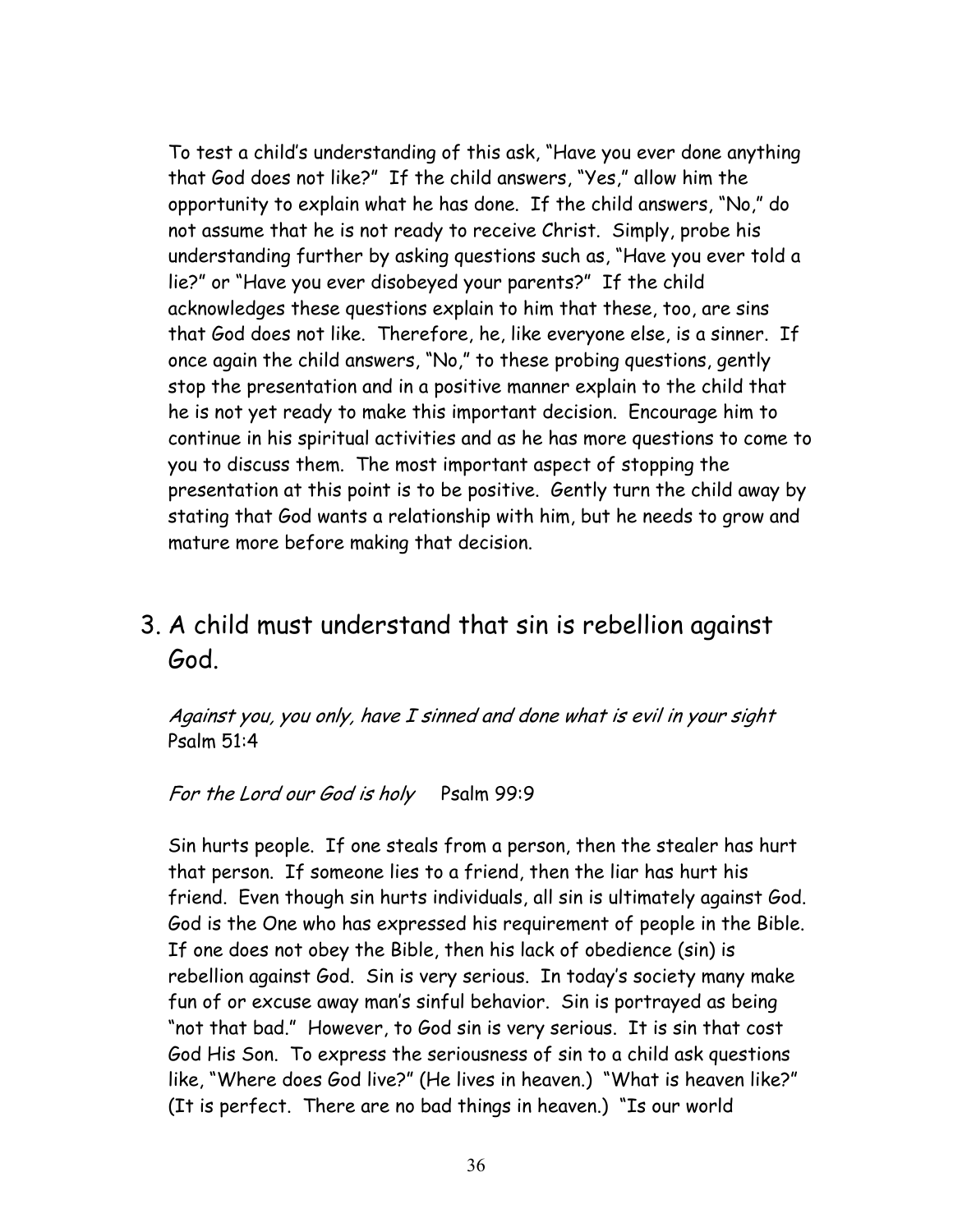perfect?" (No) "Why isn't our world perfect like God's heaven?" (Our world is not perfect because of sin.) Sin has polluted our world. God is holy, that means He is perfect, and His desire is for us to be perfect. But, our sin keeps us from being perfect. God views our sin as rebellion against His command for perfection.

### 4. A child must understand that sin separates him from God.

But your iniquities have separated you from your God; your sins have hidden his face from you, so that he will not hear Isaiah 59:2

For the wages of sin is death Romans 6:23

Our sin is not only rebellion against God, it causes us to be separated from Him. What we deserve for our sin is to be forever separated from God. Explain to the child that our sin (rebellion) keeps us from getting into heaven and being with God. Because of sin we cannot be with God and He cannot be with us. Our sin has pushed us away from God. God cannot allow sinful man into a perfect heaven, because we would ruin it. Ask the child, "Even though sin keeps us away from God, does He still love us?" (Yes). Yes, He loves us very much. The Bible says For God so loved the world (John 3:16). We are a part of the world that God created. Our sin separates us from God, but He loves us so much that He still wants us to be with Him. God desires to be with us so much that He provided a way for our sins to be forgiven.

### 5. A child must understand that Jesus died to take the punishment for our sin.

For God so love the world that he gave his one and only Son, that whoever believes in him shall not perish but have eternal life John 3:16

But God demonstrates his own love for us in this: While we were still sinners, Christ died for us Romans 5:8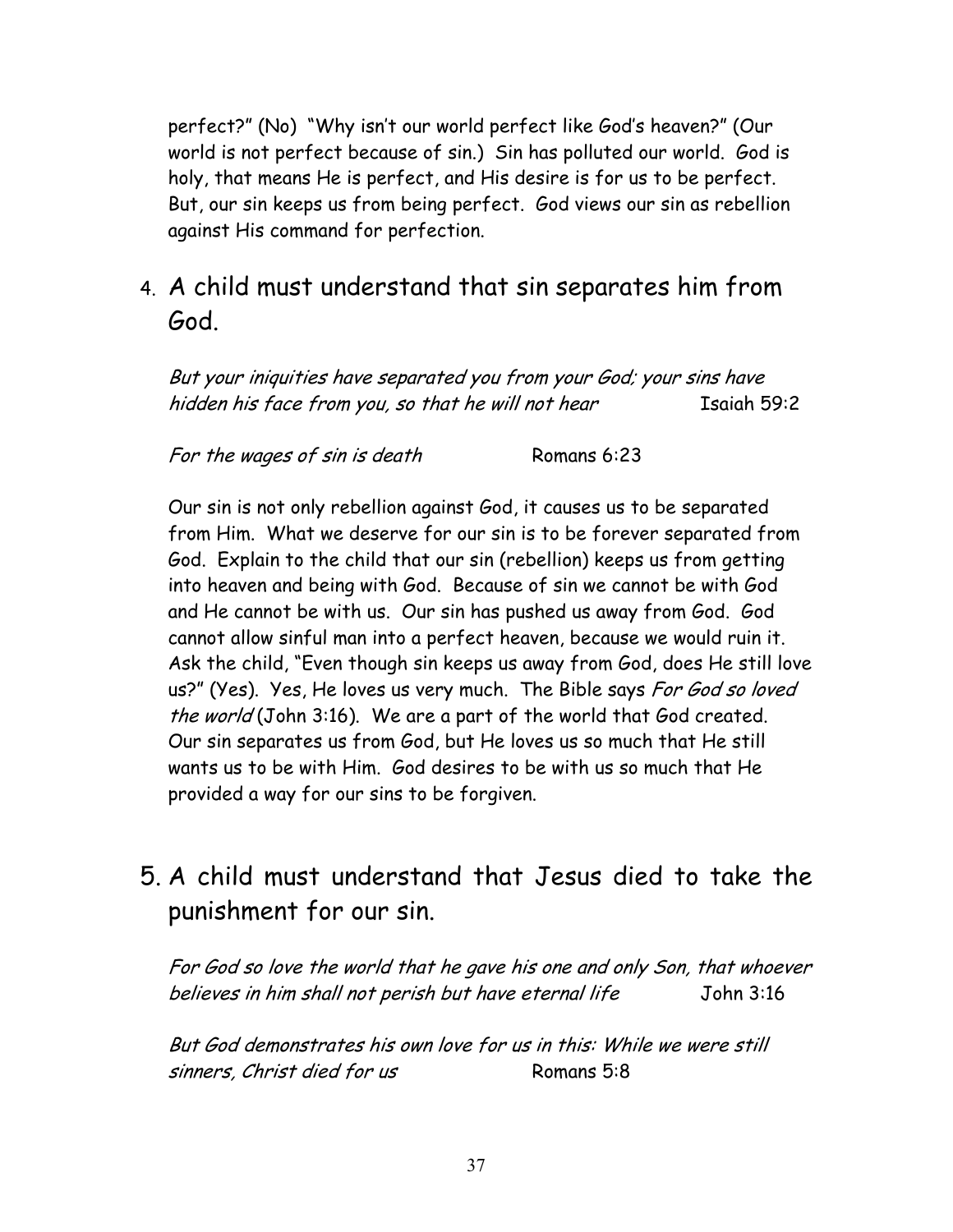#### **For the wages of sin is death, but the gift of God is eternal life in Christ Jesus our Lord Romans 6:23**

God loves us so much that He sent His one and only Son to earth to come and die for the sins of the world. Jesus left heaven, came to earth, and died on the cross to take the punishment for our sins and God raised Him back to life on the third day. Jesus died so that we could be with God and God could be with us. God made only one provision for our sins to be forgiven, the death of His Son Jesus. Now ask the child, "Just because Jesus died for the sins of the world, does that mean that everyone is automatically going to heaven?" (No). Ask the child to explain his answer. (God's gift to us is eternal life, but knowing about the gift is not enough. We must each accept this gift. Part of God's special plan for your life is that you receive His gift of eternal life through His Son, Jesus.)

If the child has understood the presentation this far and has shown a desire to become a Christian, then continue with the following biblical information.

To accept God's gift of eternal life, you must:

- 1. Repent-Understand that you sin (disobey God) and you must turn from your sin. To repent, tell God that you have sinned, ask Him to forgive you and help you obey and please Him the rest of your life. The Bible says, Repent, then, and turn to God, so that your sins may be wiped out (Acts 3:19).
- 2. Believe-You must believe that Jesus died for you and is alive today. You must also believe that Jesus is the only way for you to get to heaven. The Bible says, Yet to all who received him, to those who believed in his name, he gave the right to become children of God (John 1:12).
- 3. Receive-You must invite Jesus to come into your life to be your Lord and Savior. By inviting Him, you are promising to obey Him in all areas of your life.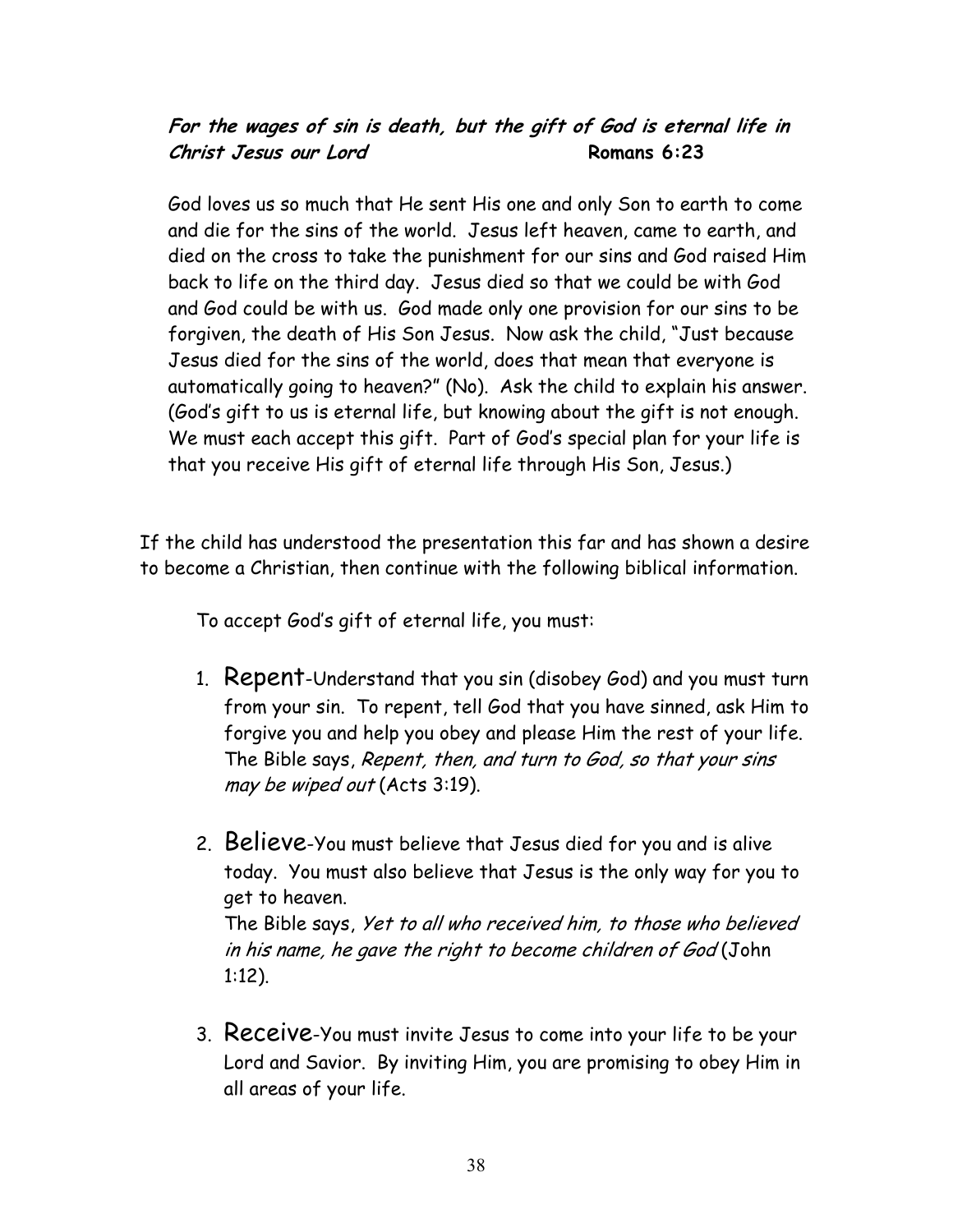Now ask the child, "Do you understand all that I have explained to you about becoming a Christian?" If the answer is "Yes" ask the child to explain to you the three things he must do to become a Christian. If he answers "No" ask him to explain which part was unclear. Be prepared to review the three items again. If you sense that he is truly ready to make a commitment to Christ, then read to him Romans 10:13. Everyone who calls on the name of the Lord will be saved. Ask the child if he truly would like to turn from his sin and accept Jesus into his life as Lord and Savior. If you sense that he understands the message, that the Holy Spirit is dealing with him, and that he really wants to do this with all his heart then lead him in a prayer highlighting the three items listed above.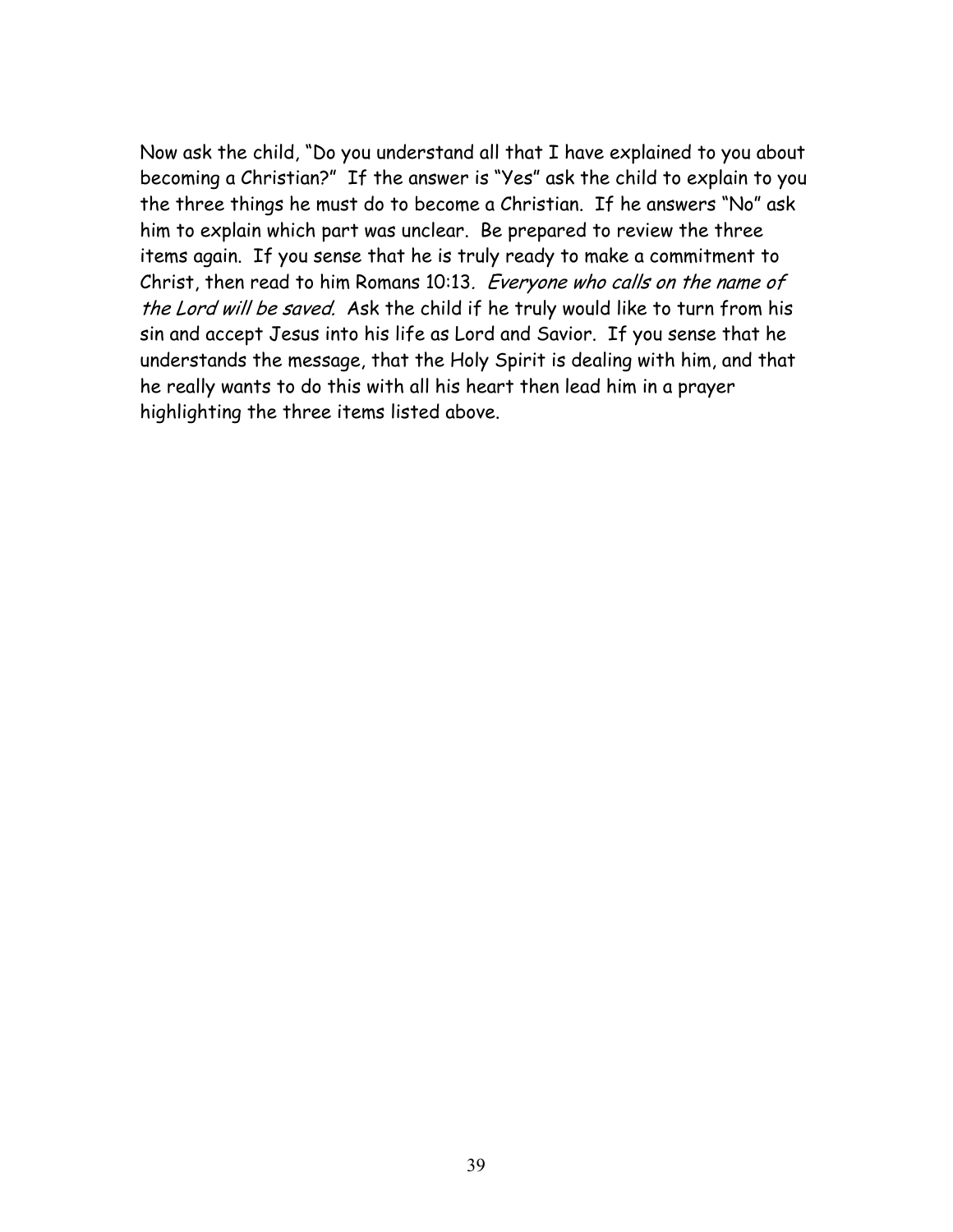## **Step 4**

# New Believers

"Discipleship is not a program. It is not a ministry. It is a lifelong commitment to a lifestyle." (Barna, George, Growing True Disciples, Issachar Resources, Ventura, CA, 2000, p. 21)

"Discipleship, in other words, is about being and reproducing spiritually mature zealots for Christ." ." (Barna, George, Growing True Disciples, Issachar Resources, Ventura, CA, 2000, p. 20)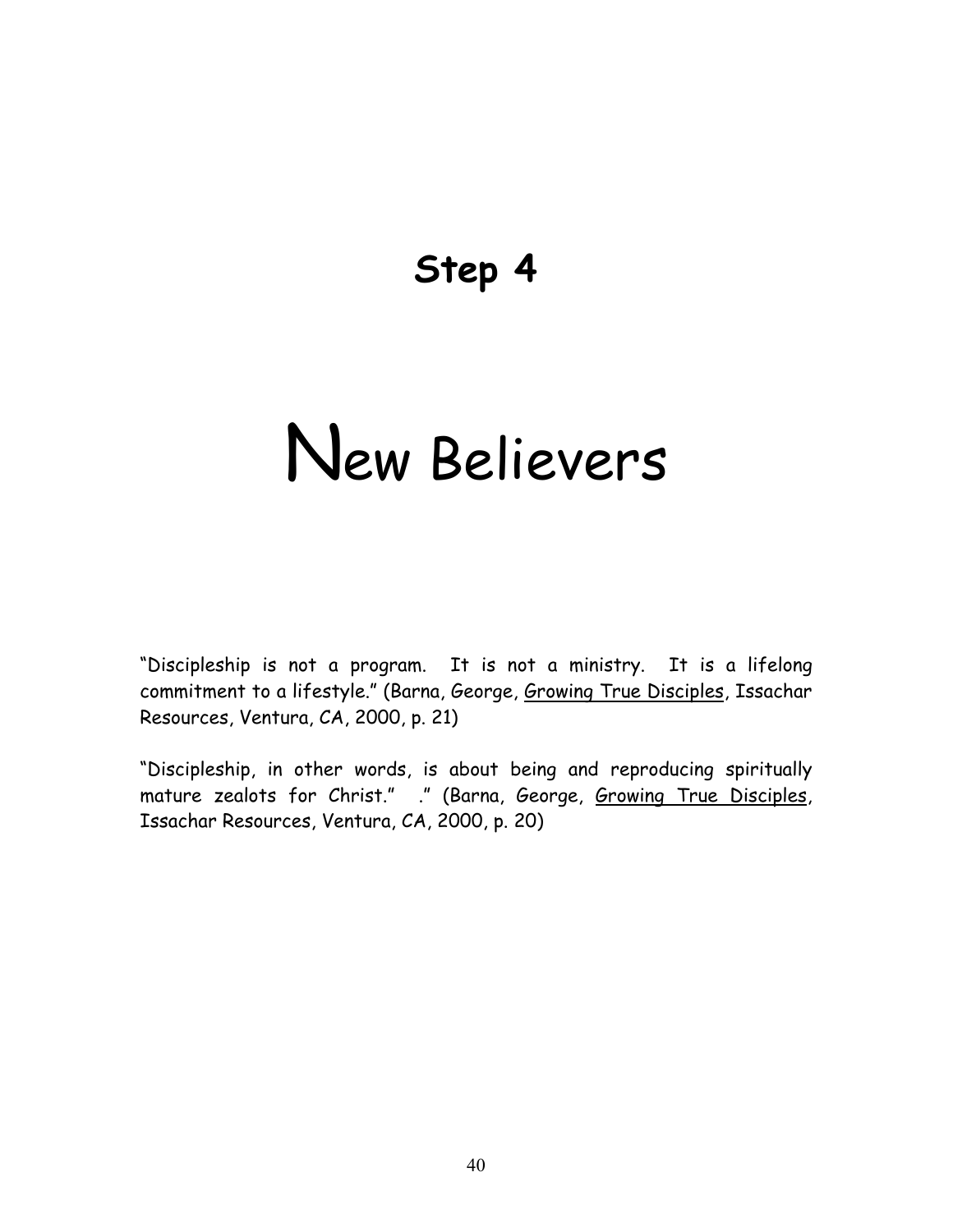# **New Believers**

Assimilate new believers into the church and begin a life-long process of discipleship and spiritual growth

#### Why disciple new believers?

Believers are expected to grow in their knowledge and relationship with Christ (2 Peter 3:18). God has chosen us to be holy before Him, therefore spiritual growth must be a priority (Ephesians 1:4, 5:25-27). Believers are to be filled with the fullness of God (Ephesians 3:19).

#### How to Begin the Process of Discipleship and Spiritual Growth

1. **Pastor/Staff** (Job: Plan and oversee an effective discipleship and spiritual growth program in the church) The pastor/staff must lay out an effective discipleship plan to grow children in their relationship with Christ. The discipleship process should begin immediately after salvation. Immediate follow-up should present some basics about the Christian faith (assurance of salvation, baptism, church membership, steps to growing in Christ, etc.) and information on the church. The pastor/staff can either do this or enlist someone (i.e. children's leader or parent) to conduct immediate follow-up. Immediate follow-up should occur within the week after a child accepts Christ and ideally should occur in the child's home in the presence of his parents. Another option would be to offer this immediate followup material in the form of a new member's class that could be offered several times a year. Instead of presenting the material to one family at a time, you would gather a group of children (and parents) together and make this presentation at the church (or other location) in one or two meetings. In this case select a time that is most convenient to a majority of the parents. The new member's class may be more appealing to the pastor/staff, especially if many children make a decision at one time, but it lacks the one-on-one interaction. If this is the route that is preferred, within one week of a child's decision, the parent should be informed of the date, time, and location of the next new member's class and a formal invitation should be extended from the pastor/staff. As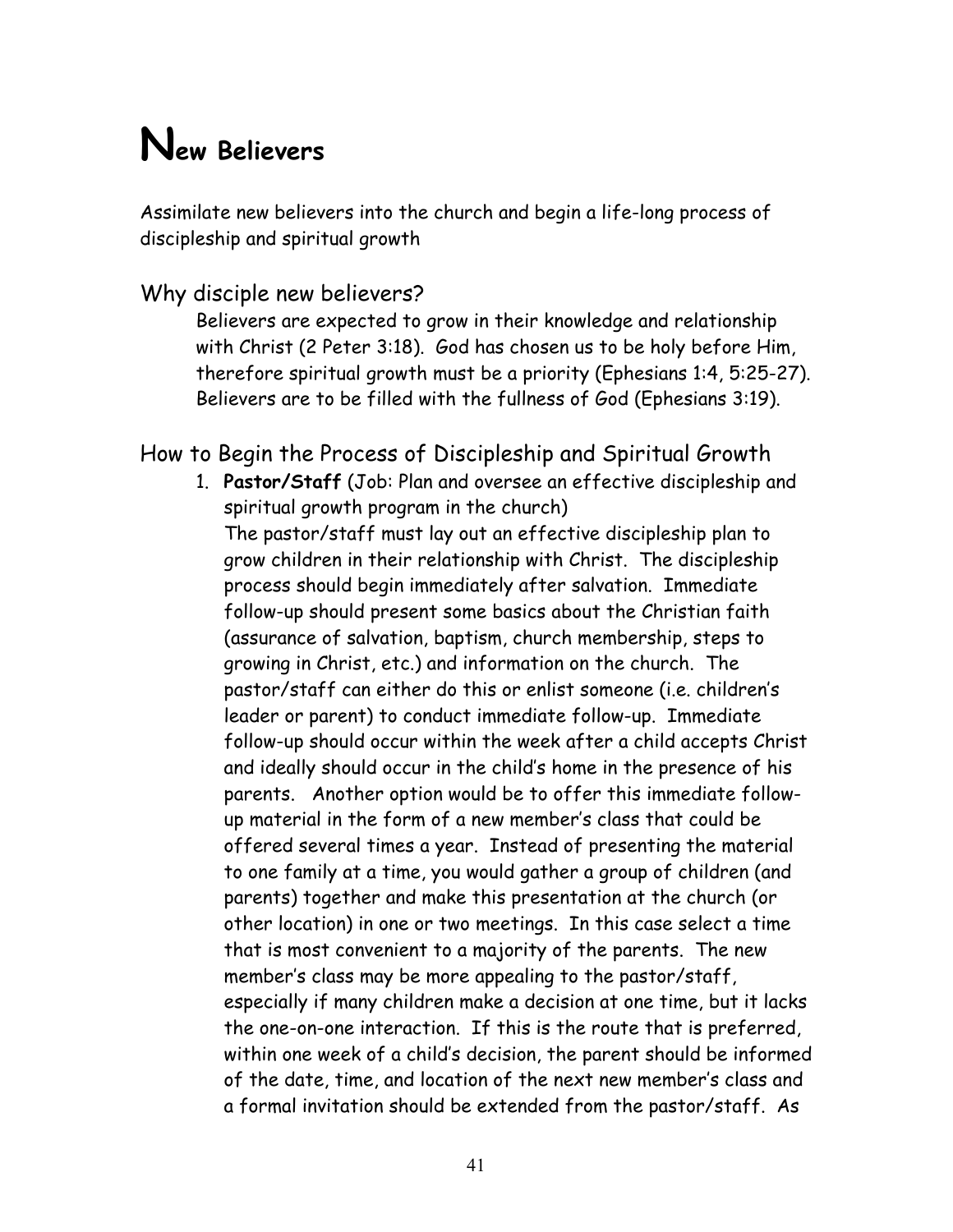mentioned previously, the pastor/staff can lead this new member's class or appoint a children's leader or parent to do so.

 A full discipleship plan can be accomplished by following the procedure listed in **Step 1: Organize** of this O.P.E.N. Strategy. The pastor/staff should oversee the development and process of this discipleship and spiritual growth program.

#### **Summary of Pastor/Staff Responsibilities:**

- Take responsibility for the development and process of a comprehensive discipleship and spiritual growth program for children (refer to **Step 1: Organize** of this strategy)
- Conduct immediate follow-up (or appoint a children's leader or parent to do so) with any child accepting Christ within one week of that decision
- Immediate follow-up should ideally occur in the child's home in the presence of his parents
- Immediate follow-up should include basic information concerning Christianity (i.e. assurance of salvation, baptism, church membership, steps to growing in Christ, etc.) and information about the church and its ministry to children
- Another option would be to offer this material in the form of a new member's class and invite several families to participate at one time
- 2. **Children's Leader** (Job: Implement the church's discipleship plan) The children's leaders are responsible for implementing the discipleship plan established. The activity/program they are now involved in is a part of the overall discipleship program. If it were not a part of the plan, it should have been eliminated by now. Therefore, they should continue teaching and leading the children as they have been doing.

The children's leader should be open and available to conduct immediate follow-up (or lead a new member's class) if asked to do so by the pastor/staff. The children's leader should be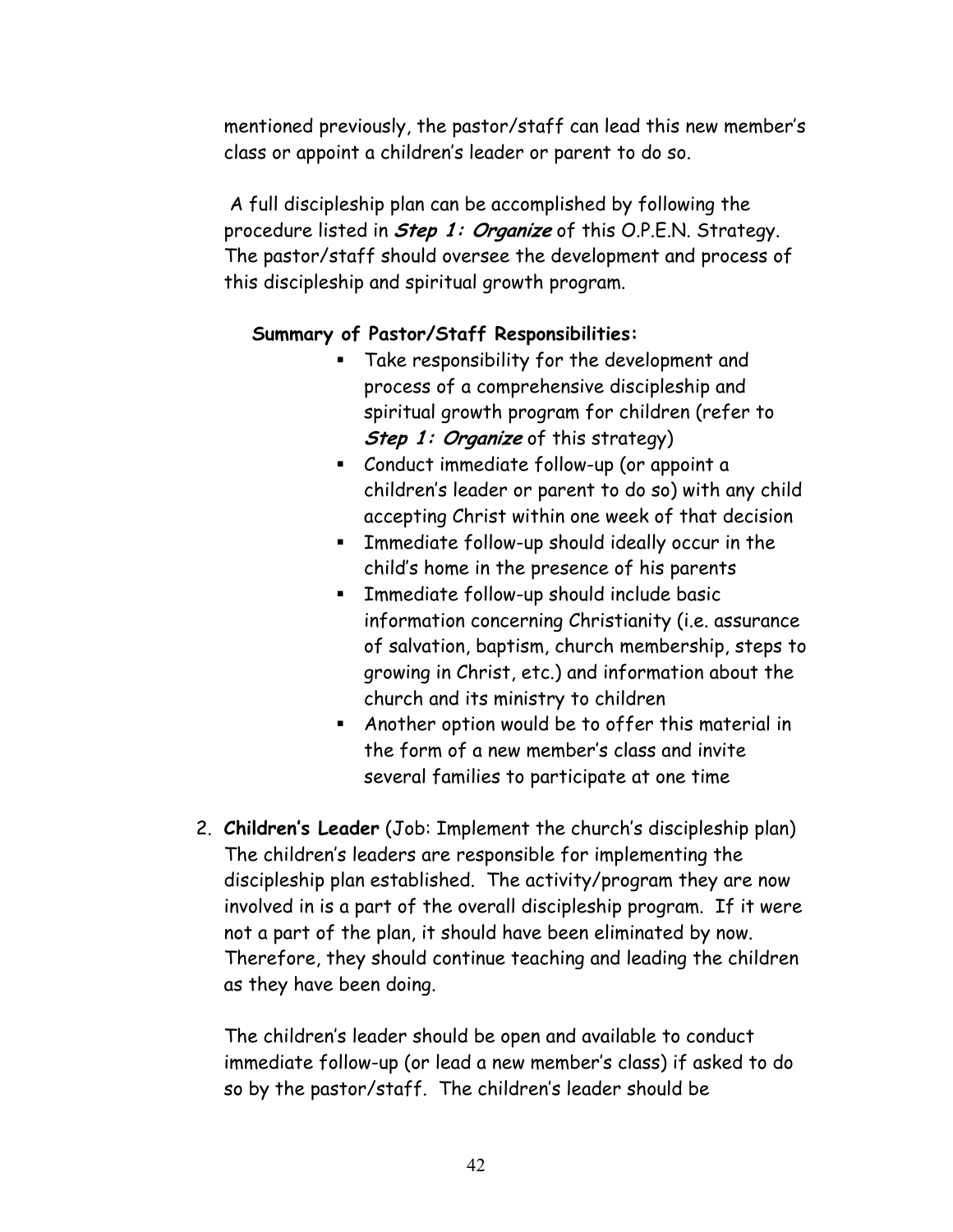knowledgeable of the church's discipleship plan for children and be open to discuss this plan with the parents. The children's leaders should be able to encourage a child in his decision for Christ and assist him in matters pertaining to that decision and growth. The children's leaders should be able to advise the parents on ways reinforce their teaching in the home.

#### **Summary of Children's Leader's Responsibilities:**

- Continue teaching, you are now a part of the discipleship program for children
- Be available to pastor/staff to conduct an immediate follow-up visit to children making decisions
- Be available to pastor/staff to lead a new member's class if needed
- **Be knowledgeable of the overall discipleship plan** for children in your church
- Be open to discuss this plan with parents
- **Encourage children making decisions for Christ and** assist them in matters of spiritual growth
- $\blacksquare$  Be able to assist parents in ways to reinforce your teaching in their homes
- 3. **Parents** (Description: Oversee the discipleship of their children) Parents should realize that the spiritual development of their children is, ultimately, their responsibility. For this reason, parents should understand the basic tenants of Christianity and be able to help their children understand them. After their child makes a decision for Christ, parents should be open to a visit from someone at the church to discuss that decision and provide information about the church. Parents should be available to the pastor/staff to lead a new member's class for children if necessary. Parents should cooperate with the pastor/staff in planning a discipleship program at church. Parents should be involved in all activities/program at the church that include their children. Parents should seek ways to reinforce what their children learn at church in their home. Parents should give input to the pastor/staff to guide them in planning activities/programs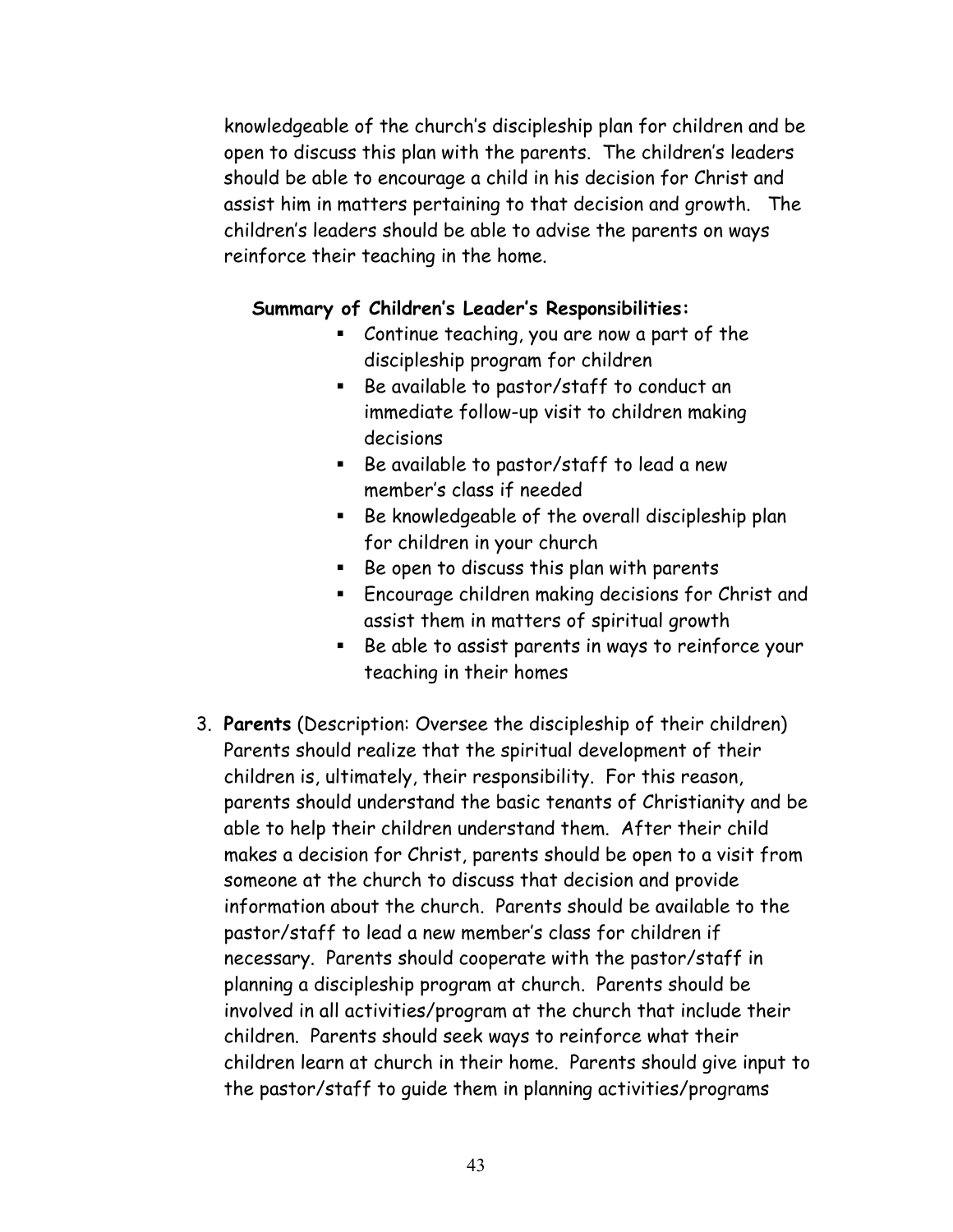that will reinforce the spiritual teaching they are doing in the home.

#### **Summary of Parent's Responsibilities**

- **Realize that the overall spiritual development of** your children is your responsibility
- Understand the basic tenants of Christianity to be able to explain them to your children
- Be open to a visit from someone at church after your child has accepted Christ
- Be available to pastor/staff to lead a new member's class for children
- Cooperate with pastor/staff in planning a discipleship program for children
- Be involved in all activities/programs sponsored by the church that include your children
- Seek ways to reinforce what your children learn at church in the home
- Give input to the pastor/staff to guide them in planning activities/programs that will reinforce the spiritual teaching your are doing in the home

#### Key Resource

The World's Greatest Adventure: A Commitment Guide for Older Children (ISBN 0840087128)

#### Additional Resources

Now that I'm a Christian (Child's Workbook ISBN 0767320409, Leader's Guide ISBN 0767322290)

[www.namb.net/cffes](http://www.namb.net/cffes) [www.namb.net/family](http://www.namb.net/family) [www.namb.net/children](http://www.namb.net/children) [www.kidzplace.org](http://www.kidzplace.org/)

Blackaby, Henry T. and Micky Thomas Oldam, Experiencing God: Knowing and Doing the Will of God, Preteen Edition.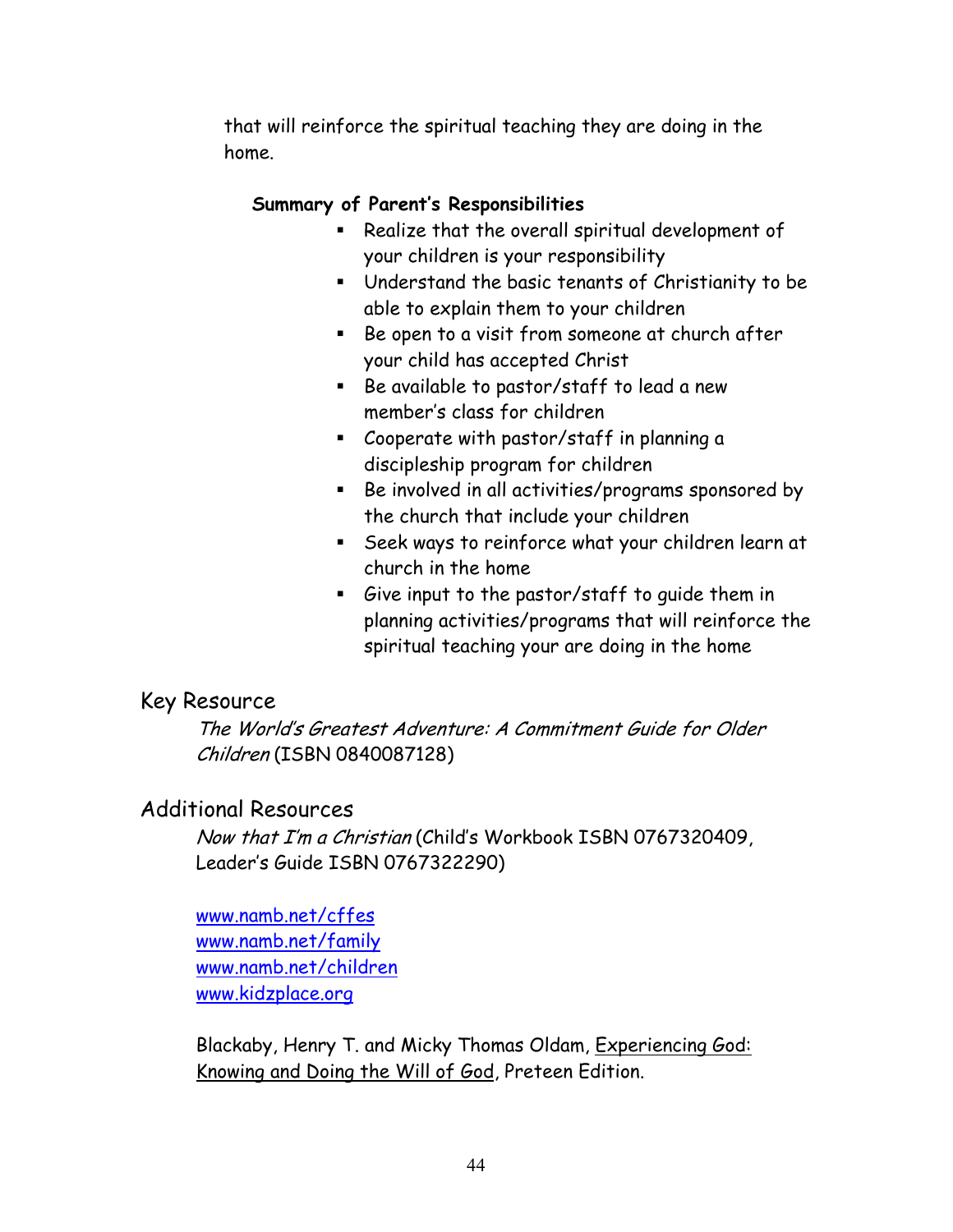Sanderfer, Suzette C., Choices: Setting Sail Director's Notebook (ISBN 0767393953)

FUNdamentals materials available from LifeWay

Everything You Need to Know to Be a Teenager material from LifeWay, 13 week study for preteens.

TeamKid materials from LifeWay

Neighbour, Ralph W., Survival Kit fir New Christians, Children's Edition (ISBN 0805496017)

Bible Buddies materials from LifeWay

Bible Drill materials from LifeWay

PraiseKid materials from LifeWay, designed as a Children's Church curriculum

McDowell, Josh, Truth Works (ISBN 0805498273)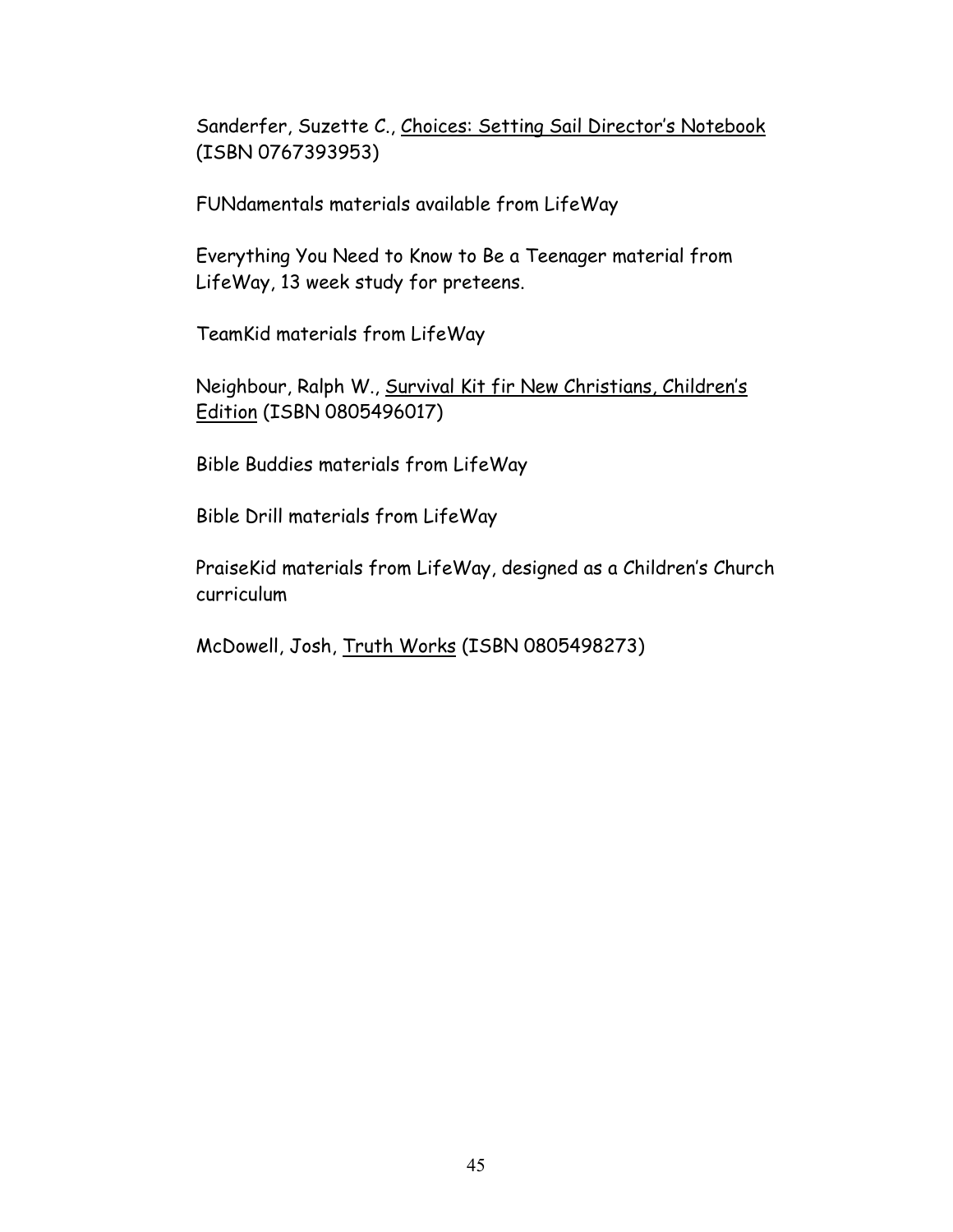### The "Big 3" of Children's Ministry

The goal of children's ministry, of course, is to impact the lives of children toward a personal, vital, and growing relationship with Christ. Activity oriented ministry is certainly one way to accomplish this, however a comprehensive ministry to children must look beyond the activities to new and creative ways to accomplish the ultimate goal of impacting the lives of children.

An effective ministry to children will be threefold. These can be referred to as the "Big 3" of children's ministry.

#### 1. Parents

These commandments that I give you today are to be upon your hearts. Impress them on your children. Talk about them when you sit at home and when you walk along the road, when you lie down and when you get up. (Deuteronomy 6:6-7)

Any effective ministry to children will address the needs of parents or whoever is the primary caregiver of the children. Addressing their needs means equipping them to be better, godly parents. "Parents have more influence than anyone else on the their children's faith."<sup>1</sup> A study by George Barna<sup>[2](#page-45-1)</sup> reveals that a majority of parents say that they are struggling to create the type of spiritual family relationship that they desire. These parents admit that the church is trying to provide them with useful information on parenting, but something is still lacking. To be effective in children's ministry, the church must discover what is lacking in parenting today and seek to develop strong and godly families. Whether parents intend this or not, the home is "the single most powerful arena on earth to change a life for God."<sup>[3](#page-45-2)</sup> A child gains his understanding of God and establishes a belief system based on the actions and attitudes of his parents. So a parent can be a positive influence as well as a negative influence. The church must be prepared to equip parents to train their children as God intended.

What is it that parents are looking for from the church? According to research from the Barna Group, parents want seven items from their church<sup>4</sup>:

 $\overline{a}$ 

<span id="page-45-0"></span><sup>&</sup>lt;sup>1</sup> Roehlkepartain, Jolene, L., ed. Children's Ministry That Works: The Basics and Beyond. Group Publishing, Inc., Colorado Springs, CO. 1993. p. 46. 2

<span id="page-45-1"></span><sup>&</sup>lt;sup>2</sup> Barna, George. Ministering to the Family: The Foundation of a Spiritual Revolution. A video seminar.

<span id="page-45-2"></span><sup>&</sup>lt;sup>3</sup> Wilkinson, Bruce. The Prayer of Jabez. Multnomah Publishers, Inc. Sisters, OR. 2000. p. 32.

<span id="page-45-3"></span><sup>&</sup>lt;sup>4</sup> Barna, George. Ibid.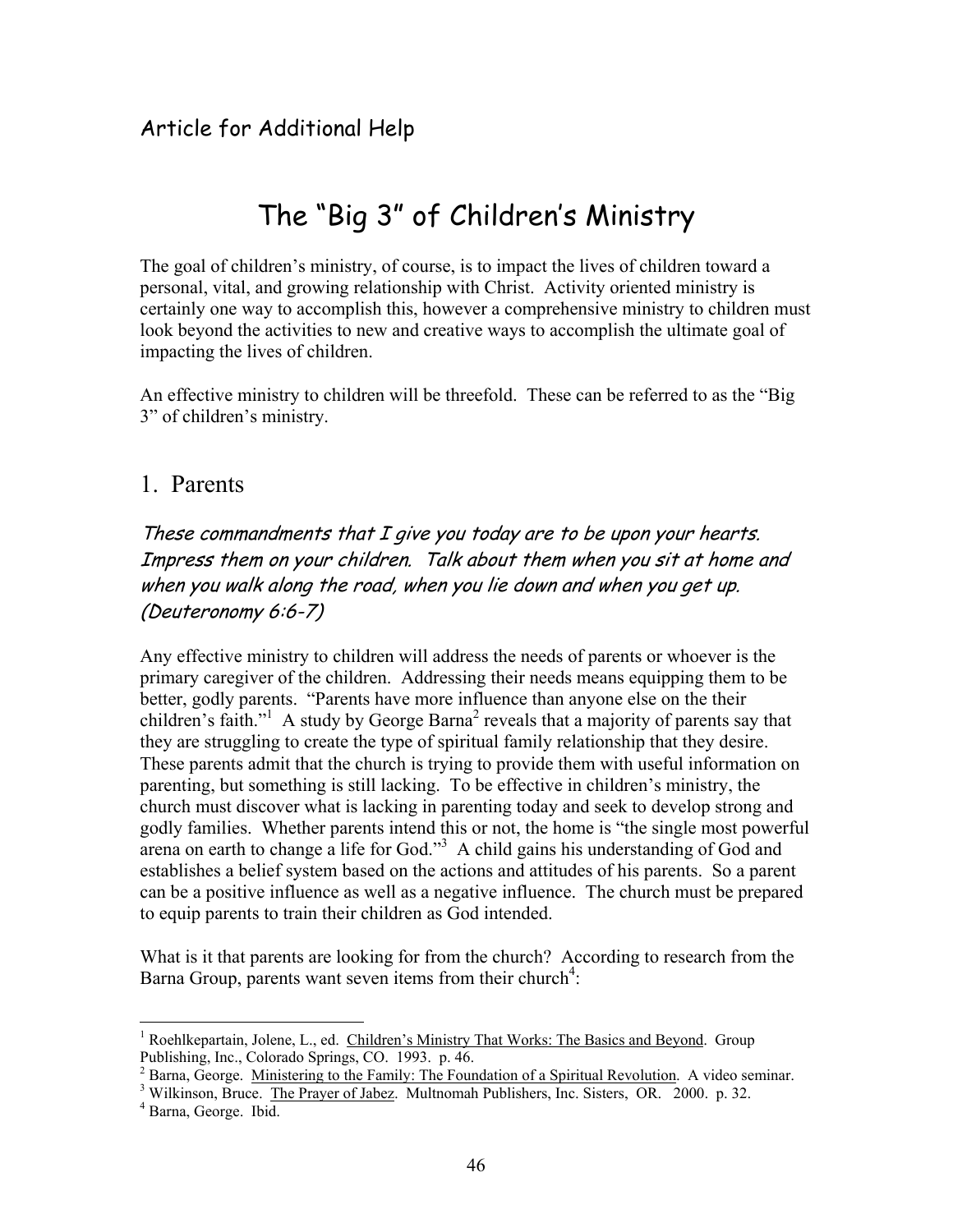- 1. A Safety Net-Parents want support in a family crisis.
- 2. A Process for Building Foundations in Their Children's Lives-Parents want to build self-esteem, moral values, and emotional stability into the lives of their children and they need guidance in doing so.
- 3. Specific Parenting Skills-Parents want guidance in becoming effective, godly parents.
- 4. Lifestyle Changes-Parents want help in determining what is vital to their family and then assistance in prioritizing those elements.
- 5. Emotional Support for Day-to-Day Issues-Parents want a support system to rely and lean on.
- 6. Reliable Advisor-Parents desire non-critical mentors that can be honest and objective about their parenting skills.
- 7. A True Partnership in Marriage-Parents want help in defining each persons role in raising a family.

Churches must take the initiative and help equip parents to be the godly spiritual leaders that they desire to be. Parents want to be a positive influence on their children, but many times do not know how to do it biblically. What better platform for equipping parents than through the children's ministry.

#### 2. Teachers

#### And the things you have heard me say in the presence of many witnesses entrust to reliable men who will also be qualified to teach others. (2 Timothy 2:2)

A second area of concern in children's ministry is the motivation and equipping of teachers. Qualifications of a great teacher of children include godliness, dependability, the ability to communicate to children, loyalty, persistence, flexibility, and the ability to love. Although these qualities exist in many people, a true leader in children's ministry will guide teachers to use and better develop them. When developing teachers for children's ministry, three areas should be addressed:

1. Spiritual Development-"Those who commit their time and energy to developing spiritual maturity in others should not have to do so at the expense of their own growth.["5](#page-46-0) Leaders should provide opportunities for teachers to grow spiritually. These opportunities could be through devotional materials, sermon tapes, occasional sabbaticals, regular Bible studies, or opportunities to attend an adult Sunday school or worship service at regular intervals. A teacher who fails to continue growing spiritually will be ineffective and becomes more of a hindrance than an asset.

<span id="page-46-0"></span> $\overline{a}$ <sup>5</sup> Choun, Robert, J. and Michael S. Lawson. The Christian Educator's Handbook on Children's Ministry. Baker Books, Grand Rapids, MI. 1998. p. 275.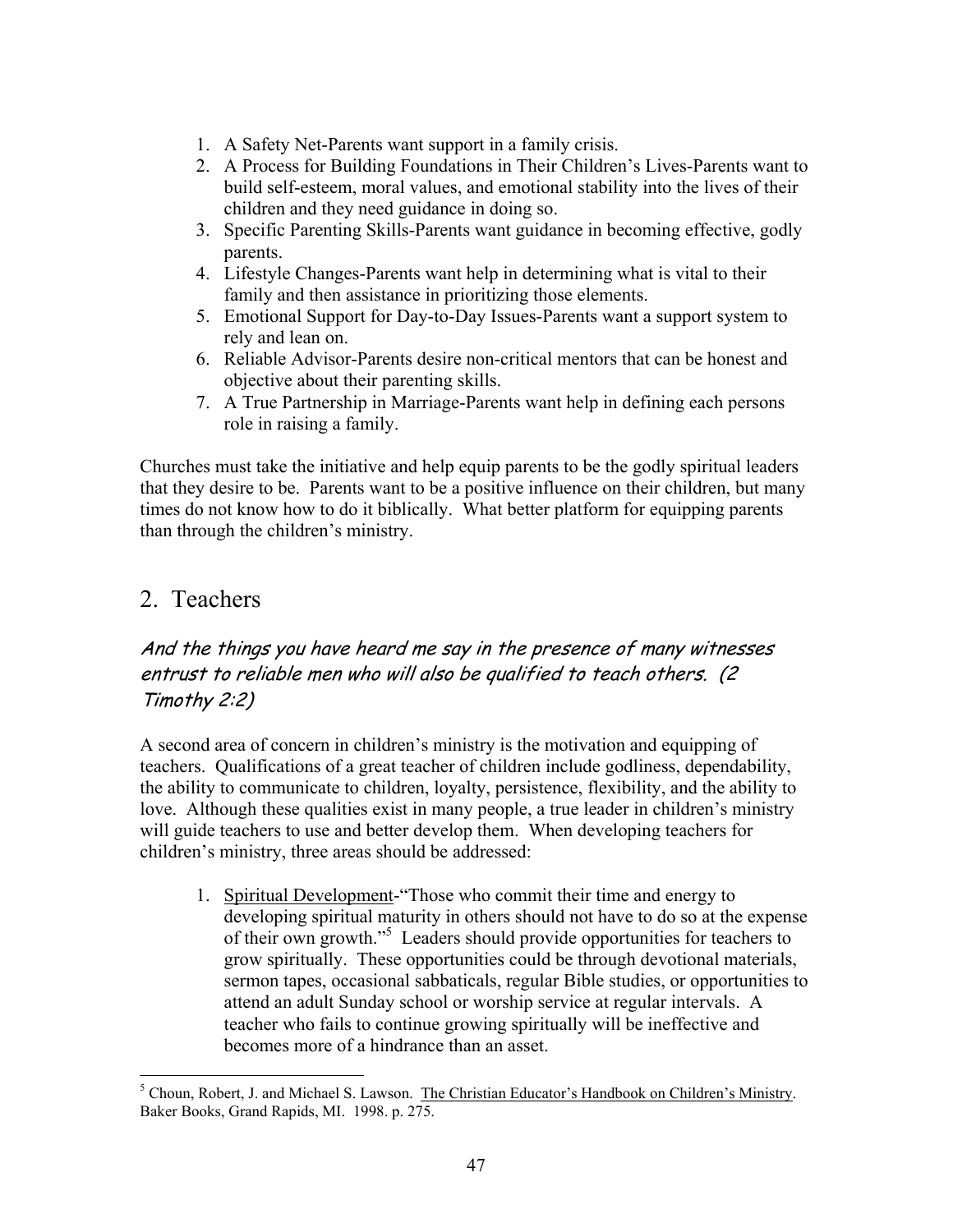- 2. Teacher Training-Teachers need to be equipped to work with children. Keep in mind that at different ages children learn differently, so training should be age specific. Teacher training should be viewed as a three phase process<sup>[6](#page-47-0)</sup>:
	- a. Phase 1-Identifying people who have a heart for reaching and teaching children.
	- b. Phase 2-Screening teachers to place them where they are most gifted.
	- c. Phase 3-Train teachers in proper teaching techniques, curriculum, evangelism, etc.

Teachers are the backbone of an effective children's ministry. Keep in mind that it is the teachers that will ultimately make the difference between a good ministry and a great ministry to children. Prepare teachers to develop a great ministry by adequately training them to work with children.

3. Teacher Encouragement-Even though the work the teachers do is eternally important, many churches view the children's ministry as non-essential. "Even parents are inclined to view children's programs as mere baby-sitting."[7](#page-47-1) Because of the lack of encouragement within a local congregation, teaching children can be one of the loneliest places to serve God. Therefore, an effective leader will do everything possible to appreciate and encourage teachers. A few ways to encourage teachers are, regular recognitions from the pulpit, appreciation banquets, teaching certificates and awards, assigning new teachers to a mentor, and regular notes and gifts of appreciation. One creative way to encourage teachers is to ask them to commit to teach for only one year. Many times teachers are recruited and feel locked into a position for eternity. Giving them a way out if they are unhappy with the work relieves a lot of stress and creates a happier teaching force. Appreciating and encouraging the teachers increase the probability that they will stay committed to the task of teaching and reaching the children.

Many times the importance of teacher growth and development is overlooked within a children's ministry. However, a ministry that will devote time to the teachers will reap the benefits of being stronger, unified, and more effective.

### 3. Children

#### Jesus said, "Let the little children come to me, and do not hinder them, for the kingdom of heaven belongs to such as these." (Matthew 19:14)

A third and final aspect of a children's ministry is, of course, the children. Driving factors for a children's ministry include the following:

- 1. Children are created in the image of God. (Genesis 1:27)
- 2. Children can have a part in the Kingdom of God. (Matthew 18:4)

<span id="page-47-0"></span> $\overline{a}$ <sup>6</sup> "You Wanna Voulnteer? Take a Number!" Children's Ministry Magazine. September/October 2000. p. 42. 7

<span id="page-47-1"></span> $^7$  Choun, Robert J. and Michael S. Lawson. Ibid. p. 272.